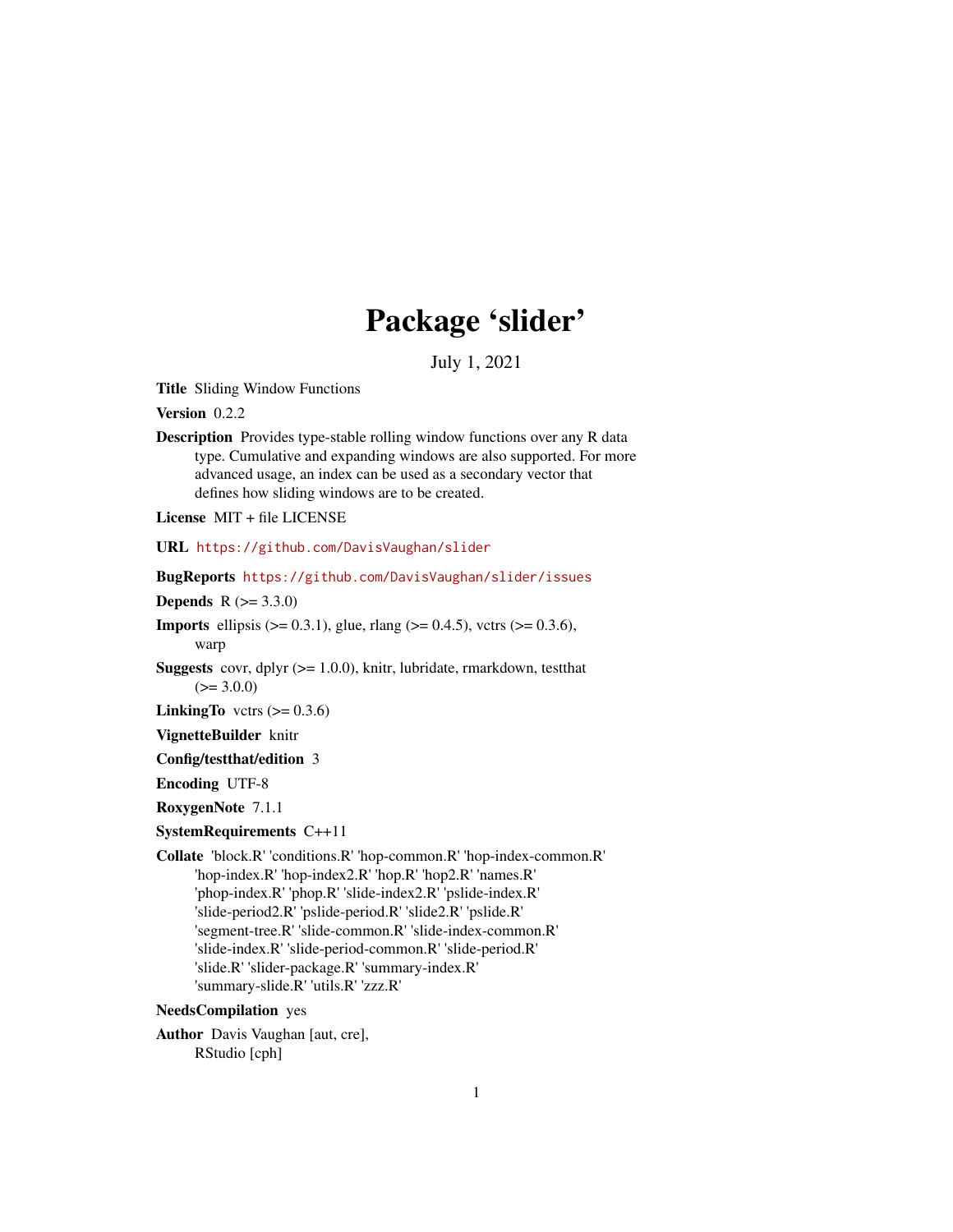<span id="page-1-0"></span>Maintainer Davis Vaughan <davis@rstudio.com> Repository CRAN Date/Publication 2021-07-01 19:50:01 UTC

## R topics documented:

| Index |  |
|-------|--|

<span id="page-1-1"></span>

block *Break a vector into blocks*

#### Description

block() breaks up the i-ndex by period, and then uses that to define the indices to chop x with.

For example, it can split x into monthly or yearly blocks. Combined with purrr::map(), it is a way to iterate over a vector in "time blocks".

## Usage

```
block(x, i, period, every = 1L, origin = NULL)
```
## Arguments

| $\mathsf{x}$ | [vector]                                                                                             |
|--------------|------------------------------------------------------------------------------------------------------|
|              | The vector to block.                                                                                 |
| i            | [Date / POSIXct / POSIXIt]                                                                           |
|              | The date time index to block by.                                                                     |
|              | There are 3 restrictions on the index:                                                               |
|              | • The size of the index must match the size of x, they will not be recycled to<br>their common size. |
|              |                                                                                                      |

• The index must be an *increasing* vector, but duplicate values are allowed.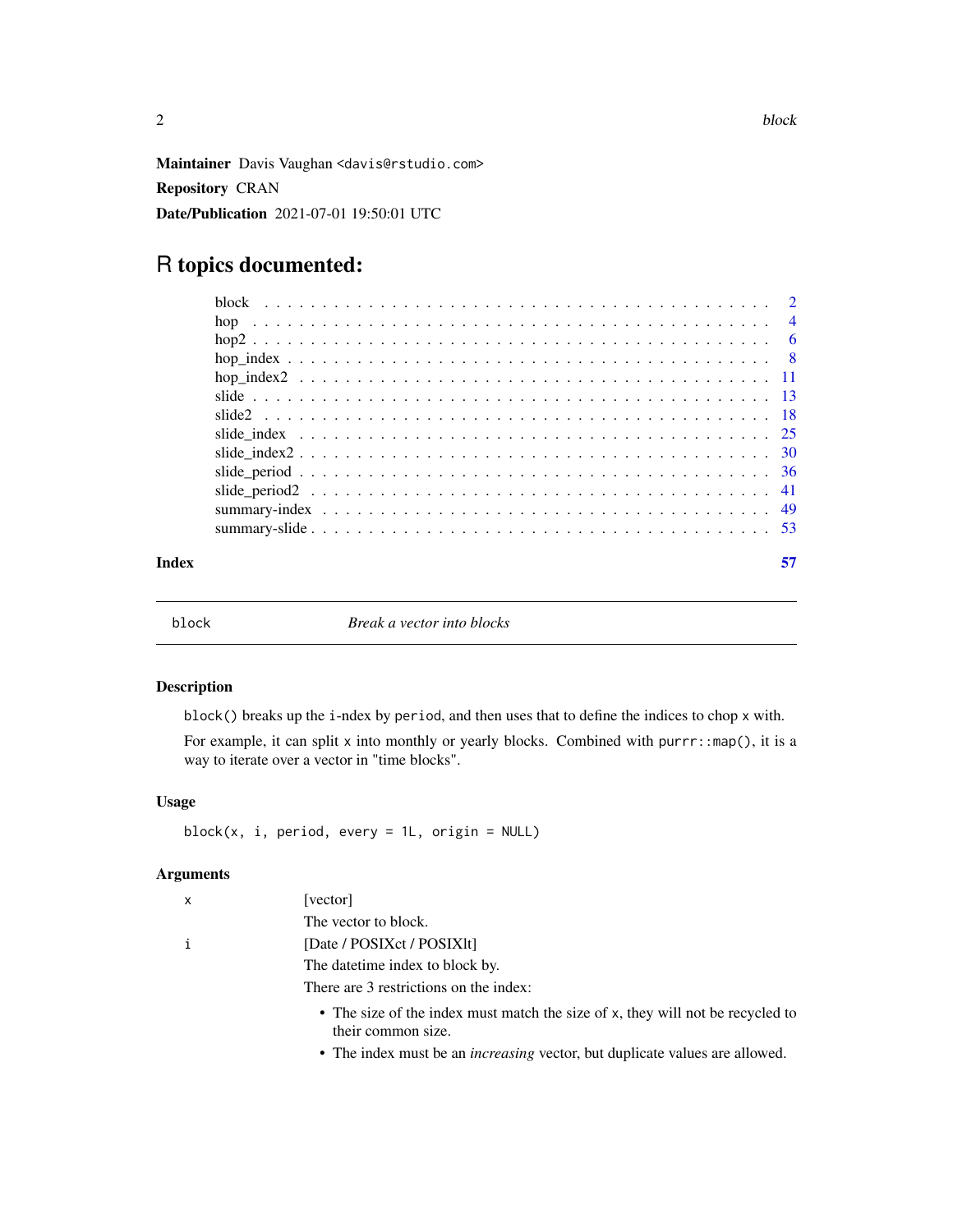#### <span id="page-2-0"></span>block 3

|        | • The index cannot have missing values.                                                                                                   |
|--------|-------------------------------------------------------------------------------------------------------------------------------------------|
| period | [character(1)]                                                                                                                            |
|        | A string defining the period to group by. Valid inputs can be roughly broken                                                              |
|        | into:                                                                                                                                     |
|        | • "year", "quarter", "month", "week", "day"                                                                                               |
|        | • "hour", "minute", "second", "millisecond"                                                                                               |
|        | • "yweek", "mweek"                                                                                                                        |
|        | • "yday", "mday"                                                                                                                          |
| every  | [positive integer(1)]                                                                                                                     |
|        | The number of periods to group together.                                                                                                  |
|        | For example, if the period was set to "year" with an every value of 2, then the<br>years 1970 and 1971 would be placed in the same group. |
| origin | [Date(1) / POSIXct(1) / POSIXlt(1) / NULL]                                                                                                |
|        | The reference date time value. The default when left as NULL is the epoch time<br>of 1970-01-01 00:00:00, in the time zone of the index.  |
|        | This is generally used to define the anchor time to count from, which is relevant<br>when the every value is $> 1$ .                      |
|        |                                                                                                                                           |

## Details

block() determines the indices to block by with [warp::warp\\_boundary\(\)](#page-0-0), and splits x by those indices using [vctrs::vec\\_chop\(\)](#page-0-0).

Like [slide\(\)](#page-12-1), block() splits data frame x values row wise.

## Value

A vector fulfilling the following invariants:

- vec\_size(block(x)) == vec\_size(unique(warp::warp\_boundary(i)))
- $vec_ptype(block(x)) == list()$
- vec\_ptype(block(x)[[1]]) == vec\_ptype(x)

## See Also

[slide\\_period\(\)](#page-35-1), [slide\(\)](#page-12-1), [slide\\_index\(\)](#page-24-1)

## Examples

```
x \le -1:6i \le - as.Date("2019-01-01") + c(-2:2, 31)
block(i, i, period = "year")
# Data frames are split row wise
df \le data.frame(x = x, i = i)
block(df, i, period = "month")
```
# Iterate over these blocks to apply a function over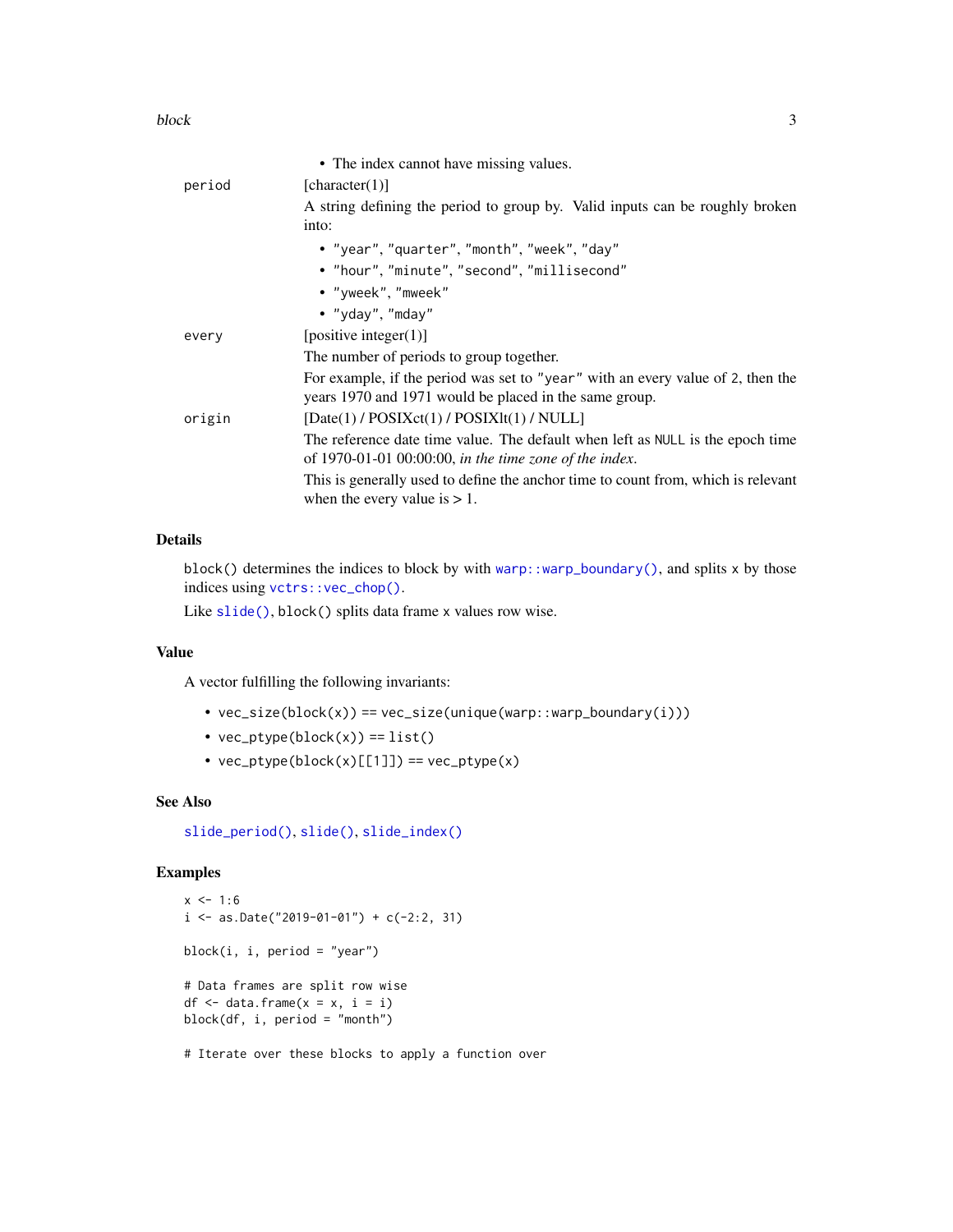```
# non-overlapping period blocks. For example, to compute a
# mean over yearly or monthly blocks.
vapply(block(x, i, "year"), mean, numeric(1))
vapply(block(x, i, "month"), mean, numeric(1))
# block by every 2 months, ensuring that we start counting
# the 1st of the 2 months from `2019-01-01`
block(i, i, period = "month", every = 2, origin = as.Date("2019-01-01"))
# Use the `origin` to instead start counting from `2018-12-01`, meaning
# that [2018-12, 2019-01] gets bucketed together.
block(i, i, period = "month", every = 2, origin = as.Date("2018-12-01"))
```
<span id="page-3-1"></span>hop *Hop*

#### Description

hop() is the lower level engine that powers [slide\(\)](#page-12-1) (at least in theory). It has slightly different invariants than slide(), and is useful when you either need to hand craft boundary locations, or want to compute a result with a size that is different from .x.

#### Usage

```
hop(.x, .starts, .stops, .f, ...)
hop_vec(.x, .starts, .stops, .f, ..., .ptype = NULL)
```
#### Arguments

| $\cdot$ X       | [vector]                                                                                                                                                                                                                                                                                      |
|-----------------|-----------------------------------------------------------------------------------------------------------------------------------------------------------------------------------------------------------------------------------------------------------------------------------------------|
|                 | The vector to iterate over and apply . f to.                                                                                                                                                                                                                                                  |
| .starts, .stops |                                                                                                                                                                                                                                                                                               |
|                 | [integer]                                                                                                                                                                                                                                                                                     |
|                 | Vectors of boundary locations that make up the windows to bucket. x with. Both<br>starts and stops will be recycled to their common size, and that common<br>size will be the size of the result. Both vectors should be integer locations along<br>.x, but out-of-bounds values are allowed. |
| . $\mathsf f$   | [function / formula]                                                                                                                                                                                                                                                                          |
|                 | If a <b>function</b> , it is used as is.                                                                                                                                                                                                                                                      |
|                 | If a <b>formula</b> , e.g. $\sim x + 2$ , it is converted to a function. There are three ways to<br>refer to the arguments:                                                                                                                                                                   |
|                 | • For a single argument function, use.                                                                                                                                                                                                                                                        |
|                 | • For a two argument function, use . x and . y                                                                                                                                                                                                                                                |
|                 | • For more arguments, use $\dots$ 1, $\dots$ 2, $\dots$ 3 etc                                                                                                                                                                                                                                 |
|                 |                                                                                                                                                                                                                                                                                               |

This syntax allows you to create very compact anonymous functions.

<span id="page-3-0"></span>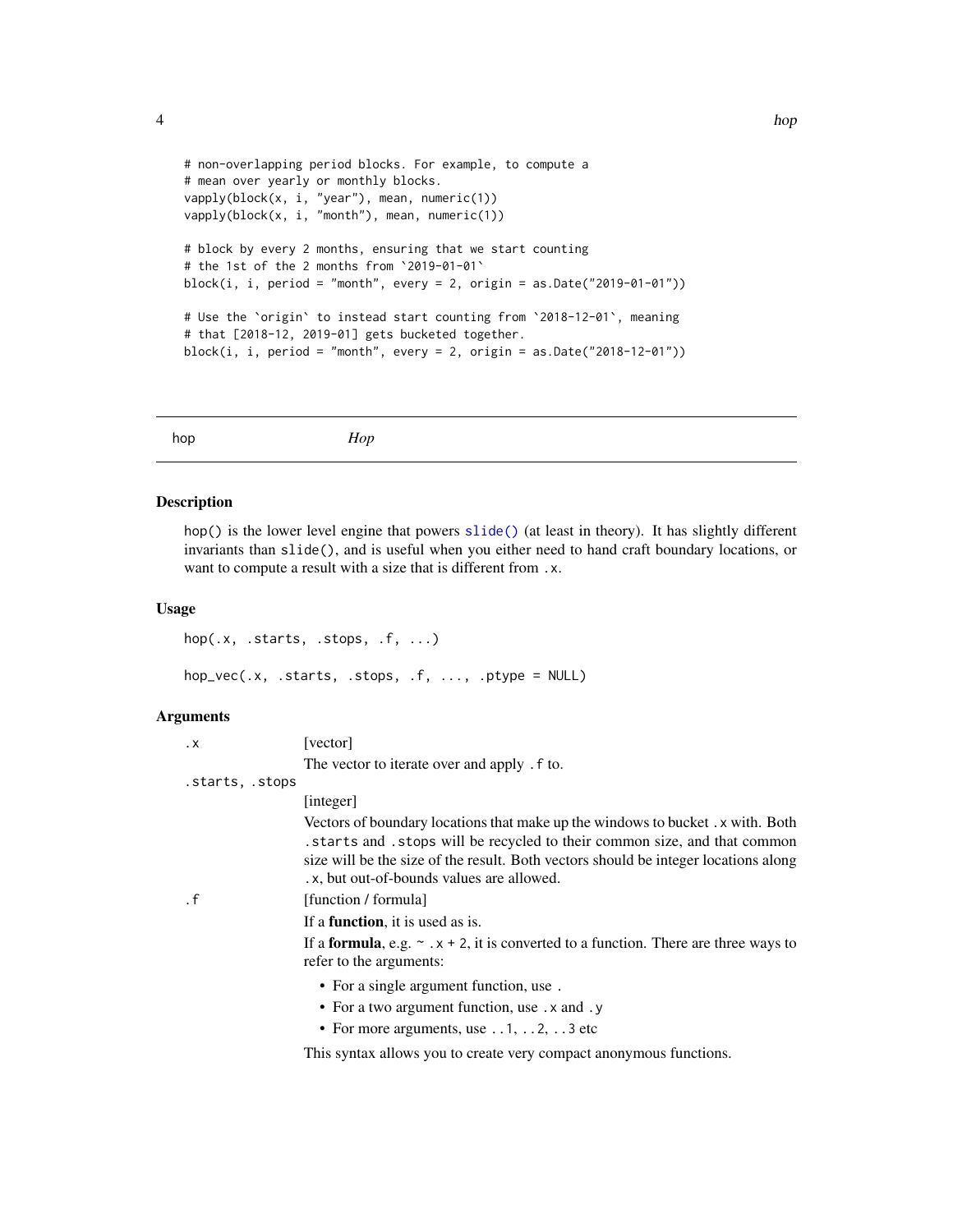<span id="page-4-0"></span>

| Additional arguments passed on to the mapped function.                                                                               |
|--------------------------------------------------------------------------------------------------------------------------------------|
| $\lceil vector(0)/NULL \rceil$                                                                                                       |
| A prototype corresponding to the type of the output.                                                                                 |
| If NULL, the default, the output type is determined by computing the common<br>type across the results of the calls to . f.          |
| If supplied, the result of each call to $f$ will be cast to that type, and the final<br>output will have that type.                  |
| If getOption("vctrs.no_guessing") is TRUE, the .ptype must be supplied.<br>This is a way to make production code demand fixed types. |
|                                                                                                                                      |

#### Details

hop() is very close to being a faster version of:

```
map2(
  .starts,
  .stops,
  function(start, stop) {
    x_slice <- vec_slice(.x, start:stop)
    .f(x_slice, ...)}
\mathcal{L}
```
Because of this, [hop\\_index\(\)](#page-7-1) is often the more useful function. hop() mainly exists for API completeness.

The main difference is that the start and stop values make up ranges of *possible* locations along .x, and it is not enforced that these locations actually exist along .x. As an example, with hop() you can do the following, which would be an error with vec\_slice() because 0L is out of bounds.

```
hop(c("a", "b"), .starts = \emptysetL, .stops = 1L, ~.x)
#> [[1]]
#> [1] "a"
```
hop() allows these out of bounds values to be fully compatible with slide(). It is always possible to construct a hop() call from a slide() call. For example, the following are equivalent:

```
slide(1:2, \sim.x, .before = 1)
hop(1:2, .starts = c(0, 1), .stops = c(1, 2), \sim.x)
#> [[1]]
#> [1] 1
#>
#> [[2]]
#> [1] 1 2
```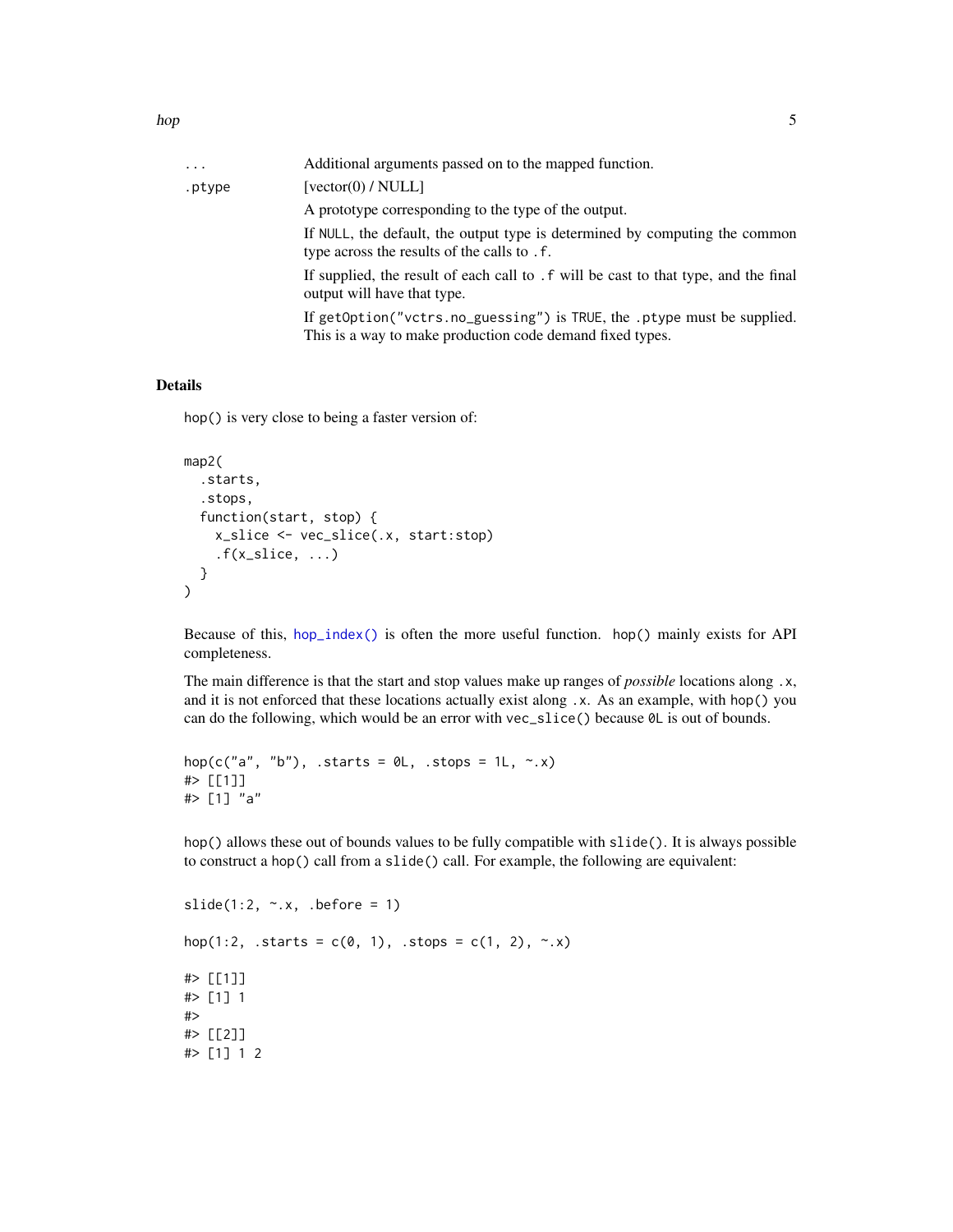## <span id="page-5-0"></span>Value

A vector fulfilling the following invariants:

hop():

- vec\_size(hop(.x,.starts,.stops)) == vec\_size\_common(.starts,.stops)
- $vec_p(t)$  vec\_ptype(hop(.x,.starts,.stops)) ==  $list()$

hop\_vec():

- vec\_size(hop\_vec(.x,.starts,.stops)) == vec\_size\_common(.starts,.stops)
- vec\_size(hop\_vec(.x,.starts,.stops)[[1]]) == 1L
- $vec_p$  ptype(hop\_vec(.x,.starts,.stops,.ptype = ptype)) == ptype

## See Also

[hop2\(\)](#page-5-1), [hop\\_index\(\)](#page-7-1), [slide\(\)](#page-12-1)

#### Examples

```
# `hop()` let's you manually specify locations to apply `.f` at.
hop(1:3, .starts = c(1, 3), .stops = 3, \sim.x)
# `hop()`'s start/stop locations are allowed to be out of bounds relative
# to the size of `.x`.
hop(
 mtcars,
  . starts = c(-1, 3),. stops = c(2, 6),\sim.x
)
```
<span id="page-5-1"></span>hop2 *Hop along multiple inputs simultaneously*

## Description

hop2() and phop() represent the combination of [slide2\(\)](#page-17-1) and [pslide\(\)](#page-17-2) with [hop\(\)](#page-3-1), allowing you to iterate over multiple vectors at once, hopping along them using boundaries defined by .starts and .stops.

#### Usage

```
hop2(.x, .y, .starts, .stops, .f, ...)
hop2\_vec(.x, .y, .starts, .stops, .f, . . ., .ptype = NULL)phop(.l, .starts, .stops, .f, ...)
phop\_vec(.1, .starts, .stops, .f, . . ., .ptype = NULL)
```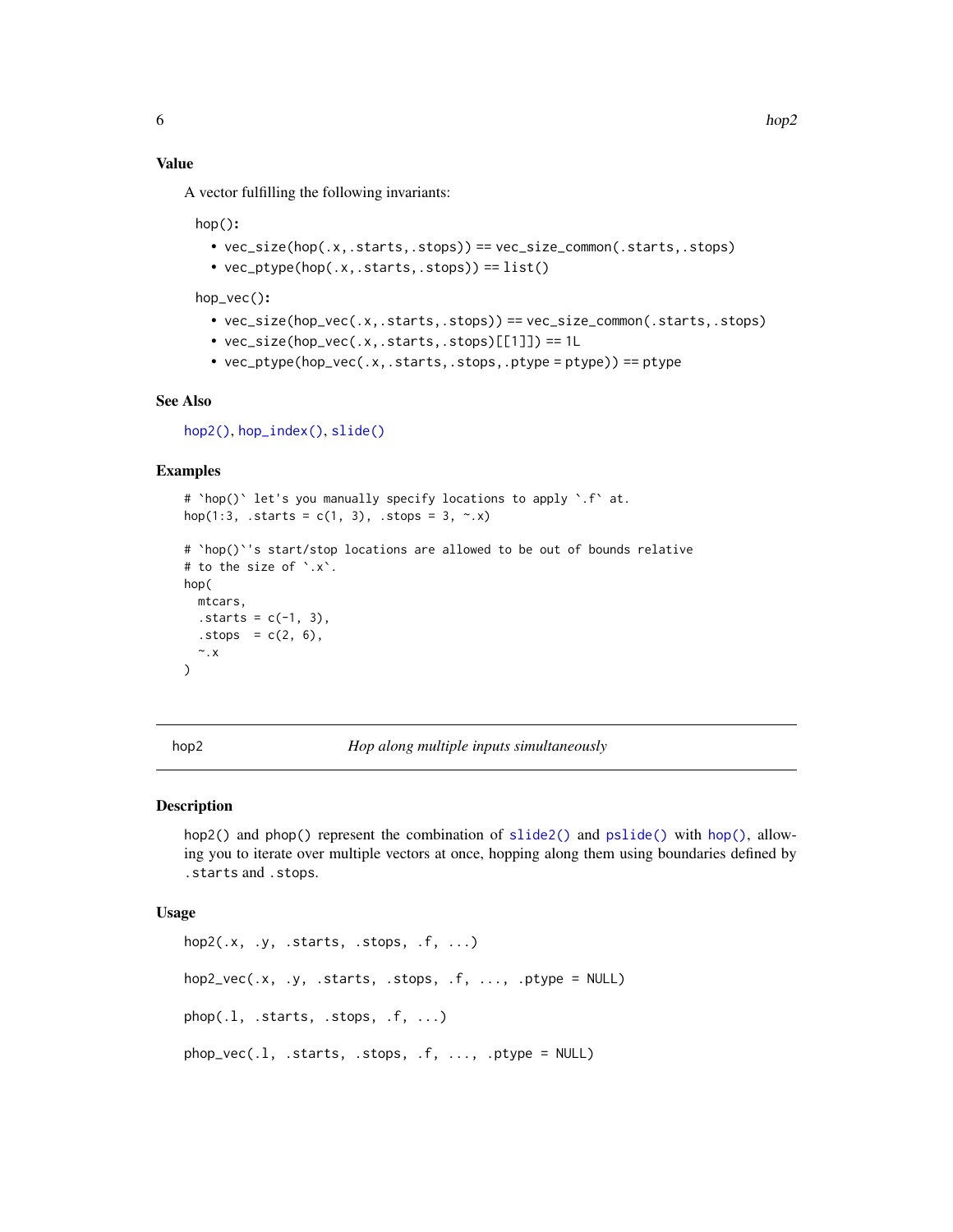#### $h$ op2 7

## Arguments

| .x, .y          | [vector]                                                                                                                                                                                                                                                                                           |
|-----------------|----------------------------------------------------------------------------------------------------------------------------------------------------------------------------------------------------------------------------------------------------------------------------------------------------|
|                 | Vectors to iterate over. Vectors of size 1 will be recycled.                                                                                                                                                                                                                                       |
| .starts, .stops |                                                                                                                                                                                                                                                                                                    |
|                 | [integer]                                                                                                                                                                                                                                                                                          |
|                 | Vectors of boundary locations that make up the windows to bucket . x with. Both<br>. starts and . stops will be recycled to their common size, and that common<br>size will be the size of the result. Both vectors should be integer locations along<br>.x, but out-of-bounds values are allowed. |
| $\cdot$ f       | [function / formula]                                                                                                                                                                                                                                                                               |
|                 | If a <b>function</b> , it is used as is.                                                                                                                                                                                                                                                           |
|                 | If a <b>formula</b> , e.g. $\sim x + 2$ , it is converted to a function. There are three ways to<br>refer to the arguments:                                                                                                                                                                        |
|                 | • For a single argument function, use.                                                                                                                                                                                                                                                             |
|                 | • For a two argument function, use . x and . y                                                                                                                                                                                                                                                     |
|                 | • For more arguments, use $\dots$ 1, $\dots$ 2, $\dots$ 3 etc                                                                                                                                                                                                                                      |
|                 | This syntax allows you to create very compact anonymous functions.                                                                                                                                                                                                                                 |
|                 | Additional arguments passed on to the mapped function.                                                                                                                                                                                                                                             |
| .ptype          | [vector(0) / NULL]                                                                                                                                                                                                                                                                                 |
|                 | A prototype corresponding to the type of the output.                                                                                                                                                                                                                                               |
|                 | If NULL, the default, the output type is determined by computing the common<br>type across the results of the calls to .f.                                                                                                                                                                         |
|                 | If supplied, the result of each call to . f will be cast to that type, and the final<br>output will have that type.                                                                                                                                                                                |
|                 | If getOption("vctrs.no_guessing") is TRUE, the .ptype must be supplied.<br>This is a way to make production code demand fixed types.                                                                                                                                                               |
| $\cdot$ 1       | [list]                                                                                                                                                                                                                                                                                             |
|                 | A list of vectors. The length of .1 determines the number of arguments that .f<br>will be called with. If .1 has names, they will be used as named arguments to<br>.f. Elements of .1 with size 1 will be recycled.                                                                                |

## Value

A vector fulfilling the following invariants:

hop2():

- vec\_size(hop2(.x,.y,.starts,.stops)) == vec\_size\_common(.starts,.stops)
- $vec_ptype(hop2(.x,.y,.starts,.stops)) == list()$

hop2\_vec():

- vec\_size(hop2\_vec(.x,.y,.starts,.stops)) == vec\_size\_common(.starts,.stops)
- $vec_size(hop2\_vec(.x,.y,.starts,.stops)[[1]]) == 1L$
- $vec_ptype(hop2\_vec(.x,.y,.starts,.stops,.ptype = ptype)) == ptype$

phop():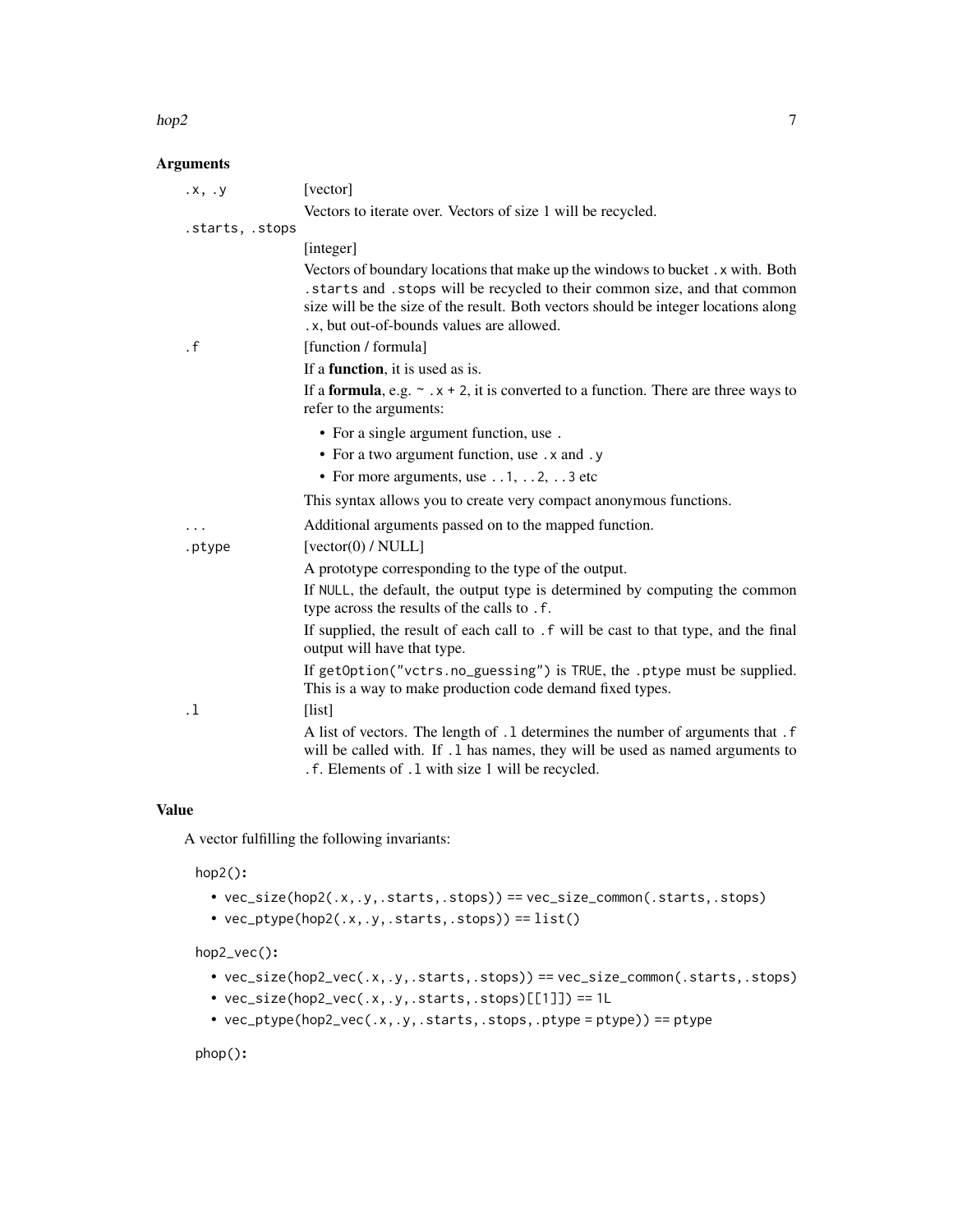```
• vec_size(phop(.l,.starts,.stops)) == vec_size_common(.starts,.stops)
```
•  $vec_ptype(phop(.1,.starts,.stops)) == list()$ 

phop\_vec():

- vec\_size(phop\_vec(.l,.starts,.stops)) == vec\_size\_common(.starts,.stops)
- $vec\_size(phop\_vec(.1, .starts, .stops)[[1]]) == 1L$
- vec\_ptype(phop\_vec(.l,.starts,.stops,.ptype = ptype)) == ptype

#### See Also

[hop\(\)](#page-3-1), [hop\\_index\(\)](#page-7-1), [slide2\(\)](#page-17-1)

#### Examples

```
hop2(1:2, 3:4, .starts = 1, .stops = c(2, 1), \sim c(x = .x, y = .y))
phop(
list(1, 2:4, 5:7),
.starts = c(\emptyset, 1),
 .stops = c(2, 4),\sim c(x = .1, y = .2, z = .3)\mathcal{L}
```
<span id="page-7-1"></span>

hop\_index *Hop relative to an index*

#### Description

hop\_index() is the lower level engine that powers [slide\\_index\(\)](#page-24-1). It has slightly different invariants than slide\_index(), and is useful when you either need to hand craft boundary values, or want to compute a result with a size that is different from .x.

#### Usage

```
hop_index(.x, .i, .starts, .stops, .f, ...)
hop_index_vec(.x, .i, .starts, .stops, .f, ..., .ptype = NULL)
```
#### Arguments

| $\cdot$ X | [vector]                                                                                                                          |
|-----------|-----------------------------------------------------------------------------------------------------------------------------------|
|           | The vector to iterate over and apply . f to.                                                                                      |
| .i        | [vector]                                                                                                                          |
|           | The index vector that determines the window sizes. It is fairly common to supply<br>a date vector as the index, but not required. |
|           | There are 3 restrictions on the index:                                                                                            |

<span id="page-7-0"></span>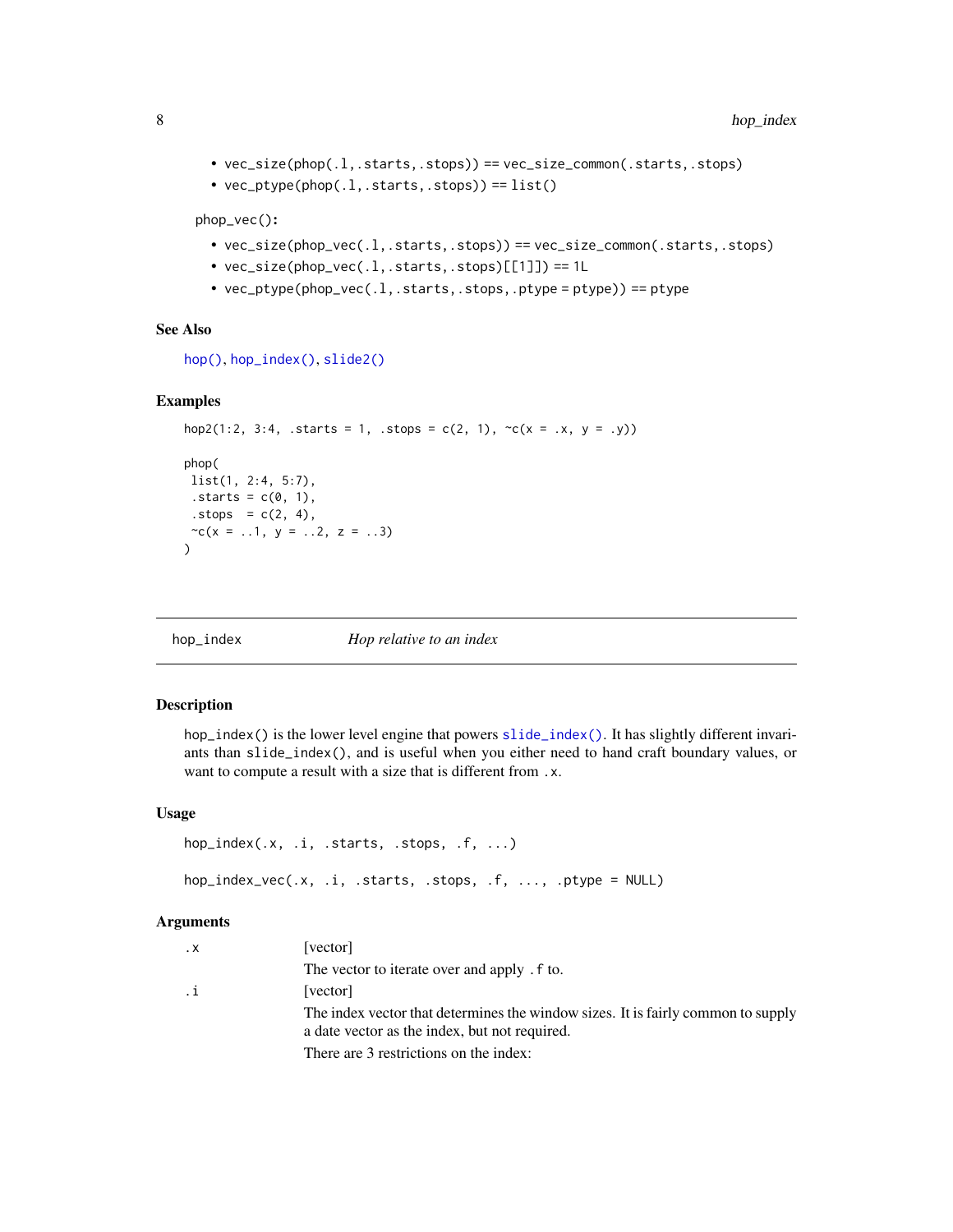- The size of the index must match the size of .x, they will not be recycled to their common size.
- The index must be an *increasing* vector, but duplicate values are allowed.
- The index cannot have missing values.

<span id="page-8-0"></span>.starts, .stops

### [vector]

Vectors of boundary values that make up the windows to bucket .i with. Both .starts and .stops will be recycled to their common size, and that common size will be the size of the result. Both vectors should be the same type as .i. These boundaries are both *inclusive*, meaning that the slice of .x that will be used in each call to . f is where  $\therefore$  i > start &  $\therefore$  i < stop returns TRUE.

.f [function / formula]

If a function, it is used as is.

If a **formula**, e.g.  $\sim x + 2$ , it is converted to a function. There are three ways to refer to the arguments:

- For a single argument function, use .
- For a two argument function, use . x and . y
- For more arguments, use . . 1, . . 2, . . 3 etc

This syntax allows you to create very compact anonymous functions.

... Additional arguments passed on to the mapped function.

.ptype [vector(0) / NULL]

A prototype corresponding to the type of the output.

If NULL, the default, the output type is determined by computing the common type across the results of the calls to .f.

If supplied, the result of each call to .f will be cast to that type, and the final output will have that type.

If getOption("vctrs.no\_guessing") is TRUE, the .ptype must be supplied. This is a way to make production code demand fixed types.

#### Value

A vector fulfilling the following invariants:

hop\_index():

- vec\_size(hop\_index(.x,.starts,.stops)) == vec\_size\_common(.starts,.stops)
- vec\_ptype(hop\_index(.x,.starts,.stops)) == list()

hop\_index\_vec():

- vec\_size(hop\_index\_vec(.x,.starts,.stops)) == vec\_size\_common(.starts,.stops)
- vec\_size(hop\_index\_vec(.x,.starts,.stops)[[1]]) == 1L
- vec\_ptype(hop\_index\_vec(.x,.starts,.stops,.ptype = ptype)) == ptype

#### See Also

```
slide(), slide_index(), hop_index2()
```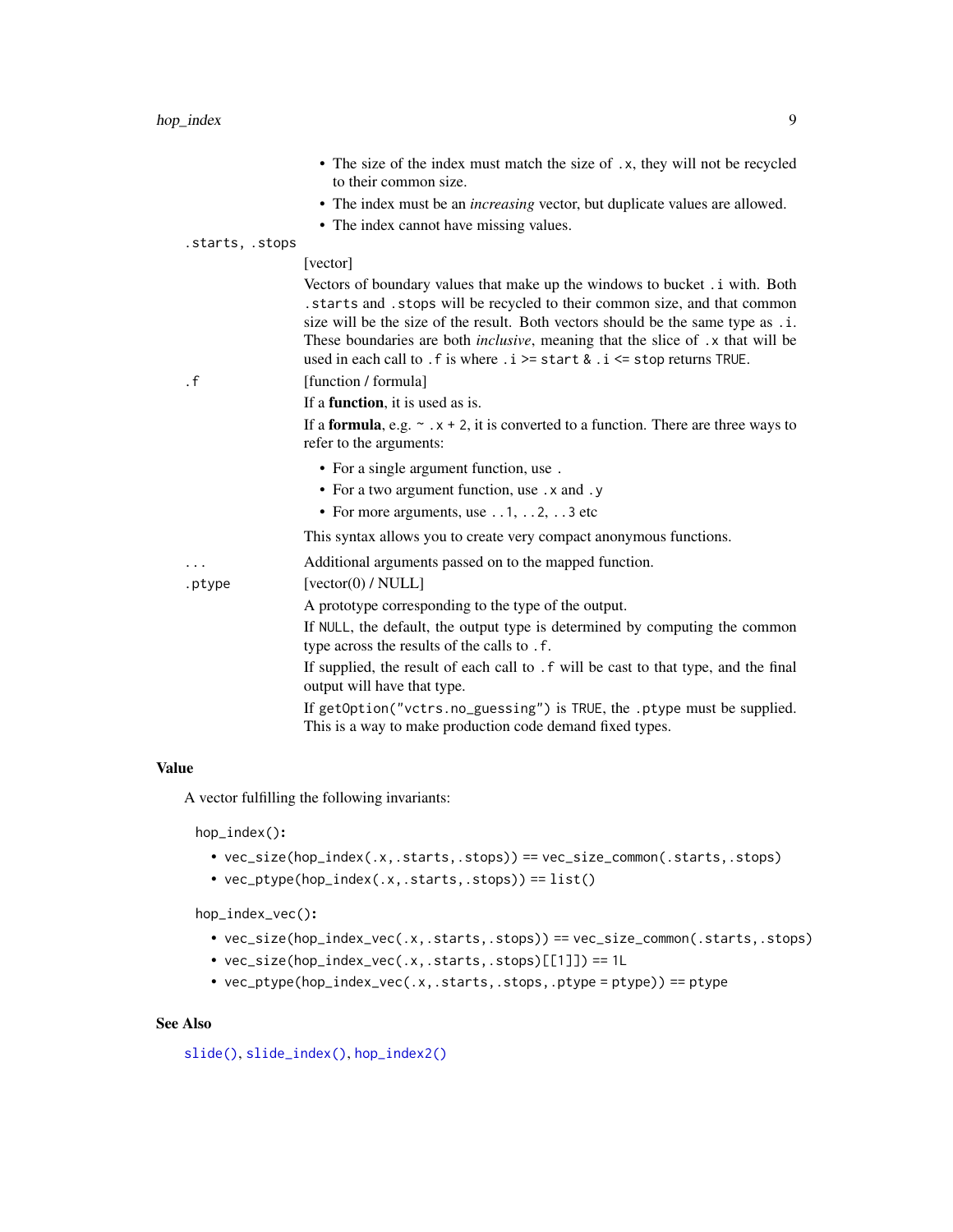#### Examples

```
library(vctrs)
library(lubridate, warn.conflicts = FALSE)
# ---------------------------------------------------------------------------
# Returning a size smaller than `.x`
i \leq - as.Date("2019-01-25") + c(0, 1, 2, 3, 10, 20, 35, 42, 45)
# slide_index() allows you to slide relative to `i`
slide_index(i, i, \sim.x, .before = weeks(1))
# But you might be more interested in coarser summaries. This groups
# by year-month and computes 2 `.f` on 2 month windows.
i-yearmonth \leq year(i) + (month(i) - 1) / 12
slide_index(i, i_yearmonth, \sim.x, .before = 1)
# ^ This works nicely when working with dplyr if you are trying to create
# a new column in a data frame, but you'll notice that there are really only
# 3 months, so only 3 values are being calculated. If you only want to return
# a vector of those 3 values, you can use `hop_index()`. You'll have to
# hand craft the boundaries, but this is a general strategy
# I've found useful:
first_start <- floor_date(i[1], "months")
last_stop <- ceiling_date(i[length(i)], "months")
dates <- seq(first_start, last_stop, "1 month")
inner <- dates[2:(length(dates) - 1L)]
starts <- vec_c(first_start, inner)
stops <- vec_c(inner - 1, last_stop)
hop_index(i, i, starts, stops, ~.x)
# ---------------------------------------------------------------------------
# Non-existant dates with `lubridate::months()`
# Imagine you want to compute a 1 month rolling average on this
# irregular daily data.
i \leq vec_c(as.Date("2019-02-27") + 0:3, as.Date("2019-03-27") + 0:5)
x \leftarrow \text{norm}(vec\_seq\_along(i))# You might try `slide_index()` like this, but you'd run into this error
library(rlang)
with_options(
  catch_cnd(
   slide\_index(x, i, mean, .before = months(1))),
  rlang_backtrace_on_error = current_env()
\lambda# This is because when you actually compute the `.i - .before` sequence,
# you hit non-existant dates. i.e. `"2019-03-29" - months(1)` doesn't exist.
```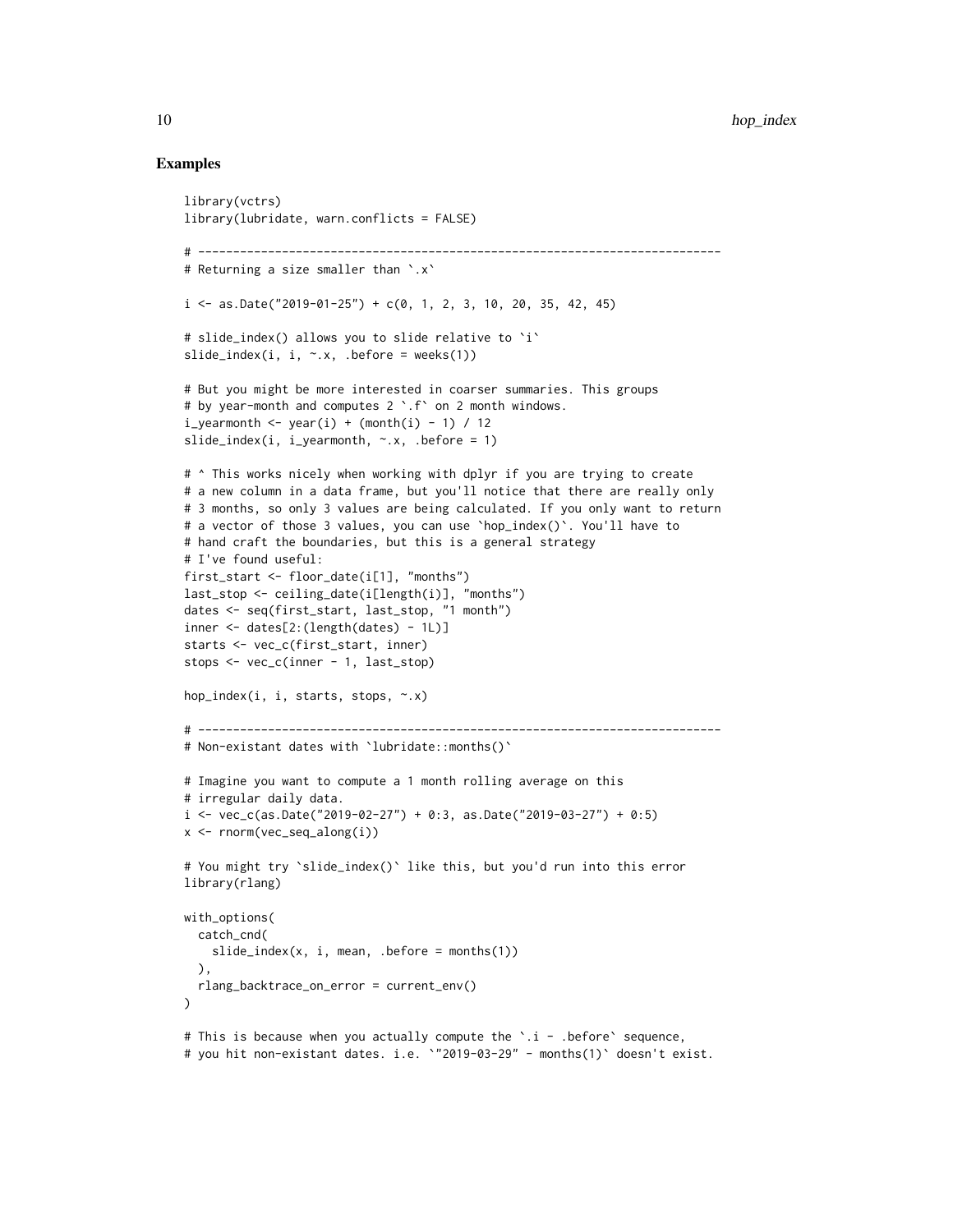## <span id="page-10-0"></span>hop\_index2 11

```
i - months(1)
# To get around this, lubridate provides 'add_with_rollback()',
# and the shortcut operation `%m-%`, which subtracts the month, then rolls
# forward/backward if it hits an `NA`. You can manually generate boundaries,
# then provide them to `hop_index()`.
starts \leq -i %m-% months(1)
stops <- i
hop_index(x, i, starts, stops, mean)
hop_index(i, i, starts, stops, ~.x)
```

```
hop_index2 Hop along multiple inputs simultaneously relative to an index
```
#### Description

hop\_index2() and phop\_index() represent the combination of [slide2\(\)](#page-17-1) and [pslide\(\)](#page-17-2) with [hop\\_index\(\)](#page-7-1), allowing you to iterate over multiple vectors at once, relative to an .i-ndex with boundaries defined by .starts and .stops.

#### Usage

```
hop_index2(.x, y, i, .starts, .stops, .f, ...)
hop_index2_vec(.x, .y, .i, .starts, .stops, .f, ..., .ptype = NULL)
phop_index(.l, .i, .starts, .stops, .f, ...)
phop_index_vec(.l, .i, .starts, .stops, .f, ..., .ptype = NULL)
```
#### Arguments

| $\cdot$ x, $\cdot$ y | [vector]                                                                                                                          |
|----------------------|-----------------------------------------------------------------------------------------------------------------------------------|
|                      | Vectors to iterate over. Vectors of size 1 will be recycled.                                                                      |
| .i                   | [vector]                                                                                                                          |
|                      | The index vector that determines the window sizes. It is fairly common to supply<br>a date vector as the index, but not required. |
|                      | There are 3 restrictions on the index:                                                                                            |
|                      | • The size of the index must match the size of .x, they will not be recycled<br>to their common size.                             |
|                      | • The index must be an <i>increasing</i> vector, but duplicate values are allowed.                                                |
|                      |                                                                                                                                   |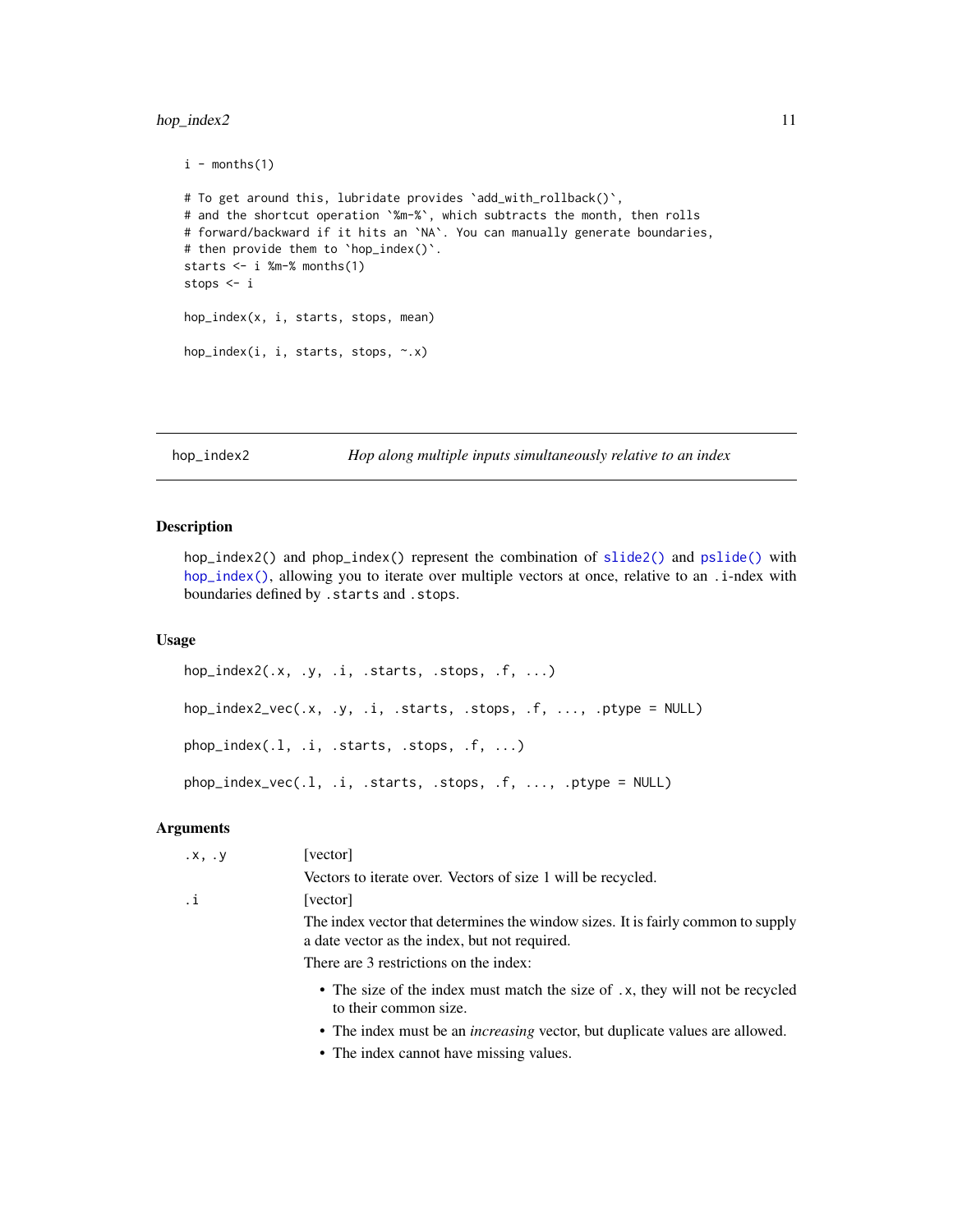| .starts, .stops |                                                                                                                                                                                                                                                                                                                                                                                                                                              |
|-----------------|----------------------------------------------------------------------------------------------------------------------------------------------------------------------------------------------------------------------------------------------------------------------------------------------------------------------------------------------------------------------------------------------------------------------------------------------|
|                 | [vector]                                                                                                                                                                                                                                                                                                                                                                                                                                     |
|                 | Vectors of boundary values that make up the windows to bucket . i with. Both<br>. starts and . stops will be recycled to their common size, and that common<br>size will be the size of the result. Both vectors should be the same type as . i.<br>These boundaries are both <i>inclusive</i> , meaning that the slice of .x that will be<br>used in each call to . f is where $\therefore$ i > start & $\therefore$ i < stop returns TRUE. |
| $\cdot$ f       | [function / formula]                                                                                                                                                                                                                                                                                                                                                                                                                         |
|                 | If a <b>function</b> , it is used as is.                                                                                                                                                                                                                                                                                                                                                                                                     |
|                 | If a <b>formula</b> , e.g. $\sim x + 2$ , it is converted to a function. There are three ways to<br>refer to the arguments:                                                                                                                                                                                                                                                                                                                  |
|                 | • For a single argument function, use.                                                                                                                                                                                                                                                                                                                                                                                                       |
|                 | • For a two argument function, use . x and . y                                                                                                                                                                                                                                                                                                                                                                                               |
|                 | • For more arguments, use $\dots$ 1, $\dots$ 2, $\dots$ 3 etc                                                                                                                                                                                                                                                                                                                                                                                |
|                 | This syntax allows you to create very compact anonymous functions.                                                                                                                                                                                                                                                                                                                                                                           |
| .               | Additional arguments passed on to the mapped function.                                                                                                                                                                                                                                                                                                                                                                                       |
| .ptype          | [vector(0) / NULL]                                                                                                                                                                                                                                                                                                                                                                                                                           |
|                 | A prototype corresponding to the type of the output.                                                                                                                                                                                                                                                                                                                                                                                         |
|                 | If NULL, the default, the output type is determined by computing the common<br>type across the results of the calls to .f.                                                                                                                                                                                                                                                                                                                   |
|                 | If supplied, the result of each call to . f will be cast to that type, and the final<br>output will have that type.                                                                                                                                                                                                                                                                                                                          |
|                 | If getOption("vctrs.no_guessing") is TRUE, the .ptype must be supplied.<br>This is a way to make production code demand fixed types.                                                                                                                                                                                                                                                                                                         |
| . 1             | [list]                                                                                                                                                                                                                                                                                                                                                                                                                                       |
|                 | A list of vectors. The length of .1 determines the number of arguments that .f<br>will be called with. If .1 has names, they will be used as named arguments to<br>.f. Elements of .1 with size 1 will be recycled.                                                                                                                                                                                                                          |

#### Value

A vector fulfilling the following invariants:

hop\_index2():

- vec\_size(hop\_index2(.x,.y,.starts,.stops)) == vec\_size\_common(.starts,.stops)
- $vec_ptype(hop_index2(.x,.y,.starts,.stops)) == list()$

hop\_index2\_vec():

- vec\_size(hop\_index2\_vec(.x,.y,.starts,.stops)) == vec\_size\_common(.starts,.stops)
- vec\_size(hop\_index2\_vec(.x,.y,.starts,.stops)[[1]]) == 1L
- vec\_ptype(hop\_index2\_vec(.x,.y,.starts,.stops,.ptype = ptype)) == ptype

phop\_index():

- vec\_size(phop\_index(.l,.starts,.stops)) == vec\_size\_common(.starts,.stops)
- $vec_ptype(phop_index(.1, .starts, .stops)) == list()$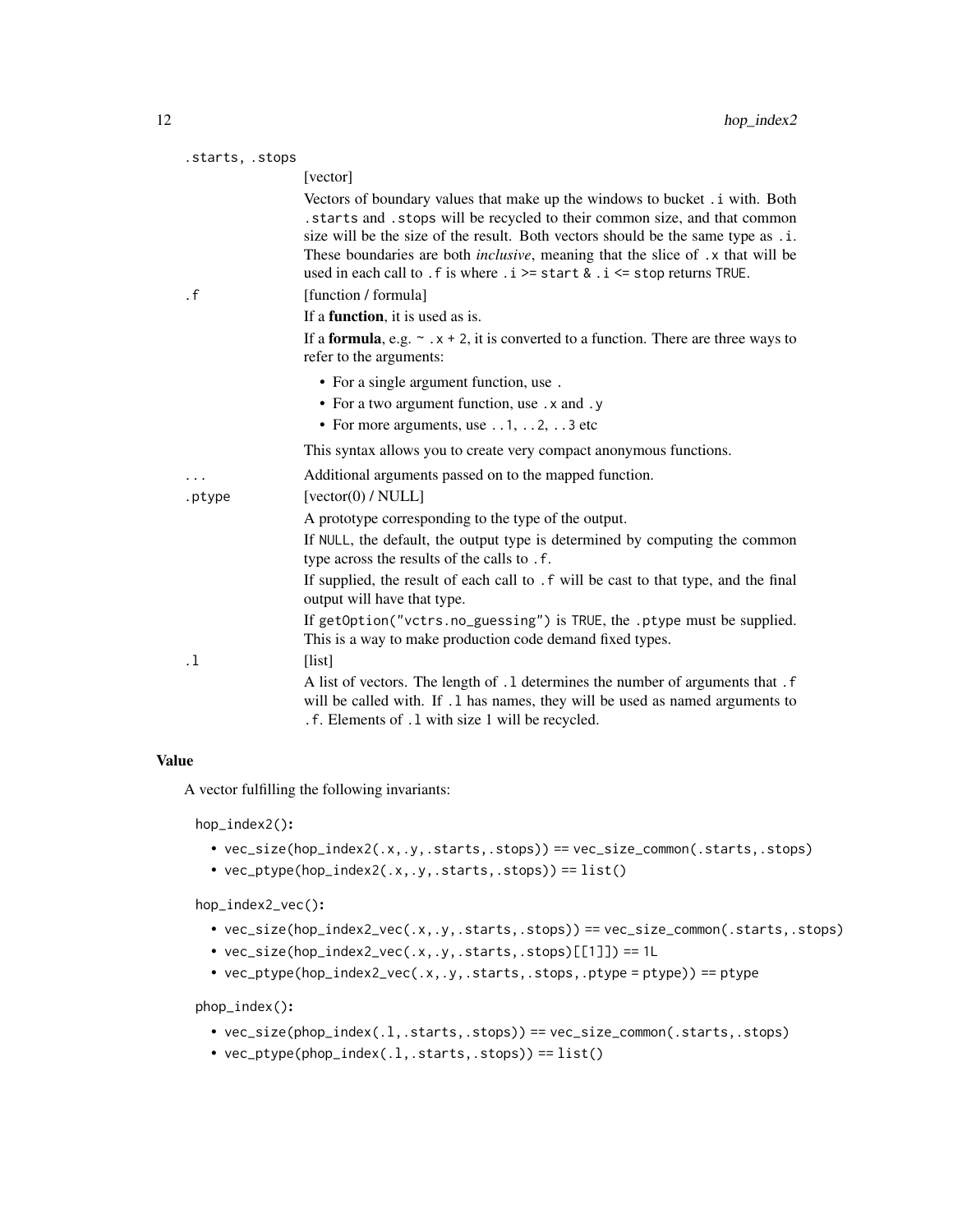<span id="page-12-0"></span>slide to the state of the state of the state of the state of the state of the state of the state of the state of the state of the state of the state of the state of the state of the state of the state of the state of the s

phop\_index\_vec():

- vec\_size(phop\_index\_vec(.l,.starts,.stops)) == vec\_size\_common(.starts,.stops)
- vec\_size(phop\_index\_vec(.l,.starts,.stops)[[1]]) == 1L
- $vec_p$  ptype(phop\_index\_vec(.1,.starts,.stops,.ptype = ptype)) == ptype

## See Also

[slide2\(\)](#page-17-1), [slide\\_index2\(\)](#page-29-1), [hop\\_index\(\)](#page-7-1)

#### Examples

```
# Notice that `i` is an irregular index!
x \le -1:5i \le - as.Date("2019-08-15") + c(0:1, 4, 6, 7)# Manually create starts/stops. They don't have to be equally spaced,
# and they don't have to be the same size as `.x` or `.i`.
starts <- as.Date(c("2019-08-15", "2019-08-18"))
stops <- as.Date(c("2019-08-16", "2019-08-23"))
# The output size is equal to the common size of `.starts` and `.stops`
```

```
hop_index2(x, i, i, starts, stops, \simdata.frame(x = .x, y = .y))
```
<span id="page-12-1"></span>

| slide | Slide |  |  |
|-------|-------|--|--|
|-------|-------|--|--|

#### <span id="page-12-2"></span>Description

slide() iterates through .x using a sliding window, applying .f to each sub-window of .x.

#### Usage

```
slide(.x, \cdot f, \ldots, \cdot before = 0L, \cdot after = 0L, \cdot step = 1L, \cdot complete = FALSE)
slide_vec(
  .x,
  .f,
  ...,
  before = 0L,
  after = <math>0L</math>,step = 1L,
  .complete = FALSE,
  .ptype = NULL
)
slide_dbl(
  .x,
```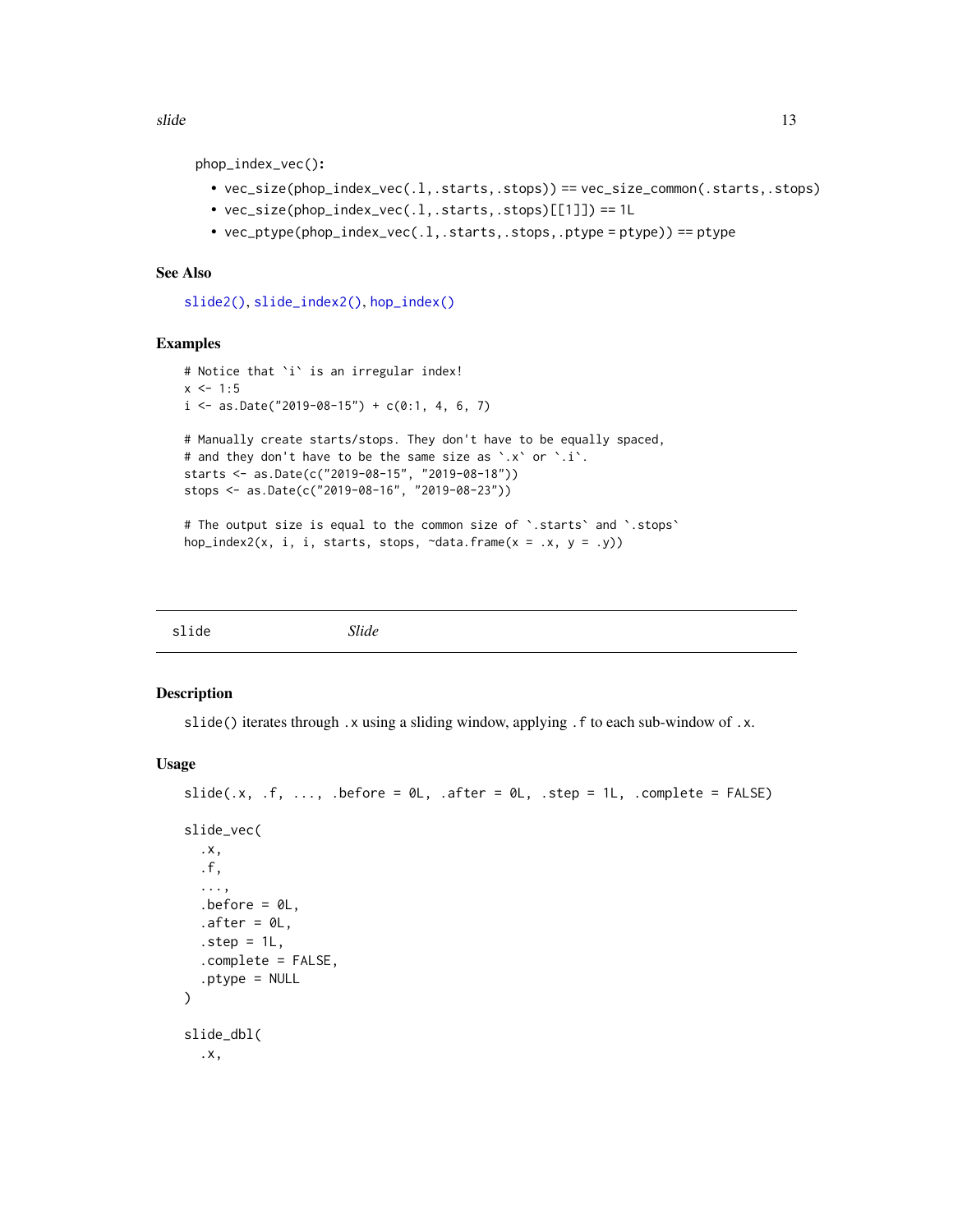```
.f,
  ...,
  before = 0L,
  after = <math>ØL</math>,\square.step = 1L,
  .complete = FALSE
\mathcal{L}slide_int(
  .x,
  .f,
  ...,
  .before = 0L,
  .after = \theta L,
  .step = 1L,
  .complete = FALSE
\mathcal{L}slide_lgl(
  .x,
  .f,
  ...,
  .before = \mathfrak{d}L,
  after = <math>ØL</math>,step = 1L,.complete = FALSE
\mathcal{L}slide_chr(
  .x,
  .f,
  ...,
  before = 0L,
  .after = \theta L,
  .step = 1L,
  .complete = FALSE
\lambdaslide_dfr(
  .x,
  .f,
  ...,
  before = 0L,
  after = <math>0L</math>,step = 1L,.complete = FALSE,
  nanes_to = rlang::cap(),.name_repair = c("unique", "universal", "check_unique")
```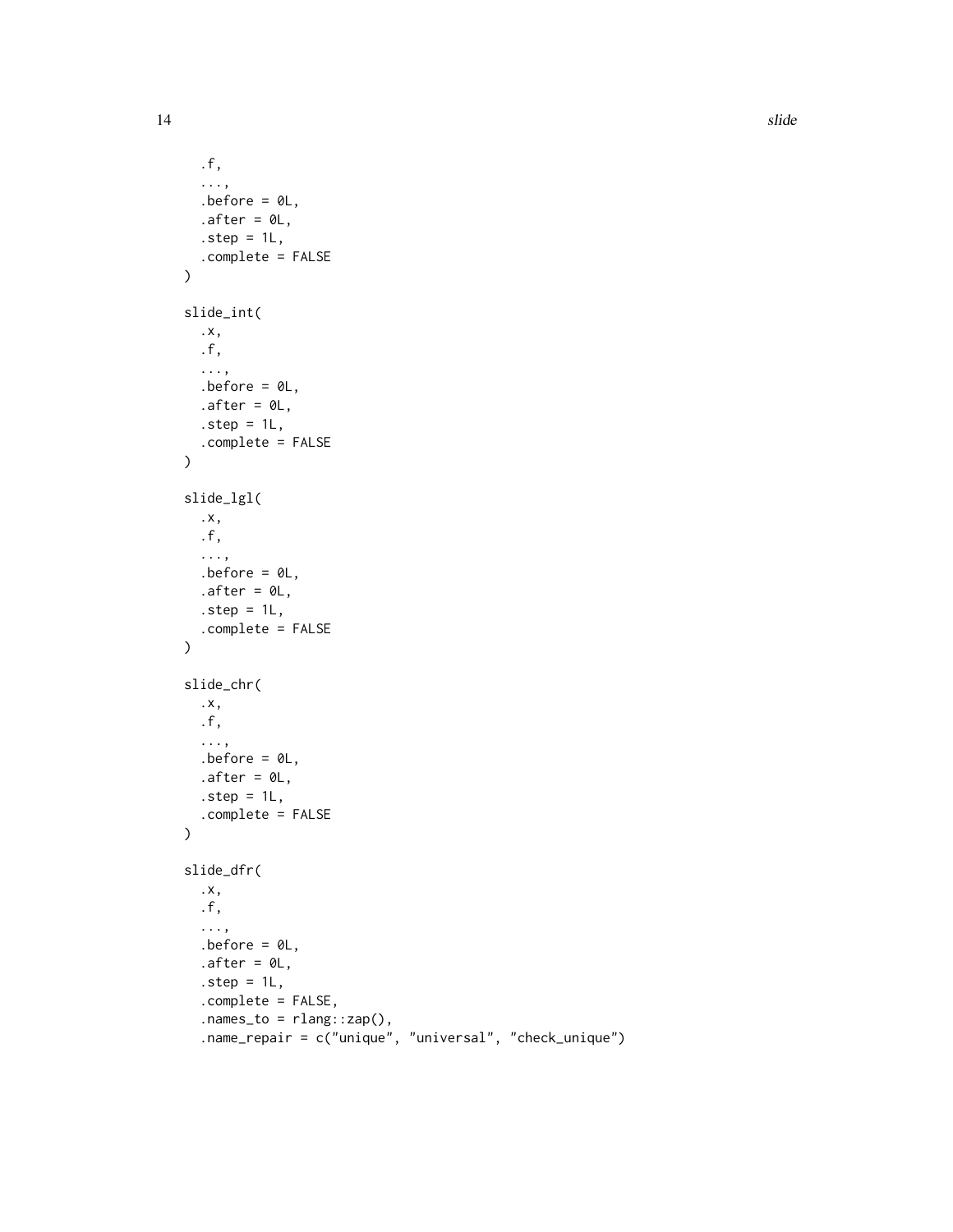slide to the state of the state of the state of the state of the state of the state of the state of the state of the state of the state of the state of the state of the state of the state of the state of the state of the s

```
\lambdaslide_dfc(
  .x,
  .f,
  ...,
  .before = 0L,
  after = <math>ØL</math>,.step = 1L,
  .complete = FALSE,
  .size = NULL,
  .name_repair = c("unique", "universal", "check_unique", "minimal")
\mathcal{L}
```
## Arguments

| $\cdot$ X       | [vector]                                                                                         |
|-----------------|--------------------------------------------------------------------------------------------------|
|                 | The vector to iterate over and apply . f to.                                                     |
| $\cdot$ f       | [function / formula]                                                                             |
|                 | If a <b>function</b> , it is used as is.                                                         |
|                 | If a <b>formula</b> , e.g. $\sim x + 2$ , it is converted to a function. There are three ways to |
|                 | refer to the arguments:                                                                          |
|                 | • For a single argument function, use.                                                           |
|                 | • For a two argument function, use . x and . y                                                   |
|                 | • For more arguments, use $\dots$ 1, $\dots$ 2, $\dots$ 3 etc                                    |
|                 | This syntax allows you to create very compact anonymous functions.                               |
|                 | Additional arguments passed on to the mapped function.                                           |
| .before, .after |                                                                                                  |
|                 | [integer(1) / Inf]                                                                               |
|                 | The number of values before or after the current element to include in the slid-                 |
|                 | ing window. Set to Inf to select all elements before or after the current ele-                   |
|                 | ment. Negative values are allowed, which allows you to "look forward" from                       |
|                 | the current element if used as the . before value, or "look backwards" if used as<br>.after.     |
|                 |                                                                                                  |
| .step           | [positive integer $(1)$ ]                                                                        |
|                 | The number of elements to shift the window forward between function calls.                       |
| .complete       | [logical(1)]                                                                                     |
|                 | Should the function be evaluated on complete windows only? If FALSE, the                         |
|                 | default, then partial computations will be allowed.<br>[vector(0) / NULL]                        |
| .ptype          | A prototype corresponding to the type of the output.                                             |
|                 | If NULL, the default, the output type is determined by computing the common                      |
|                 | type across the results of the calls to .f.                                                      |
|                 | If supplied, the result of each call to . f will be cast to that type, and the final             |
|                 | output will have that type.                                                                      |
|                 | If getOption("vctrs.no_guessing") is TRUE, the .ptype must be supplied.                          |
|                 | This is a way to make production code demand fixed types.                                        |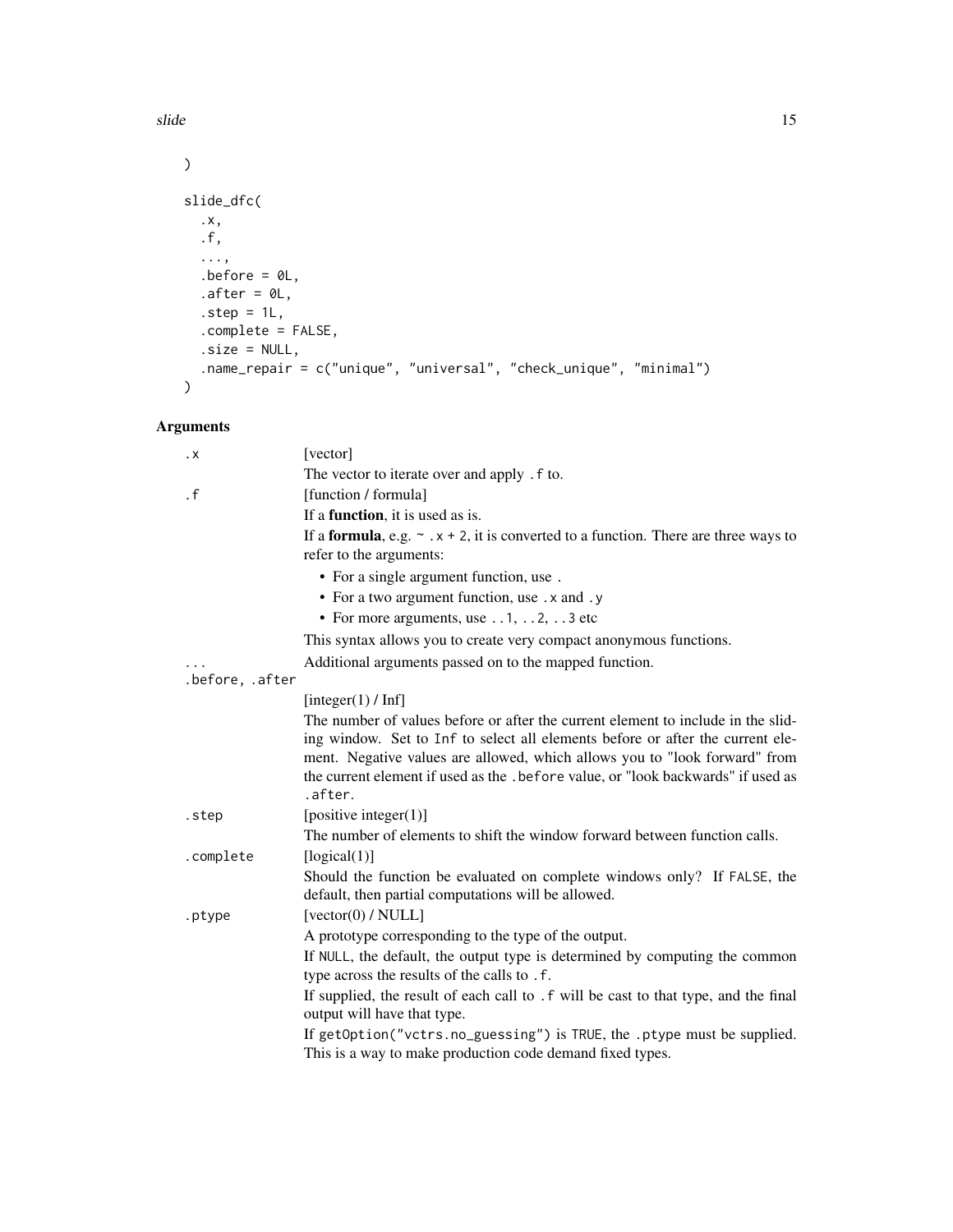<span id="page-15-0"></span>

| .names_to    | This controls what to do with input names supplied in $\dots$                                                                                                                                                                                                                                                                                                                                                                     |
|--------------|-----------------------------------------------------------------------------------------------------------------------------------------------------------------------------------------------------------------------------------------------------------------------------------------------------------------------------------------------------------------------------------------------------------------------------------|
|              | • By default, input names are zapped.                                                                                                                                                                                                                                                                                                                                                                                             |
|              | • If a string, specifies a column where the input names will be copied. These<br>names are often useful to identify rows with their original input. If a column<br>name is supplied and is not named, an integer column is used instead.<br>• If NULL, the input names are used as row names.                                                                                                                                     |
| .name_repair | One of "unique", "universal", or "check_unique". See vec_as_names()<br>for the meaning of these options.                                                                                                                                                                                                                                                                                                                          |
|              | With vec_rbind(), the repair function is applied to all inputs separately. This is<br>because vec_rbind() needs to align their columns before binding the rows, and<br>thus needs all inputs to have unique names. On the other hand, vec_cbind()<br>applies the repair function after all inputs have been concatenated together in<br>a final data frame. Hence vec_cbind() allows the more permissive minimal<br>names repair. |
| .size        | If, NULL, the default, will determine the number of rows in vec_cbind() output<br>by using the standard recycling rules.<br>Alternatively, specify the desired number of rows, and any inputs of length 1<br>will be recycled appropriately.                                                                                                                                                                                      |

## Details

Unlike lapply() or purrr::map(), which construct calls like

 $.f(.x[[i]], ...)$ 

the equivalent with slide() looks like

 $.f(vctrs::vec\_slice(.x, i), ...)$ 

which is approximately

 $.f(.x[i], ...)$ 

except in the case of data frames or arrays, which are iterated over row-wise.

If .x has names, then the output will preserve those names.

Using [vctrs::vec\\_cast\(\)](#page-0-0), the output of .f will be automatically cast to the type required by the variant of slide\_\*() being used.

### Value

A vector fulfilling the following invariants:

slide():

- $vec_size(s) == vec_size(x)$
- $vec_ptype(slide(.x)) == list()$

slide\_vec() and slide\_\*() variants:

- $vec\_size(s)$  ==  $vec\_size(x)$
- $vec\_size(slice\_vec(.x)[[1]]) == 1L$
- vec\_ptype(slide\_vec(.x,.ptype = ptype)) == ptype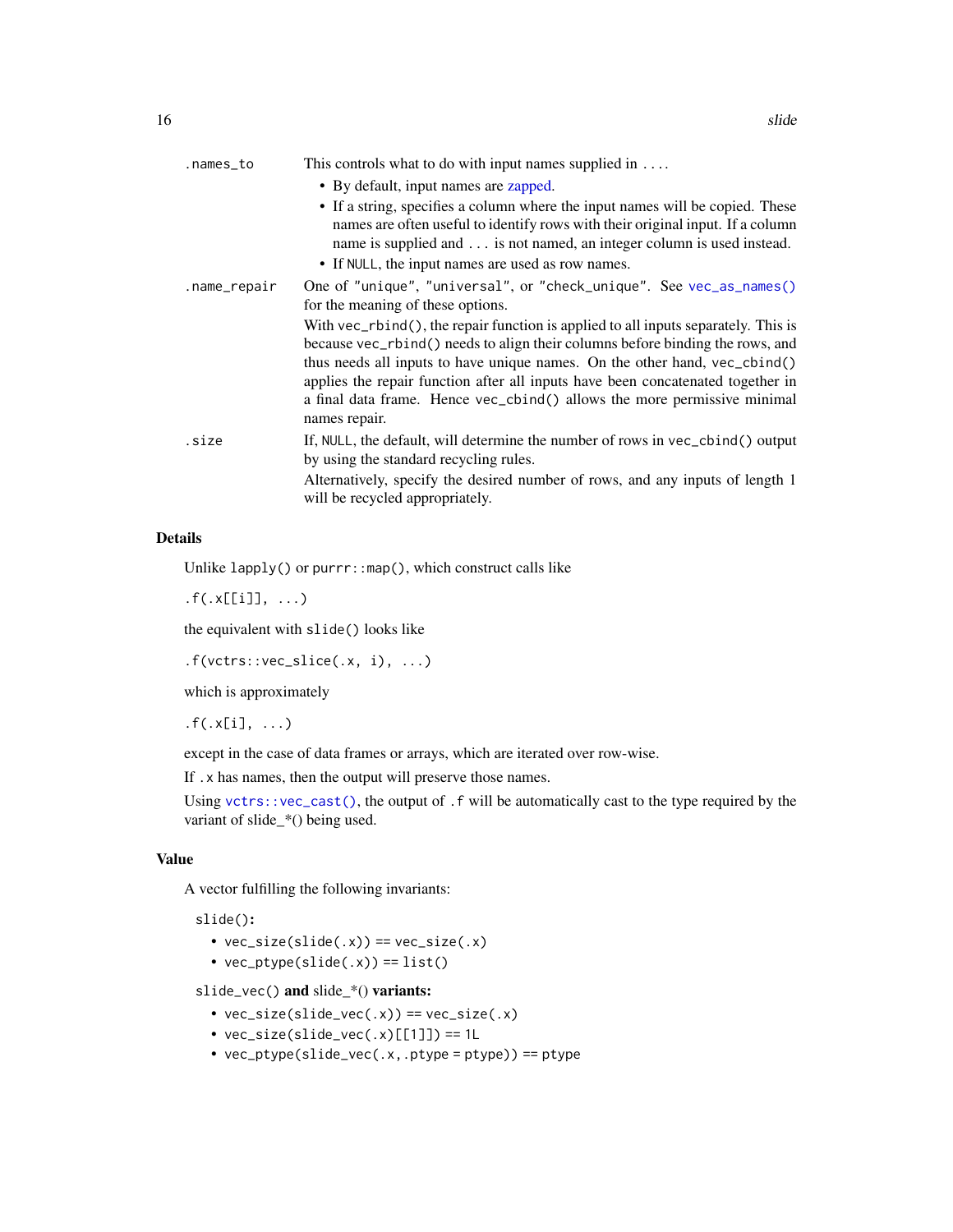```
slide the state of the state of the state of the state of the state of the state of the state of the state of the state of the state of the state of the state of the state of the state of the state of the state of the stat
```
## See Also

[slide2\(\)](#page-17-1), [slide\\_index\(\)](#page-24-1), [hop\(\)](#page-3-1)

## Examples

```
# The defaults work similarly to `map()`
slide(1:5, \sim x)# Use `.before`, `.after`, and `.step` to control the window
slide(1:5, \sim.x, .before = 1)
# This can be used for rolling means
slide_dbl(rnorm(5), mean, .before = 2)
# Or more flexible rolling operations
slide(rnorm(5), \sim .x - mean(.x), .before = 2)
# `.after` allows you to "align to the left" rather than the right
slide(1:5, \sim.x, .after = 2)
# And a mixture of `.before` and `.after`
# allows you complete control over the exact alignment.
# Below, "center alignment" is used.
slide(1:5, \sim.x, .before = 1, .after = 1)
# The `.step` controls how the window is shifted along `.x`,
# allowing you to "skip" iterations if you only need a less granular result
slide(1:10, \sim x, .before = 2, .step = 3)
# `.complete` controls whether or not partial results are computed.
# By default, they are, but setting `.complete = TRUE` restricts
# `slide()` to only evaluate the function where a complete window exists.
slide(1:5, \sim.x, .before = 2, .after = 1)
slide(1:5, \sim.x, .before = 2, .after = 1, .complete = TRUE)
# ---------------------------------------------------------------------------
# Data frames
# Data frames are iterated over rowwise
mtcars_rowwise <- slide(mtcars, ~.x)
mtcars_rowwise[1:3]
# This means that any column name is easily accessible
slide_dbl(mtcars, ~.x$mpg + .x$cyl)
# More advanced rowwise iteration is available as well by using the
# other arguments
mtcars_rowwise_window <- slide(mtcars, \sim.x, .before = 1, .after = 1)
mtcars_rowwise_window[1:3]
# ---------------------------------------------------------------------------
# Cumulative sliding
```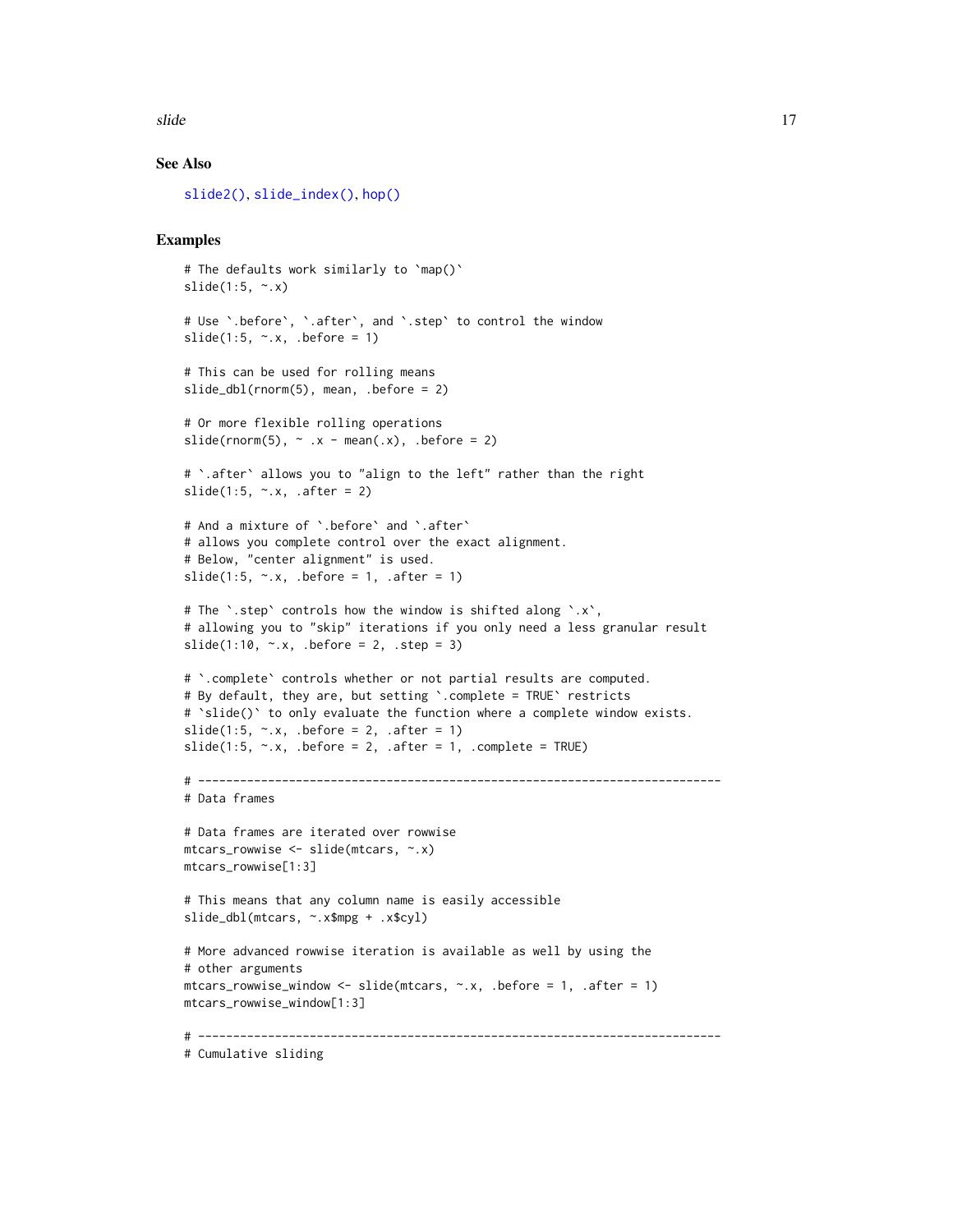```
# Using the special cased value, `Inf`, you can ask `slide()` to pin the
# start of the sliding window to the first element, effectively creating
# a cumulative window
slide(1:5, \sim.x, .before = Inf)
# Same with `.after`, this creates a window where you start with all of the
# elements, but decrease the total number over each iteration
slide(1:5, \sim.x, .after = Inf)
# ---------------------------------------------------------------------------
# Negative `.before` / `.after`
# `.before` is allowed to be negative, allowing you to "look forward" in
# your vector. Note that `abs(.before) <= .after` must hold if `.before` is
# negative. In this example, we look forward to elements in locations 2 and 3
# but place the result in position 1 in the output.
slide(1:5, \sim.x, .before = -1, .after = 2)
# `.after` can be negative as well to "look backwards"
slide(1:5, \sim.x, .before = 2, .after = -1)
# ---------------------------------------------------------------------------
# Removing padding
# If you are looking for a way to remove the `NA` values from something like
# this, then it doesn't exist as a built in option.
x \le - rnorm(10)
slide_dbl(x, mean, .before = 3, .step = 2, .complete = TRUE)# Adding an option to `slide_dbl()` to remove the `NA` values would destroy
# its size stability. Instead, you can use a combination of `slide_dfr()`
# to get the start/stop indices with `hop_index_vec()`.
i \leftarrow \text{seq\_along}(x)idx <- slide_dfr(
 i,
 \text{ }data.frame(start = .x[1], stop = .x[length(.x)]),
 before = 3,
  step = 2,
  .complete = TRUE
\mathcal{E}idx
hop_index_vec(x, i, idx$start, idx$stop, mean, .ptype = double())
```
<span id="page-17-0"></span>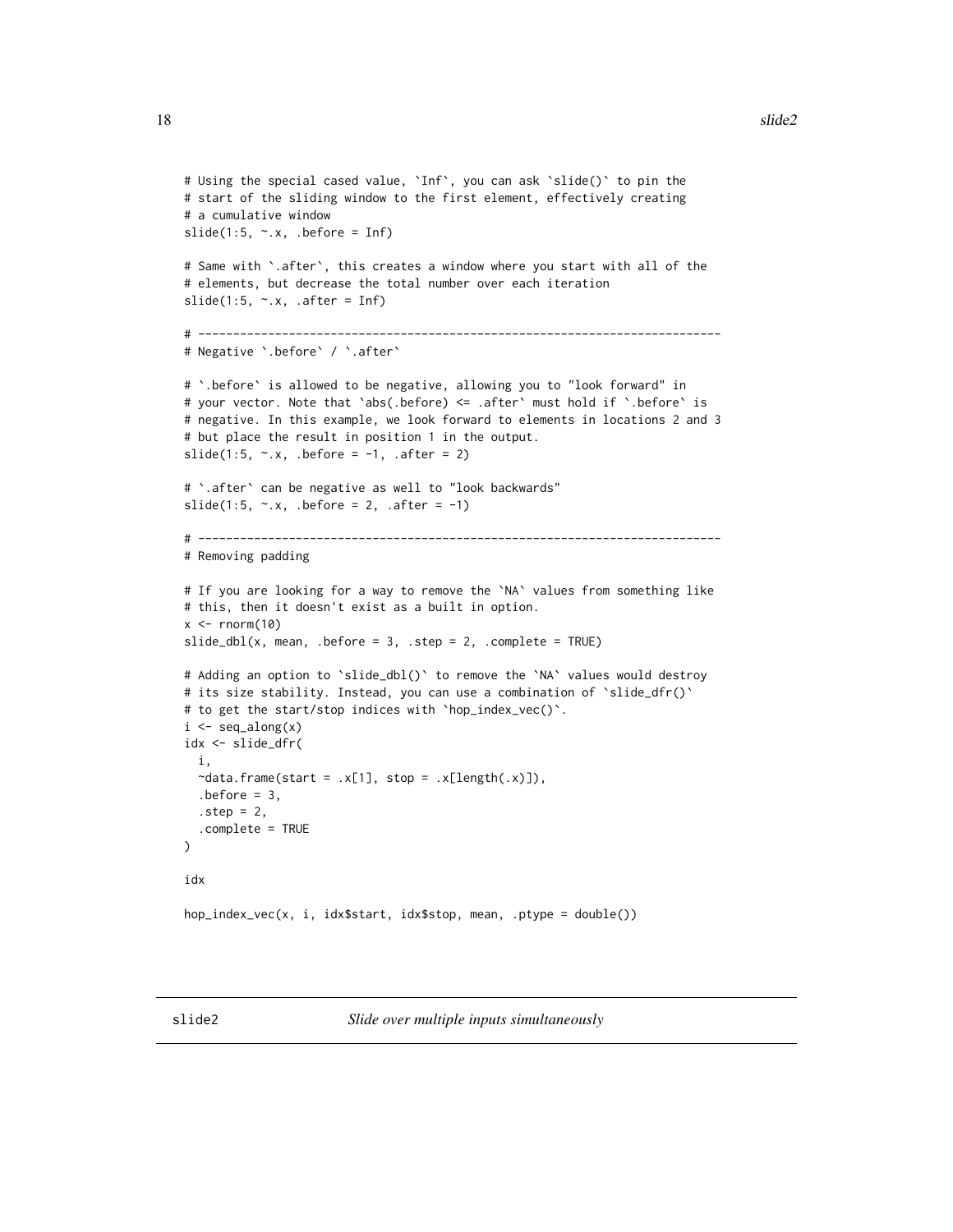#### <span id="page-18-0"></span> $\text{slide2}$  19

## Description

These are variants of [slide\(\)](#page-12-1) that iterate over multiple inputs in parallel. They are parallel in the sense that each input is processed in parallel with the others, not in the sense of multicore computing. These functions work similarly to map2() and pmap() from purrr.

## Usage

```
slide2(
  .x,
  .y,
  .f,
  ...,
  .before = OL,
  after = <math>ØL</math>,step = 1L,
  .complete = FALSE
)
slide2_vec(
  .x,
  .y,
  .f,
  ...,
  .before = OL,
  after = <math>0L</math>,step = 1L,
  .complete = FALSE,
  .ptype = NULL
\mathcal{L}slide2_dbl(
  .x,
  .y,
  .f,
  ...,
  before = 0L,
  after = <math>ØL</math>,step = 1L,
  .complete = FALSE
)
slide2_int(
  .x,
  .y,
  .f,
  ...,
  .before = OL,
  after = <math>ØL</math>,
```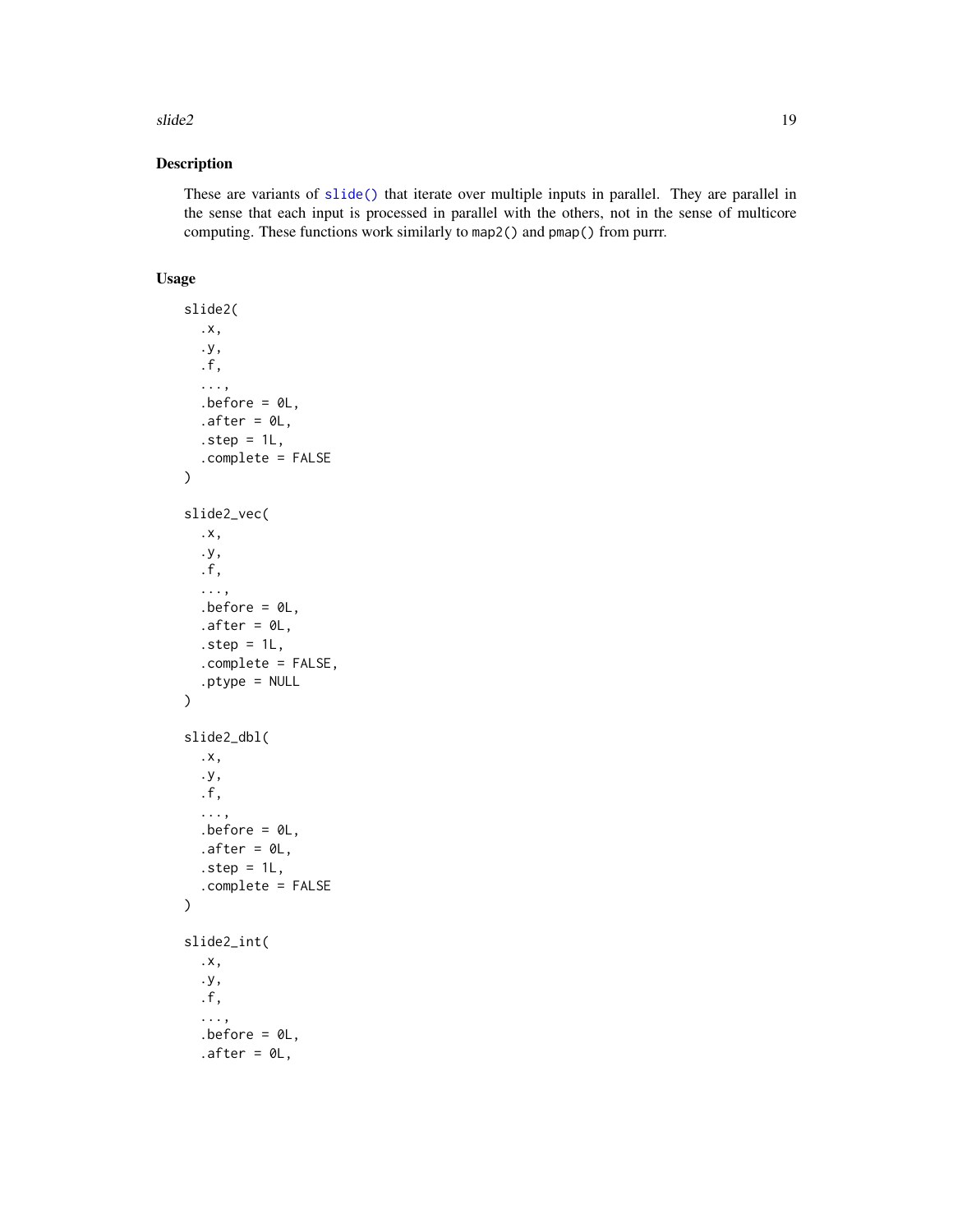20 slide  $20$ 

```
step = 1L,
  .complete = FALSE
\lambdaslide2_lgl(
  .x,
  .y,
  .f,
  ...,
  before = 0L,
  .after = 0L,
  .step = 1L,
  .complete = FALSE
\mathcal{L}slide2_chr(
  .x,
  .y,
  .f,
  ...,
  before = 0L,
  .after = \theta L,
  .step = 1L,
  .complete = FALSE
\mathcal{L}slide2_dfr(
  .x,
  .y,
  .f,
  ...,
  .before = 0L,
  .after = \theta L,
  \square.step = 1L,
  .complete = FALSE,
  nanes_to = rlang::cap(),.name_repair = c("unique", "universal", "check_unique")
\mathcal{L}slide2_dfc(
  .x,
  .y,
  .f,
  ...,
  before = 0L,
  after = <math>ØL</math>,step = 1L,.complete = FALSE,
```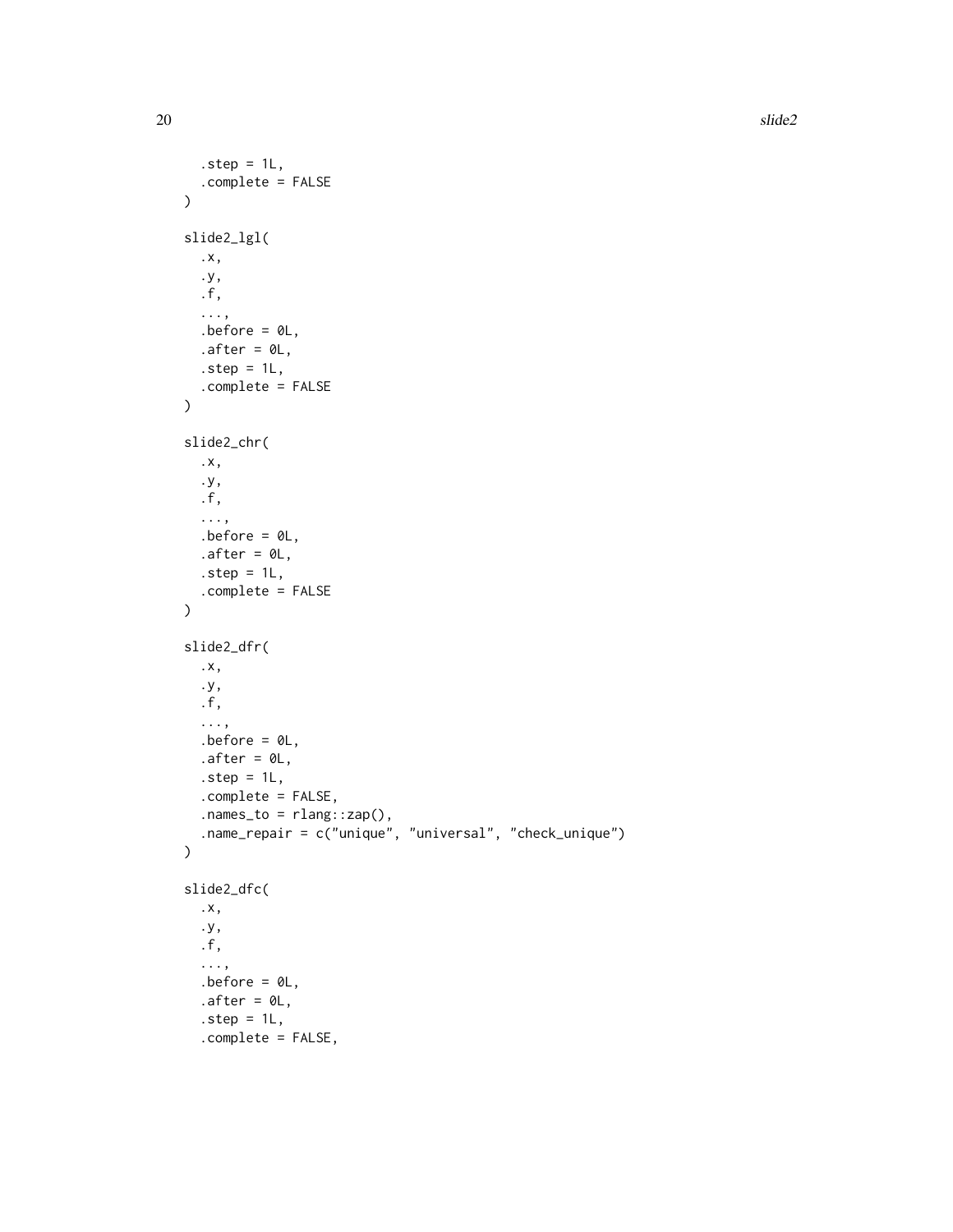```
.size = NULL,
  .name_repair = c("unique", "universal", "check_unique", "minimal")
\lambdapslide(.1, .f, . . . , .before = 0L, .after = 0L, .step = 1L, .complete = FALSE)pslide_vec(
  .l,
  .f,
  ...,
  .before = \mathfrak{D}L,
  after = <math>ØL</math>,step = 1L,.complete = FALSE,
  .ptype = NULL
\mathcal{L}pslide_dbl(
  .l,
  .f,
  ...,
  before = 0L,
  after = <math>ØL</math>,.step = 1L,
  .complete = FALSE
\mathcal{L}pslide_int(
  .l,
  .f,
  ...,
  .before = 0L,
  .after = \theta L,
  step = 1L,.complete = FALSE
\mathcal{L}pslide_lgl(
  .l,
  .f,
  ...,
  before = 0L,
  .after = 0L,
  step = 1L,.complete = FALSE
\mathcal{L}
```
pslide\_chr(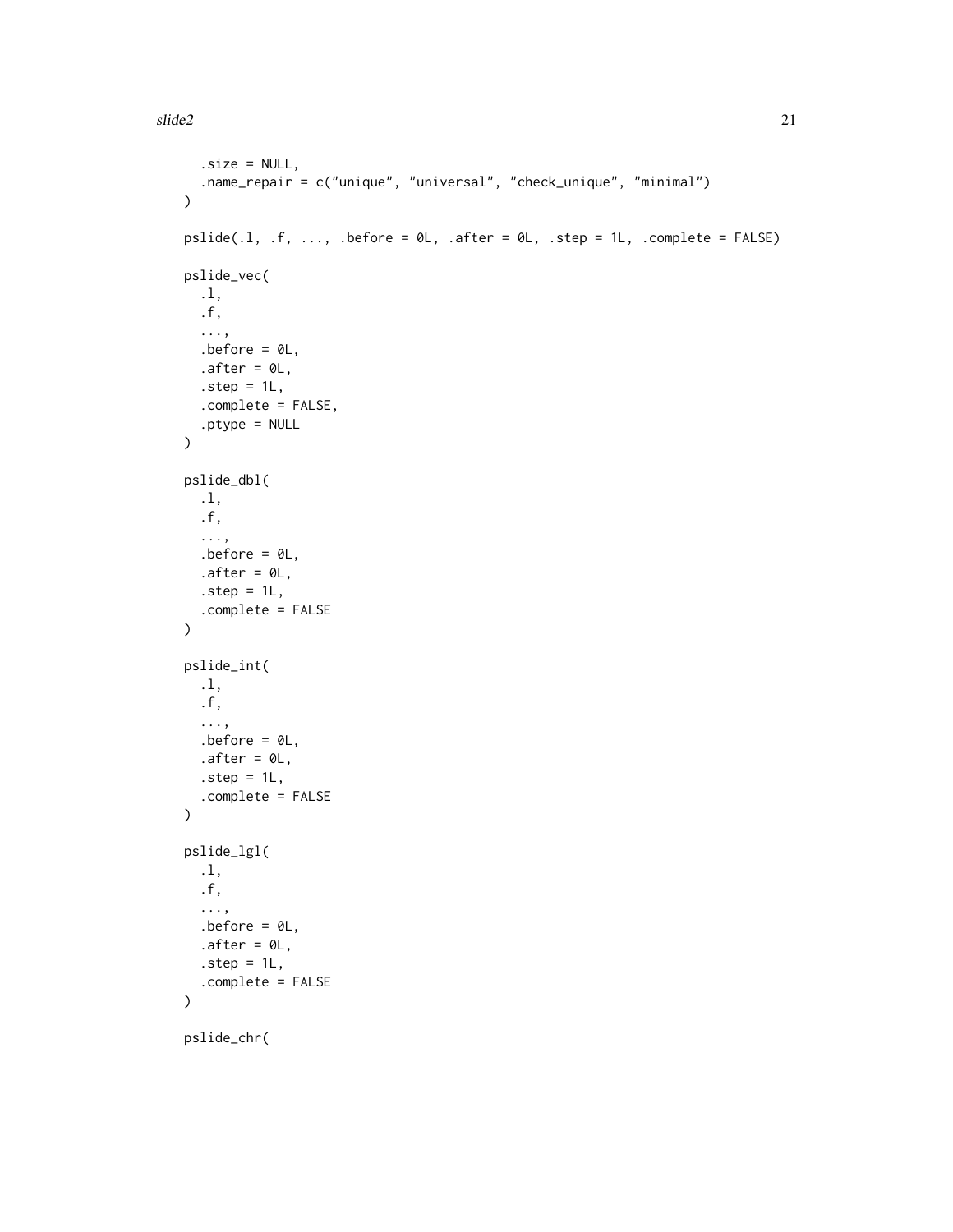```
.l,
  .f,
  ...,
  before = 0L,.after = OL,
  step = 1L,.complete = FALSE
\lambdapslide_dfr(
  .l,
  .f,
  ...,
  before = 0L,
  .after = \theta L,
  .step = 1L,
  .complete = FALSE,
  nanes_to = rlang::cap(),.name_repair = c("unique", "universal", "check_unique")
\mathcal{L}pslide_dfc(
  .l,
  .f,
  ...,
  before = 0L,
  after = <math>ØL</math>,\square.step = 1L,
  .complete = FALSE,
  .size = NULL,
  .name_repair = c("unique", "universal", "check_unique", "minimal")
\mathcal{L}
```
## Arguments

| $\cdot$ x, $\cdot$ y | [vector]                                                                                                                    |
|----------------------|-----------------------------------------------------------------------------------------------------------------------------|
|                      | Vectors to iterate over. Vectors of size 1 will be recycled.                                                                |
| $\cdot$ f            | [function / formula]                                                                                                        |
|                      | If a <b>function</b> , it is used as is.                                                                                    |
|                      | If a <b>formula</b> , e.g. $\sim x + 2$ , it is converted to a function. There are three ways to<br>refer to the arguments: |
|                      | • For a single argument function, use.                                                                                      |
|                      | • For a two argument function, use . x and . y                                                                              |
|                      | • For more arguments, use $\dots$ 1, $\dots$ 2, $\dots$ 3 etc                                                               |
|                      | This syntax allows you to create very compact anonymous functions.                                                          |
| $\ddotsc$            | Additional arguments passed on to the mapped function.                                                                      |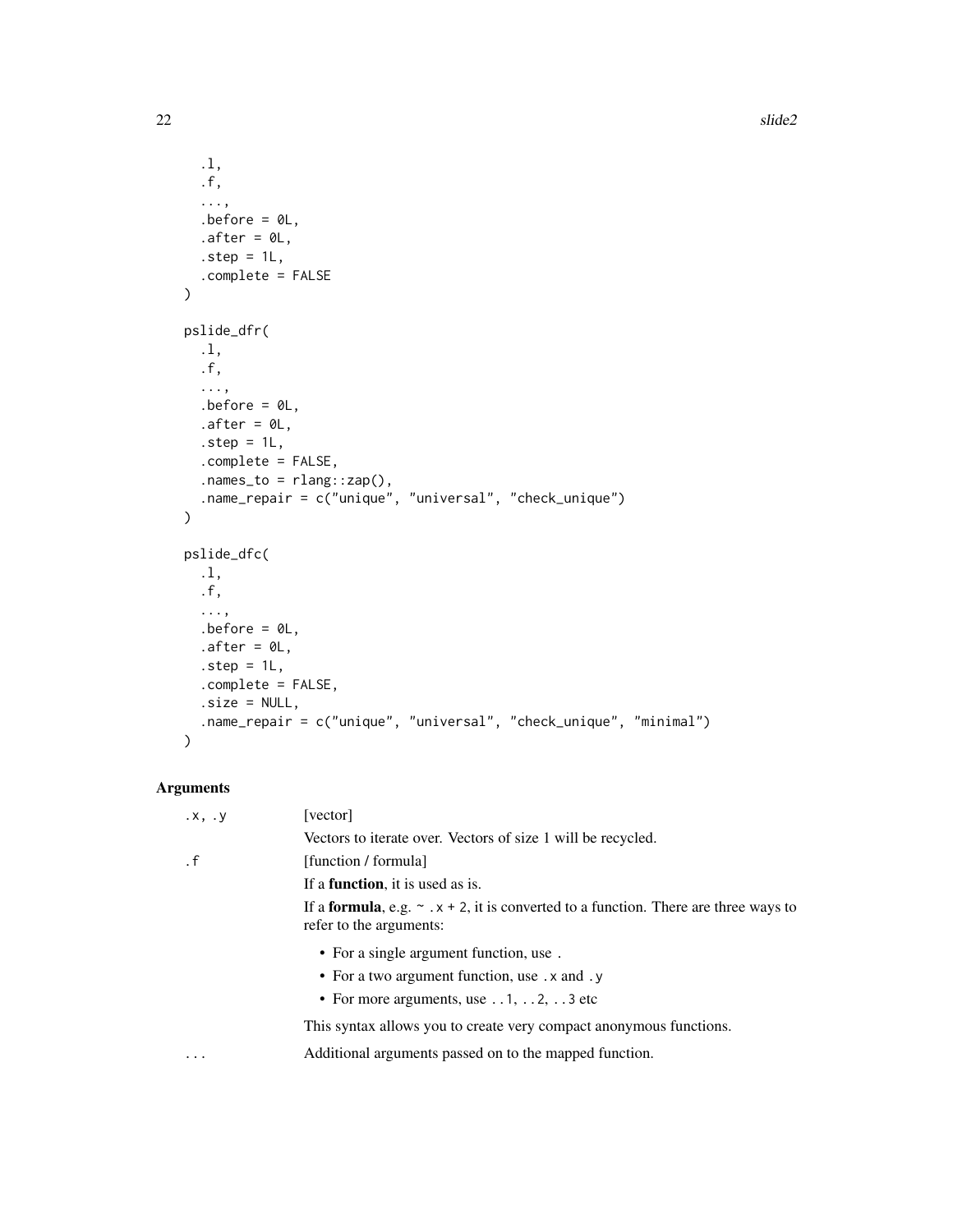#### <span id="page-22-0"></span> $\text{slide2}$  23

| .before, .after |                                                                                                                                                                                                                                                                                                                                                                                                                                   |
|-----------------|-----------------------------------------------------------------------------------------------------------------------------------------------------------------------------------------------------------------------------------------------------------------------------------------------------------------------------------------------------------------------------------------------------------------------------------|
|                 | [integer(1) / Inf]                                                                                                                                                                                                                                                                                                                                                                                                                |
|                 | The number of values before or after the current element to include in the slid-<br>ing window. Set to Inf to select all elements before or after the current ele-<br>ment. Negative values are allowed, which allows you to "look forward" from<br>the current element if used as the .before value, or "look backwards" if used as<br>.after.                                                                                   |
| .step           | [positive integer $(1)$ ]                                                                                                                                                                                                                                                                                                                                                                                                         |
|                 | The number of elements to shift the window forward between function calls.                                                                                                                                                                                                                                                                                                                                                        |
| .complete       | [logical(1)]                                                                                                                                                                                                                                                                                                                                                                                                                      |
|                 | Should the function be evaluated on complete windows only? If FALSE, the<br>default, then partial computations will be allowed.                                                                                                                                                                                                                                                                                                   |
| .ptype          | [vector(0) / NULL]                                                                                                                                                                                                                                                                                                                                                                                                                |
|                 | A prototype corresponding to the type of the output.                                                                                                                                                                                                                                                                                                                                                                              |
|                 | If NULL, the default, the output type is determined by computing the common<br>type across the results of the calls to .f.                                                                                                                                                                                                                                                                                                        |
|                 | If supplied, the result of each call to . f will be cast to that type, and the final<br>output will have that type.                                                                                                                                                                                                                                                                                                               |
|                 | If getOption("vctrs.no_guessing") is TRUE, the .ptype must be supplied.<br>This is a way to make production code demand fixed types.                                                                                                                                                                                                                                                                                              |
| .names_to       | This controls what to do with input names supplied in $\dots$                                                                                                                                                                                                                                                                                                                                                                     |
|                 | • By default, input names are zapped.                                                                                                                                                                                                                                                                                                                                                                                             |
|                 | • If a string, specifies a column where the input names will be copied. These<br>names are often useful to identify rows with their original input. If a column<br>name is supplied and is not named, an integer column is used instead.<br>• If NULL, the input names are used as row names.                                                                                                                                     |
|                 |                                                                                                                                                                                                                                                                                                                                                                                                                                   |
| .name_repair    | One of "unique", "universal", or "check_unique". See vec_as_names()<br>for the meaning of these options.                                                                                                                                                                                                                                                                                                                          |
|                 | With vec_rbind(), the repair function is applied to all inputs separately. This is<br>because vec_rbind() needs to align their columns before binding the rows, and<br>thus needs all inputs to have unique names. On the other hand, vec_cbind()<br>applies the repair function after all inputs have been concatenated together in<br>a final data frame. Hence vec_cbind() allows the more permissive minimal<br>names repair. |
| .size           | If, NULL, the default, will determine the number of rows in vec_cbind() output                                                                                                                                                                                                                                                                                                                                                    |
|                 | by using the standard recycling rules.<br>Alternatively, specify the desired number of rows, and any inputs of length 1<br>will be recycled appropriately.                                                                                                                                                                                                                                                                        |
| $\cdot$ 1       | [list]                                                                                                                                                                                                                                                                                                                                                                                                                            |
|                 | A list of vectors. The length of .1 determines the number of arguments that .f<br>will be called with. If .1 has names, they will be used as named arguments to<br>.f. Elements of .1 with size 1 will be recycled.                                                                                                                                                                                                               |

## Value

A vector fulfilling the following invariants: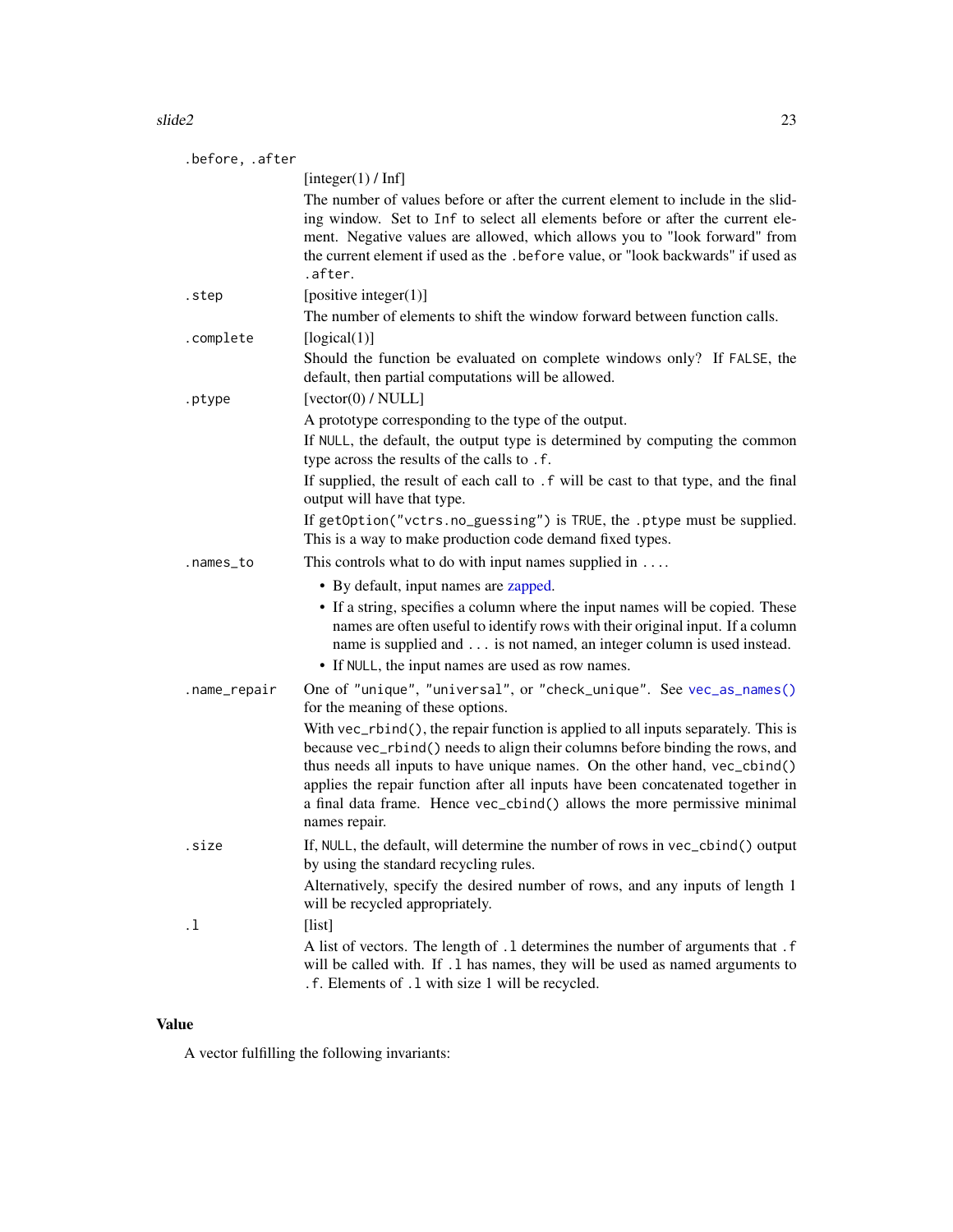```
slide2():
```
- $vec\_size(slide2(x, y)) == vec\_size\_common(x, y)$
- $vec_ptype(slide2(x, y)) == list()$
- slide2\_vec() and slide2\_\*() variants:
	- $vec_size(slide2\_vec(.x,.y)) == vec_size\_common(.x,.y)$
	- $vec\_size(slice\_vec(.x,.y)[[1]]$  == 1L
	- vec\_ptype(slide2\_vec(.x,.y,.ptype = ptype)) == ptype

pslide():

- $vec_size(pslide(.1)) == vec_size_{common}(!!'.1)$
- $vec_ptype(pslide(.1)) == list()$

pslide\_vec() and pslide\_\*() variants:

- $vec\_size(pslide\_vec(.1)) == vec\_size\_common(!!!.1)$
- $vec\_size(pslide\_vec(.1)[[1]]) == 1L$
- $vec_p$ ptype(pslide\_vec(.l,.ptype = ptype)) == ptype

#### See Also

[slide\(\)](#page-12-1), [slide\\_index2\(\)](#page-29-1), [hop\\_index2\(\)](#page-10-1)

#### Examples

```
# Slide along two inputs at once
slide2(1:4, 5:8, \simlist(.x, .y), .before = 2)
# Or, for more than two, use `pslide()`
pslide(list(1:4, 5:8, 9:12), ~list(.x, .y, ..3), .before = 2)
# You can even slide along the rows of multiple data frames of
# equal size at once
set.seed(16)
x \le - data.frame(a = rnorm(5), b = rnorm(5))
y \le - data.frame(c = letters[1:5], d = letters[6:10])
row_return <- function(x_rows, y_rows) {
 if (sum(x_rows$a) < 0) {
   x_rows
 } else {
   y_rows
  }
}
```
slide2(x, y, row\_return, .before =  $1$ , .after =  $2$ )

<span id="page-23-0"></span>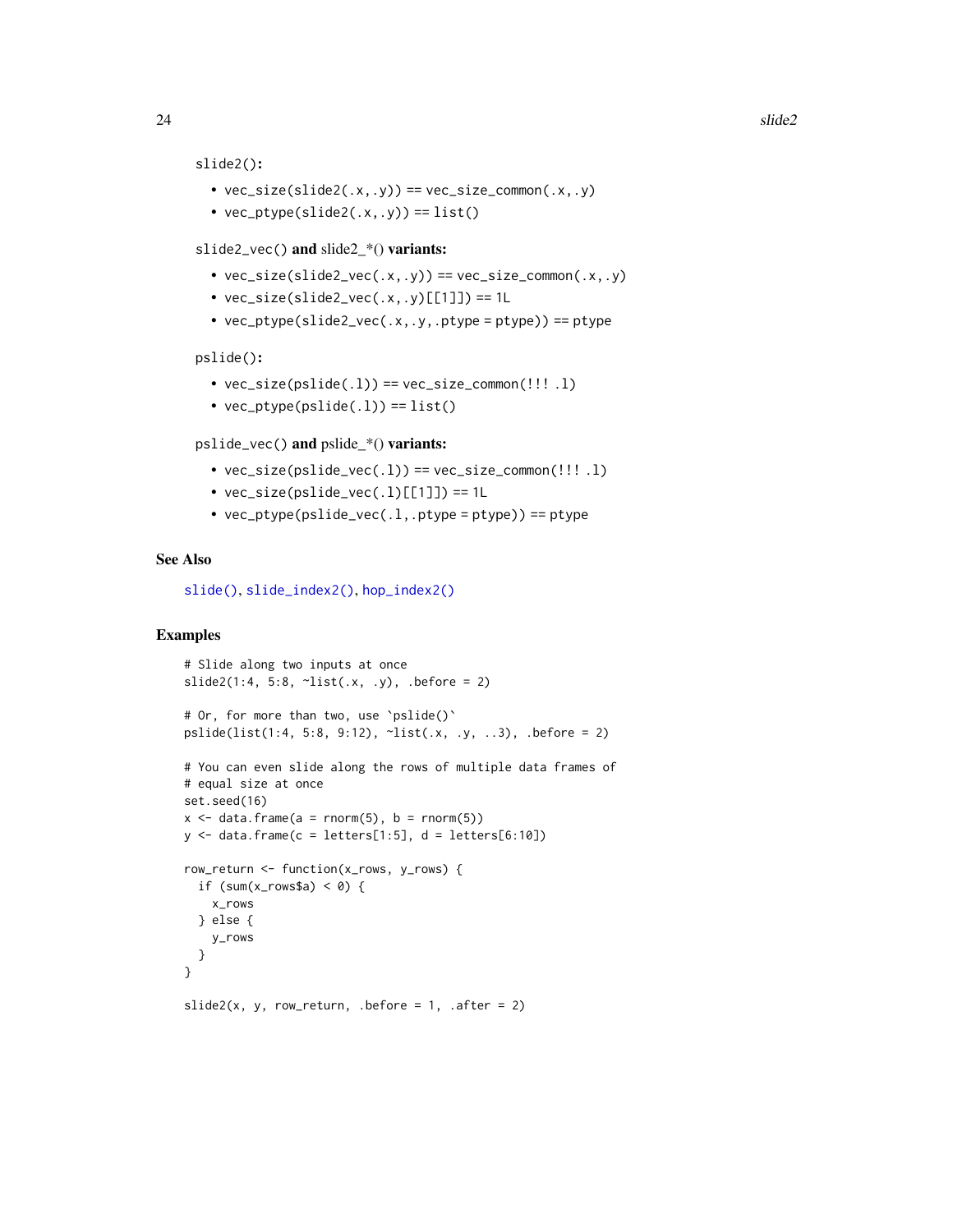#### <span id="page-24-2"></span><span id="page-24-1"></span><span id="page-24-0"></span>Description

slide\_index() is similar to slide(), but allows a secondary .i-ndex vector to be provided.

This is often useful in business calculations, when you want to compute a rolling computation looking "3 months back", which is approximately but not equivalent to,  $3 * 30$  days. slide\_index() allows for these irregular window sizes.

## Usage

```
slide_index(.x, .i, .f, ..., .before = 0L, .after = 0L, .complete = FALSE)
slide_index_vec(
  .x,
  .i,
  .f,
  ...,
  before = 0L,after = <math>0L</math>,.complete = FALSE,
  .ptype = NULL
\mathcal{L}slide\_index\_dbl(x, 1, .f, ..., before = 0, .after = 0, .complete = FALSE)slide_index_int(.x, .i, .f, ..., .before = \emptyset L, .after = \emptyset L, .complete = FALSE)
slide\_index\_lgl(.x, .i, .f, . . ., .before = 0L, .after = 0L, .complete = FALSE)slide\_index\_chr(.x, .i, .f, . . ., .before = 0L, .after = 0L, .complete = FALSE)slide_index_dfr(
  .x,
  .i,
  .f,
  ...,
  before = 0L,
  after = <math>ØL</math>,.complete = FALSE,
  nanes_to = rlang::cap(),.name_repair = c("unique", "universal", "check_unique")
\lambdaslide_index_dfc(
```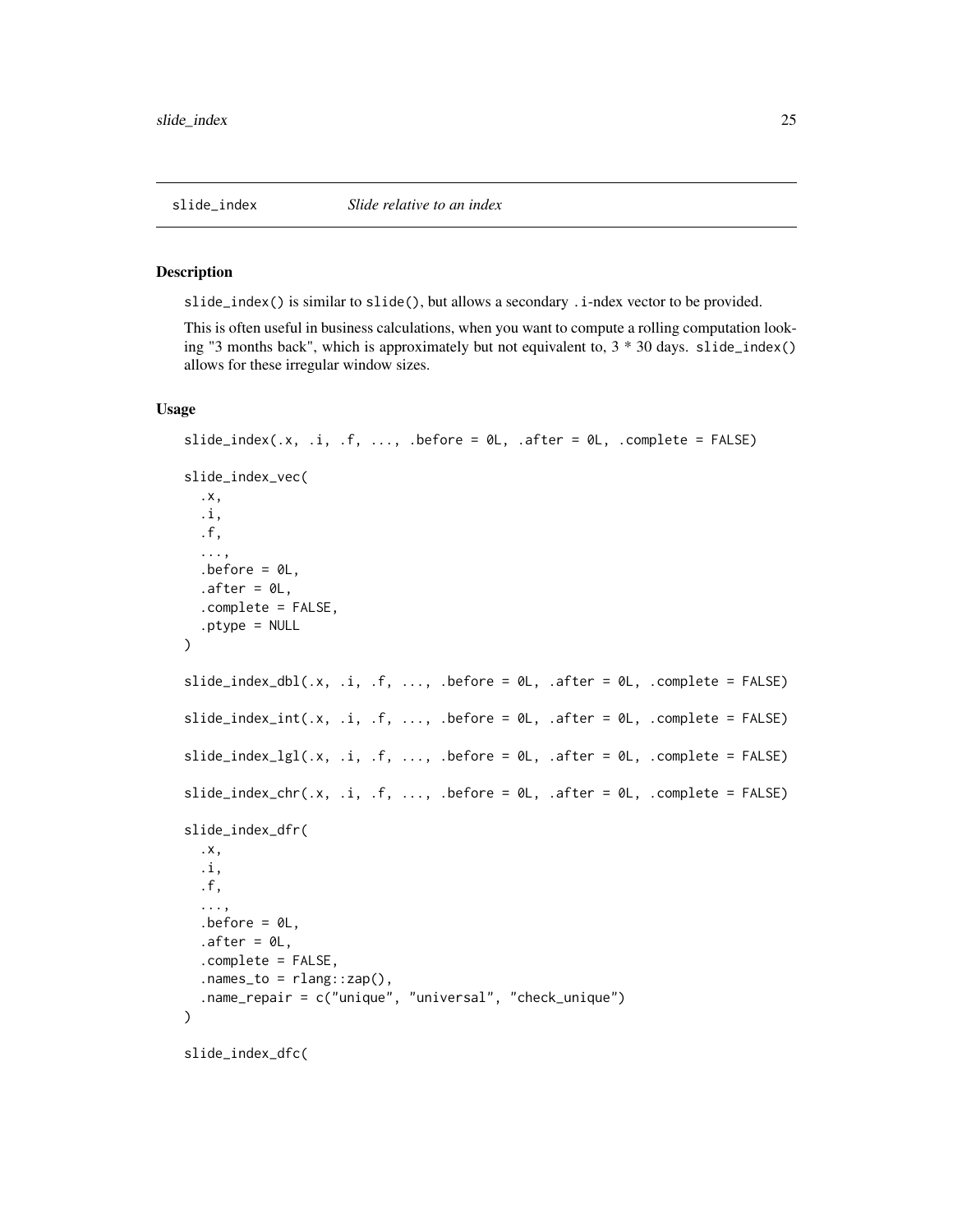```
.x,
  .i,
 .f,
  ...,
 .before = 0L,
 .after = \theta L,
 .complete = FALSE,
 .size = NULL,
 .name_repair = c("unique", "universal", "check_unique", "minimal")
\sum
```
## Arguments

| . X             | [vector]                                                                                                                                                                                                                                                                                                                                                                                                                                                                                                                                                                                                                                                                                                                                                                                                                                                                                                   |
|-----------------|------------------------------------------------------------------------------------------------------------------------------------------------------------------------------------------------------------------------------------------------------------------------------------------------------------------------------------------------------------------------------------------------------------------------------------------------------------------------------------------------------------------------------------------------------------------------------------------------------------------------------------------------------------------------------------------------------------------------------------------------------------------------------------------------------------------------------------------------------------------------------------------------------------|
|                 | The vector to iterate over and apply . f to.                                                                                                                                                                                                                                                                                                                                                                                                                                                                                                                                                                                                                                                                                                                                                                                                                                                               |
| .i              | [vector]                                                                                                                                                                                                                                                                                                                                                                                                                                                                                                                                                                                                                                                                                                                                                                                                                                                                                                   |
|                 | The index vector that determines the window sizes. It is fairly common to supply<br>a date vector as the index, but not required.                                                                                                                                                                                                                                                                                                                                                                                                                                                                                                                                                                                                                                                                                                                                                                          |
|                 | There are 3 restrictions on the index:                                                                                                                                                                                                                                                                                                                                                                                                                                                                                                                                                                                                                                                                                                                                                                                                                                                                     |
|                 | • The size of the index must match the size of .x, they will not be recycled<br>to their common size.                                                                                                                                                                                                                                                                                                                                                                                                                                                                                                                                                                                                                                                                                                                                                                                                      |
|                 | • The index must be an <i>increasing</i> vector, but duplicate values are allowed.                                                                                                                                                                                                                                                                                                                                                                                                                                                                                                                                                                                                                                                                                                                                                                                                                         |
|                 | • The index cannot have missing values.                                                                                                                                                                                                                                                                                                                                                                                                                                                                                                                                                                                                                                                                                                                                                                                                                                                                    |
| $\cdot$ f       | [function / formula]                                                                                                                                                                                                                                                                                                                                                                                                                                                                                                                                                                                                                                                                                                                                                                                                                                                                                       |
|                 | If a <b>function</b> , it is used as is.                                                                                                                                                                                                                                                                                                                                                                                                                                                                                                                                                                                                                                                                                                                                                                                                                                                                   |
|                 | If a <b>formula</b> , e.g. $\sim x + 2$ , it is converted to a function. There are three ways to<br>refer to the arguments:                                                                                                                                                                                                                                                                                                                                                                                                                                                                                                                                                                                                                                                                                                                                                                                |
|                 | • For a single argument function, use.                                                                                                                                                                                                                                                                                                                                                                                                                                                                                                                                                                                                                                                                                                                                                                                                                                                                     |
|                 | • For a two argument function, use . x and . y                                                                                                                                                                                                                                                                                                                                                                                                                                                                                                                                                                                                                                                                                                                                                                                                                                                             |
|                 | • For more arguments, use $\dots$ 1, $\dots$ 2, $\dots$ 3 etc                                                                                                                                                                                                                                                                                                                                                                                                                                                                                                                                                                                                                                                                                                                                                                                                                                              |
|                 | This syntax allows you to create very compact anonymous functions.                                                                                                                                                                                                                                                                                                                                                                                                                                                                                                                                                                                                                                                                                                                                                                                                                                         |
|                 | Additional arguments passed on to the mapped function.                                                                                                                                                                                                                                                                                                                                                                                                                                                                                                                                                                                                                                                                                                                                                                                                                                                     |
| .before, .after |                                                                                                                                                                                                                                                                                                                                                                                                                                                                                                                                                                                                                                                                                                                                                                                                                                                                                                            |
|                 | [vector(1) / function / Inf]                                                                                                                                                                                                                                                                                                                                                                                                                                                                                                                                                                                                                                                                                                                                                                                                                                                                               |
|                 | • If a vector of size 1, these represent the number of values before or after the<br>current element of . i to include in the sliding window. Negative values are<br>allowed, which allows you to "look forward" from the current element if<br>used as the .before value, or "look backwards" if used as .after. Bound-<br>aries are computed from these elements as $.i - .$ before and $.i + .$ after.<br>Any object that can be added or subtracted from . i with + and - can be<br>used. For example, a lubridate period, such as lubridate:: weeks().<br>• If Inf, this selects all elements before or after the current element.<br>• If a function, or a one-sided formula which can be coerced to a function, it is<br>applied to . i to compute the boundaries. Note that this function will only be<br>applied to the <i>unique</i> values of . i, so it should not rely on the original length |
|                 |                                                                                                                                                                                                                                                                                                                                                                                                                                                                                                                                                                                                                                                                                                                                                                                                                                                                                                            |

<span id="page-25-0"></span>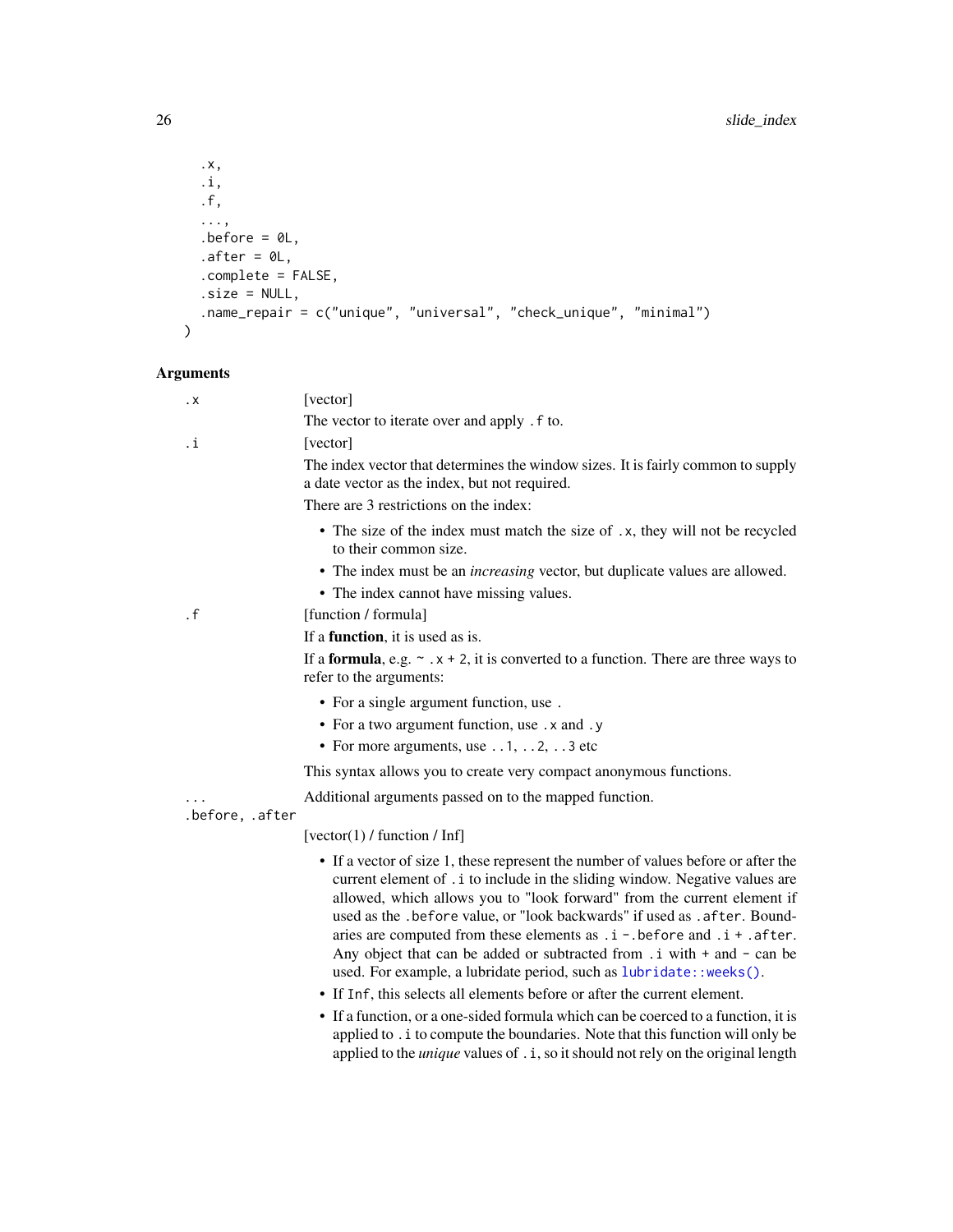<span id="page-26-0"></span>

|              | of . i in any way. This is useful for applying a complex arithmetic operation<br>that can't be expressed with a single - or + operation. One example would<br>be to use lubridate:: add_with_rollback() to avoid invalid dates at the<br>end of the month.                                                                                                                                                                        |
|--------------|-----------------------------------------------------------------------------------------------------------------------------------------------------------------------------------------------------------------------------------------------------------------------------------------------------------------------------------------------------------------------------------------------------------------------------------|
|              | The ranges that result from applying . before and . after have the same 3 re-<br>strictions as . i itself.                                                                                                                                                                                                                                                                                                                        |
| .complete    | [logical(1)]                                                                                                                                                                                                                                                                                                                                                                                                                      |
|              | Should the function be evaluated on complete windows only? If FALSE, the<br>default, then partial computations will be allowed.                                                                                                                                                                                                                                                                                                   |
| .ptype       | [vector(0) / NULL]                                                                                                                                                                                                                                                                                                                                                                                                                |
|              | A prototype corresponding to the type of the output.                                                                                                                                                                                                                                                                                                                                                                              |
|              | If NULL, the default, the output type is determined by computing the common<br>type across the results of the calls to . f.                                                                                                                                                                                                                                                                                                       |
|              | If supplied, the result of each call to . f will be cast to that type, and the final<br>output will have that type.                                                                                                                                                                                                                                                                                                               |
|              | If getOption("vctrs.no_guessing") is TRUE, the .ptype must be supplied.<br>This is a way to make production code demand fixed types.                                                                                                                                                                                                                                                                                              |
| .names_to    | This controls what to do with input names supplied in $\dots$                                                                                                                                                                                                                                                                                                                                                                     |
|              | • By default, input names are zapped.                                                                                                                                                                                                                                                                                                                                                                                             |
|              | • If a string, specifies a column where the input names will be copied. These<br>names are often useful to identify rows with their original input. If a column<br>name is supplied and is not named, an integer column is used instead.<br>• If NULL, the input names are used as row names.                                                                                                                                     |
| .name_repair | One of "unique", "universal", or "check_unique". See vec_as_names()                                                                                                                                                                                                                                                                                                                                                               |
|              | for the meaning of these options.                                                                                                                                                                                                                                                                                                                                                                                                 |
|              | With vec_rbind(), the repair function is applied to all inputs separately. This is<br>because vec_rbind() needs to align their columns before binding the rows, and<br>thus needs all inputs to have unique names. On the other hand, vec_cbind()<br>applies the repair function after all inputs have been concatenated together in<br>a final data frame. Hence vec_cbind() allows the more permissive minimal<br>names repair. |
| .size        | If, NULL, the default, will determine the number of rows in vec_cbind() output<br>by using the standard recycling rules.                                                                                                                                                                                                                                                                                                          |
|              | Alternatively, specify the desired number of rows, and any inputs of length 1<br>will be recycled appropriately.                                                                                                                                                                                                                                                                                                                  |

## Value

A vector fulfilling the following invariants:

slide\_index():

- $vec\_size(sline\_index(.x)) == vec\_size(.x)$
- vec\_ptype(slide\_index(.x)) == list()

slide\_index\_vec() and slide\_index\_\*() variants: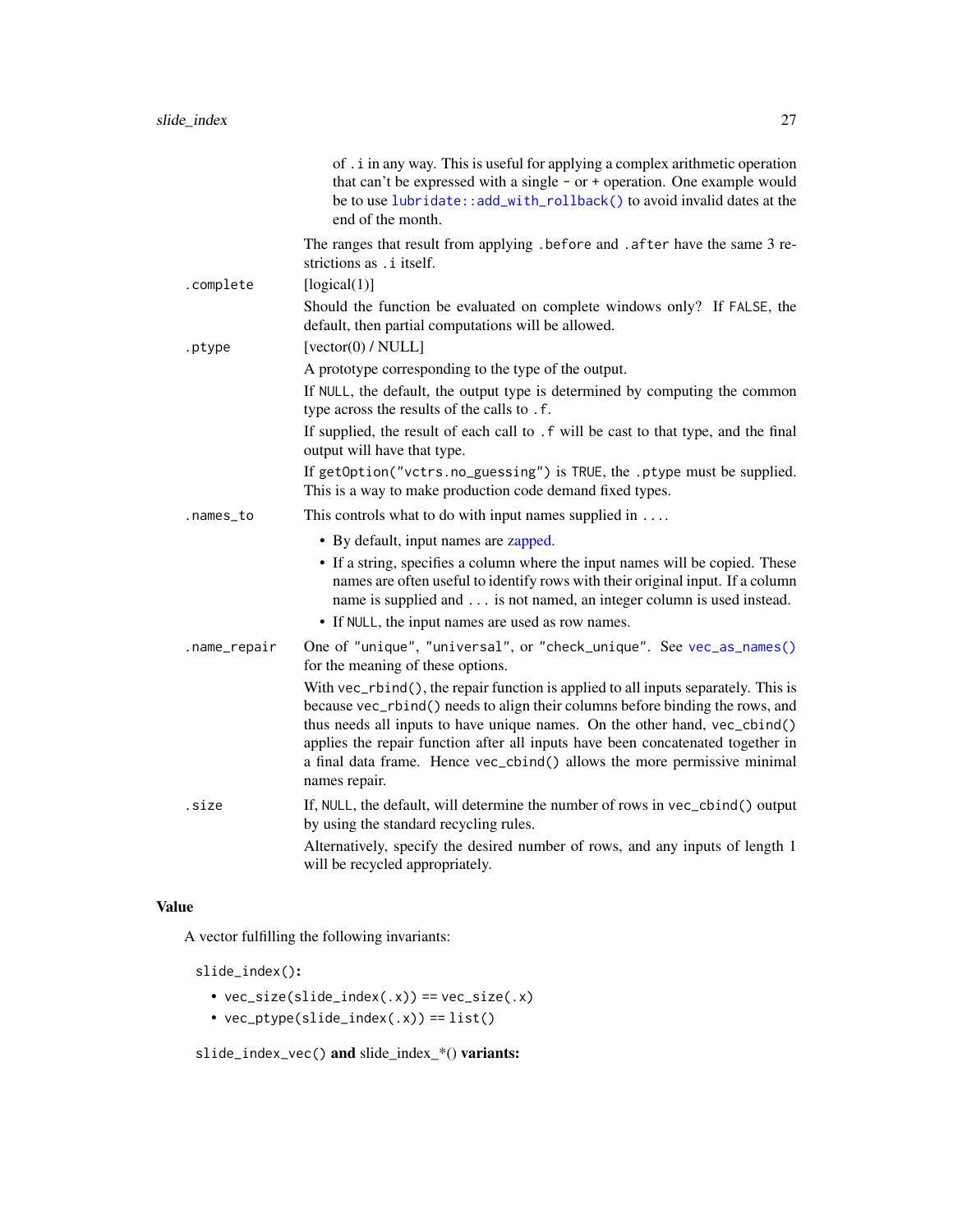- $vec\_size(s)$  =  $vec(.x))$  =  $vec\_size(.x)$
- $vec\_size(s)$  ide\_index\_vec(.x)[[1]]) == 1L
- vec\_ptype(slide\_index\_vec(.x,.ptype = ptype)) == ptype

#### See Also

[slide\(\)](#page-12-1), [hop\\_index\(\)](#page-7-1), [slide\\_index2\(\)](#page-29-1)

#### Examples

library(lubridate)

```
x \le -1:5# In some cases, sliding over `x` with a strict window size of 2
# will fit your use case.
slide(x, \sim.x, .before = 1)
# However, if this `i` is a date vector paired with `x`, when computing
# rolling calculations you might want to iterate over `x` while
# respecting the fact that `i` is an irregular sequence.
i \leq - as.Date("2019-08-15") + c(0:1, 4, 6, 7)# For example, a "2 day" window should not pair `"2019-08-19"` and
# `"2019-08-21"` together, even though they are next to each other in `x`.
# `slide_index()` computes the lookback value from the current date in `.i`,
# meaning that if you are currently on `"2019-08-21"` and look back 1 day,
# it will correctly not include `"2019-08-19"`.
slide_index(i, i, \sim.x, .before = 1)
# We could have equivalently used a lubridate period object for this as well,
# since `i - lubridate::days(1)` is allowed
slide_index(i, i, \sim.x, .before = lubridate::days(1))
# ---------------------------------------------------------------------------
# Functions for `.before` and `.after`
# In some cases, it might not be appropriate to compute
# `.i - .before` or `.i + .after`, either because there isn't a `-` or `+`
# method defined, or because there is an alternative way to perform the
# arithmetic. For example, subtracting 1 month with '- months(1)' (using
# lubridate) can sometimes land you on an invalid date that doesn't exist.
i <- as.Date(c("2019-01-31", "2019-02-28", "2019-03-31"))
# 2019-03-31 - months(1) = 2019-02-31, which doesn't exist
i - months(1)# These NAs create problems with `slide_index()`, which doesn't allow
# missing values in the computed endpoints
try(slide_index(i, i, identity, .before = months(1)))
# In these cases, it is more appropriate to use `%m-%`,
```
<span id="page-27-0"></span>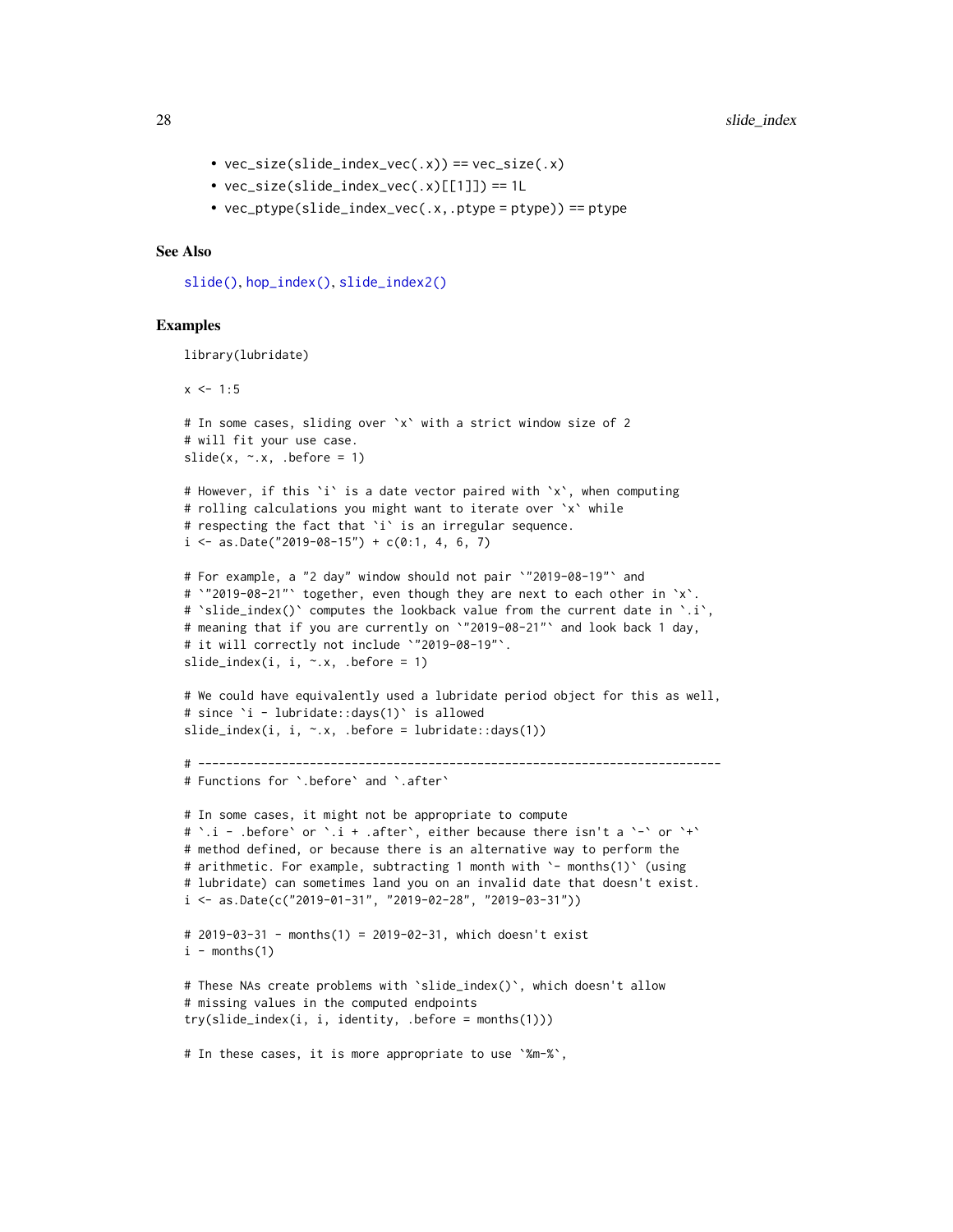#### slide\_index 29

```
# which will snap to the end of the month, at least giving you something
# to work with.
i %m-% months(1)
# To use this as your `.before` or `.after`, supply an anonymous function of
# 1 argument that performs the computation
slide_index(i, i, identity, .before = \sim.x %m-% months(1))
# Notice that in the `.after` case, `2019-02-28 %m+% months(1)` doesn't
# capture the end of March, so it isn't included in the 2nd result
slide_index(i, i, identity, .after = \sim.x %m+% months(1))
# ---------------------------------------------------------------------------
# When `.i` has repeated values, they are always grouped together.
i <- c(2017, 2017, 2018, 2019, 2020, 2020)
slide_index(i, i, ~.x)
slide_index(i, i, \neg x, \neg after = 1)
# ---------------------------------------------------------------------------
# Rolling regressions
# Rolling regressions are easy with `slide_index()` because:
# - Data frame `.x` values are iterated over rowwise
# - The index is respected by using `.i`
set.seed(123)
df <- data.frame(
 y = rnorm(100),
 x = rnorm(100),
  i = as.Date("2019-08-15") + c(0, 2, 4, 6:102) # <i>5</i> irregular\lambda# 20 day rolling regression. Current day + 19 days back.
# Additionally, set `.complete = TRUE` to not compute partial results.
regr \le slide_index(df, df$i, \simlm(y \sim x, .x), .before = 19, .complete = TRUE)
regr[16:18]
# The first 16 slots are NULL because there is no possible way to
# look back 19 days from the 16th index position and construct a full
# window. But on the 17th index position, `""2019-09-03"`, if we look
# back 19 days we get to `""2019-08-15"`, which is the same value as
# `i[1]` so a full window can be constructed.
df$i[16] - 19 >= df$i[1] # FALSE
df$i[17] - 19 >= df$i[1] # TRUE
# ---------------------------------------------------------------------------
# Accessing the current index value
# A very simplistic version of `purrr::map2()`
fake_map2 <- function(.x, .y, .f, ...) {
  Map(.f, .x, .y, . . .)
```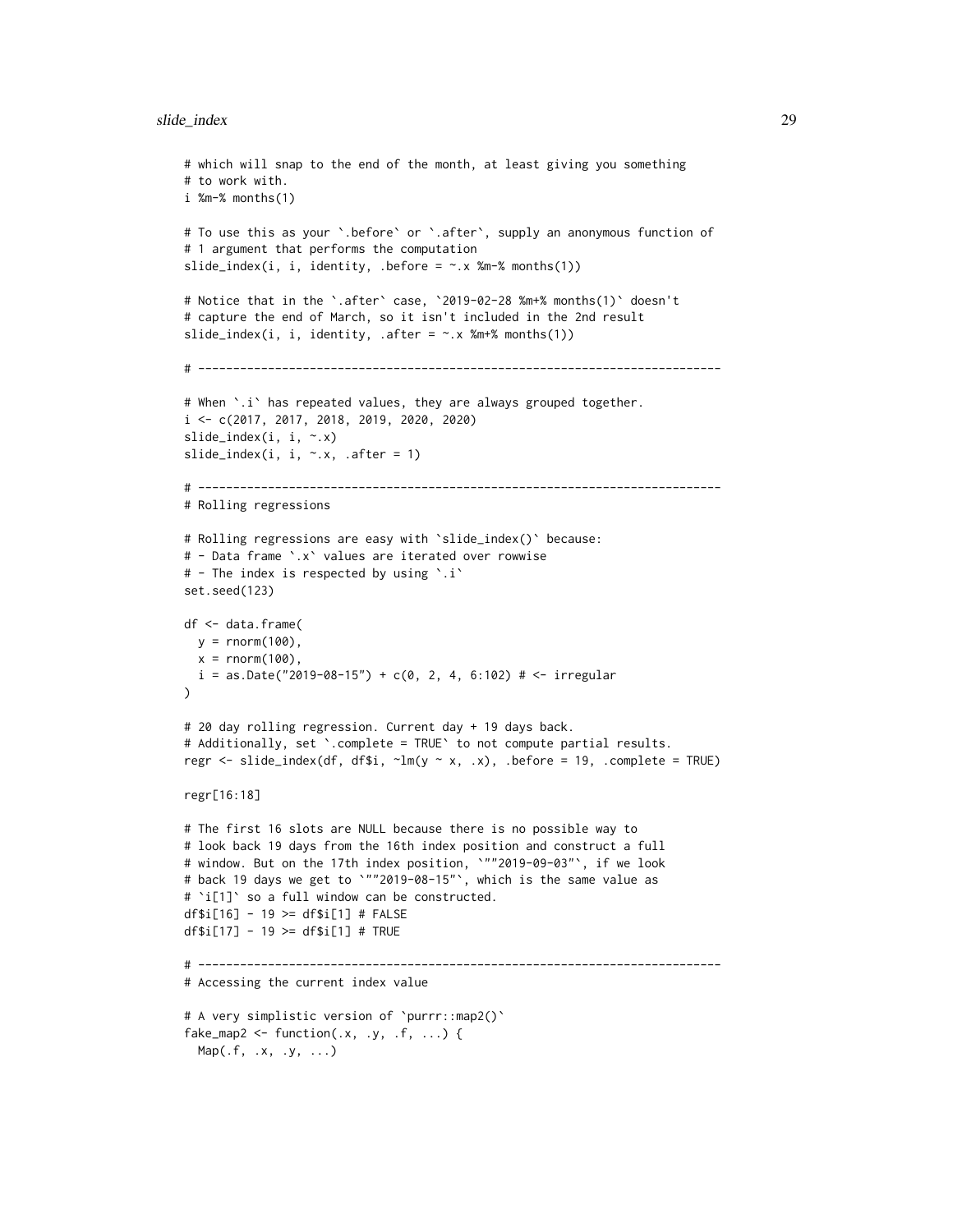```
# Occasionally you need to access the index value that you are currently on.
# This is generally not possible with a single call to `slide_index()`, but
# can be easily accomplished by following up a `slide_index()` call with a
# `purrr::map2()`. In this example, we want to use the distance from the
# current index value (in days) as a multiplier on `x`. Values further
# away from the current date get a higher multiplier.
set.seed(123)
# 25 random days past 2000-01-01
i \le sort(as.Date("2000-01-01") + sample(100, 25))
df \leq data.frame(i = i, x = \text{rnorm}(25))
weight_by_distance <- function(df, i) {
 df$weight = abs(as.integer(df$i - i))
 df$x_weighted = df$x * df$weight
 df
}
# Use `slide_index()` to just generate the rolling data.
# Here we take the current date + 5 days before + 5 days after.
dfs <- slide_index(df, df$i, ~.x, .before = 5, .after = 5)
# Follow up with a `map2()` with `i` as the second input.
# This allows you to track the current `i` value and weight accordingly.
result <- fake_map2(dfs, df$i, weight_by_distance)
head(result)
```
<span id="page-29-1"></span>slide\_index2 *Slide along multiples inputs simultaneously relative to an index*

#### **Description**

slide\_index2() and pslide\_index() represent the combination of [slide2\(\)](#page-17-1) and [pslide\(\)](#page-17-2) with [slide\\_index\(\)](#page-24-1), allowing you to iterate over multiple vectors at once relative to an . i-ndex.

#### Usage

```
slide_index2(.x, .y, .i, .f, ..., .before = \emptyset L, .after = \emptyset L, .complete = FALSE)
slide_index2_vec(
  .x,
  .y,
  .i,
  .f,
```
}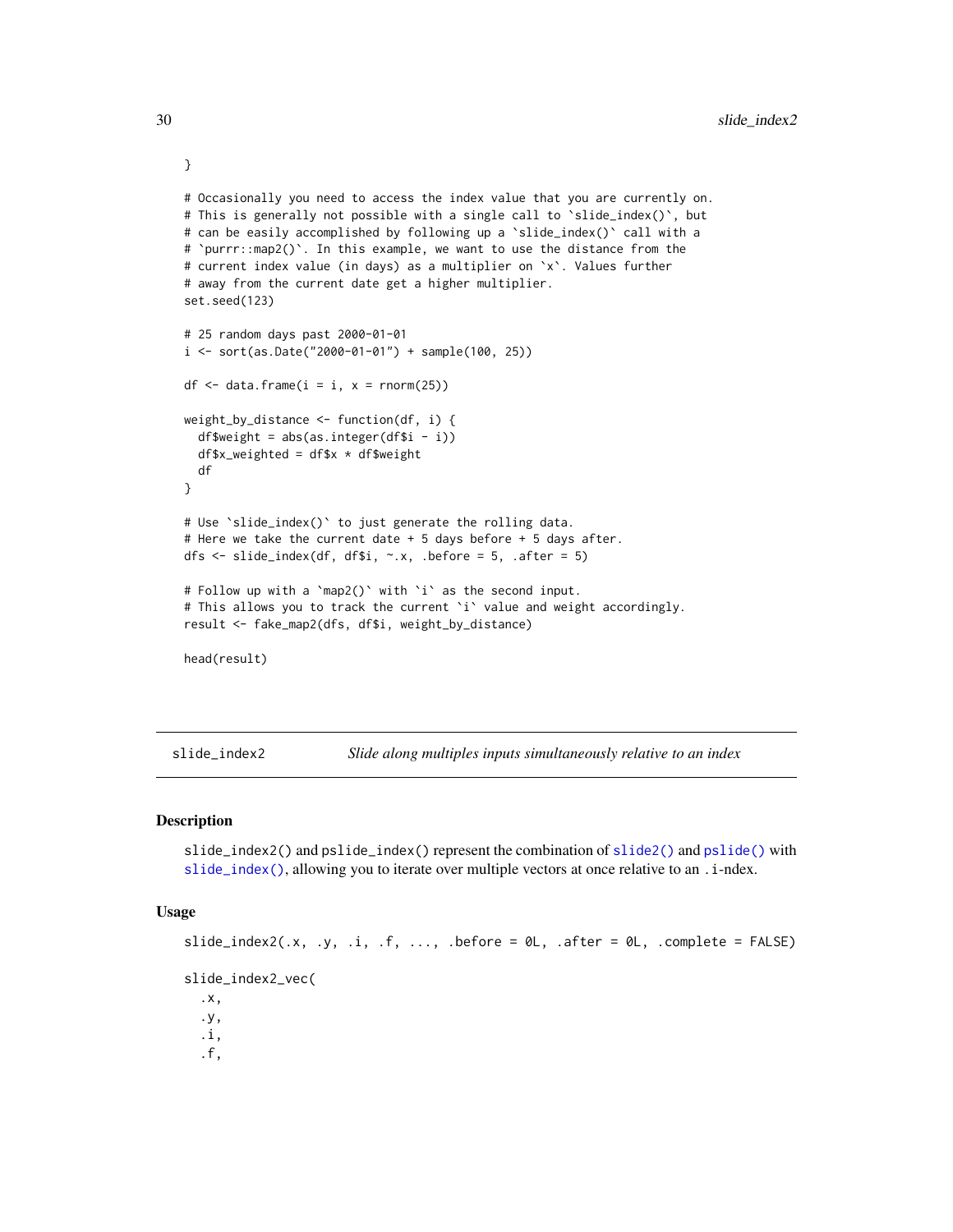```
...,
  before = 0L,after = <math>0L</math>,.complete = FALSE,
  .ptype = NULL
\mathcal{L}slide_index2_dbl(
  .x,
  .y,
  .i,
  .f,
  ...,
  .before = \theta L,
  .after = \theta L,
  .complete = FALSE
\mathcal{L}slide_index2_int(
  .x,
  .y,
  .i,
  .f,
  ...,
  before = 0L,.after = \theta L,
  .complete = FALSE
\mathcal{L}slide_index2_lgl(
  .x,
  .y,
  .i,
  .f,
  ...,
  before = 0L,after = <math>0L</math>,.complete = FALSE
\mathcal{L}slide_index2_chr(
  .x,
  .y,
  .i,
  .f,
  ...,
  .before = OL,
  .after = 0L,
```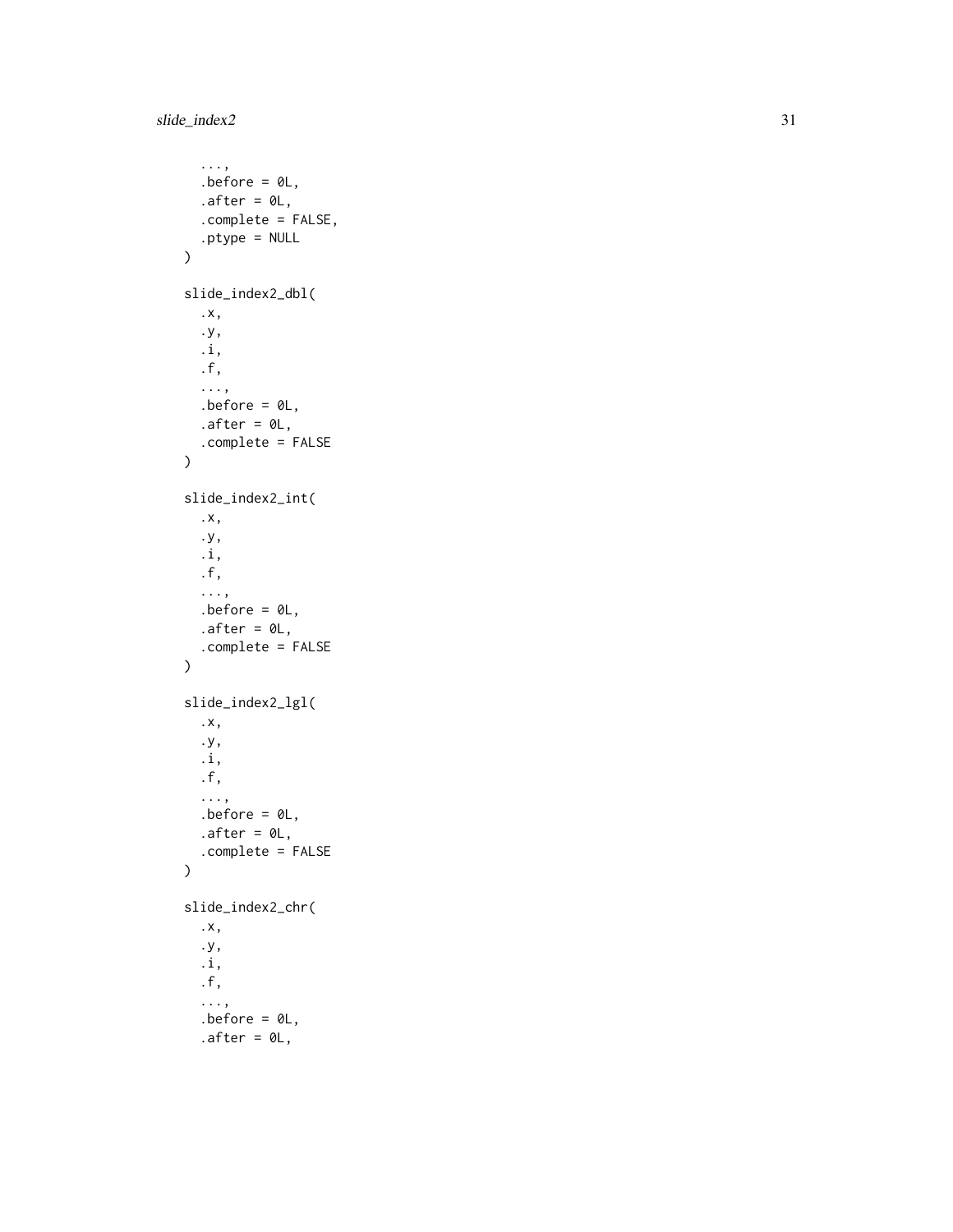```
.complete = FALSE
\lambdaslide_index2_dfr(
  .x,
  .y,
  .i,
  .f,
  ...,
  before = 0L,
  after = <math>ØL</math>,.complete = FALSE,
  nanes_to = rlang::cap(),.name_repair = c("unique", "universal", "check_unique")
\lambdaslide_index2_dfc(
  .x,
  .y,
  .i,
  .f,
  ...,
  .before = 0L,
  after = <math>0L</math>,.complete = FALSE,
  .size = NULL,
  .name_repair = c("unique", "universal", "check_unique", "minimal")
)
pslide\_index(.1, .i, .f, . . ., .before = 0L, .after = 0L, .complete = FALSE)pslide_index_vec(
  .l,
  .i,
  .f,
  ...,
  before = 0L.
  after = <math>ØL</math>,.complete = FALSE,
  .ptype = NULL
\mathcal{L}pslide\_index_dbl(.1, .i, .f, . . ., .before = 0L, .after = 0L, .complete = FALSE)pslide_index_info(.1, .i, .f, . . ., .before = 0L, .after = 0L, .complete = FALSE)pslide\_index\_lgl(.1, .i, .f, . . ., .before = 0L, .after = 0L, .complete = FALSE)
```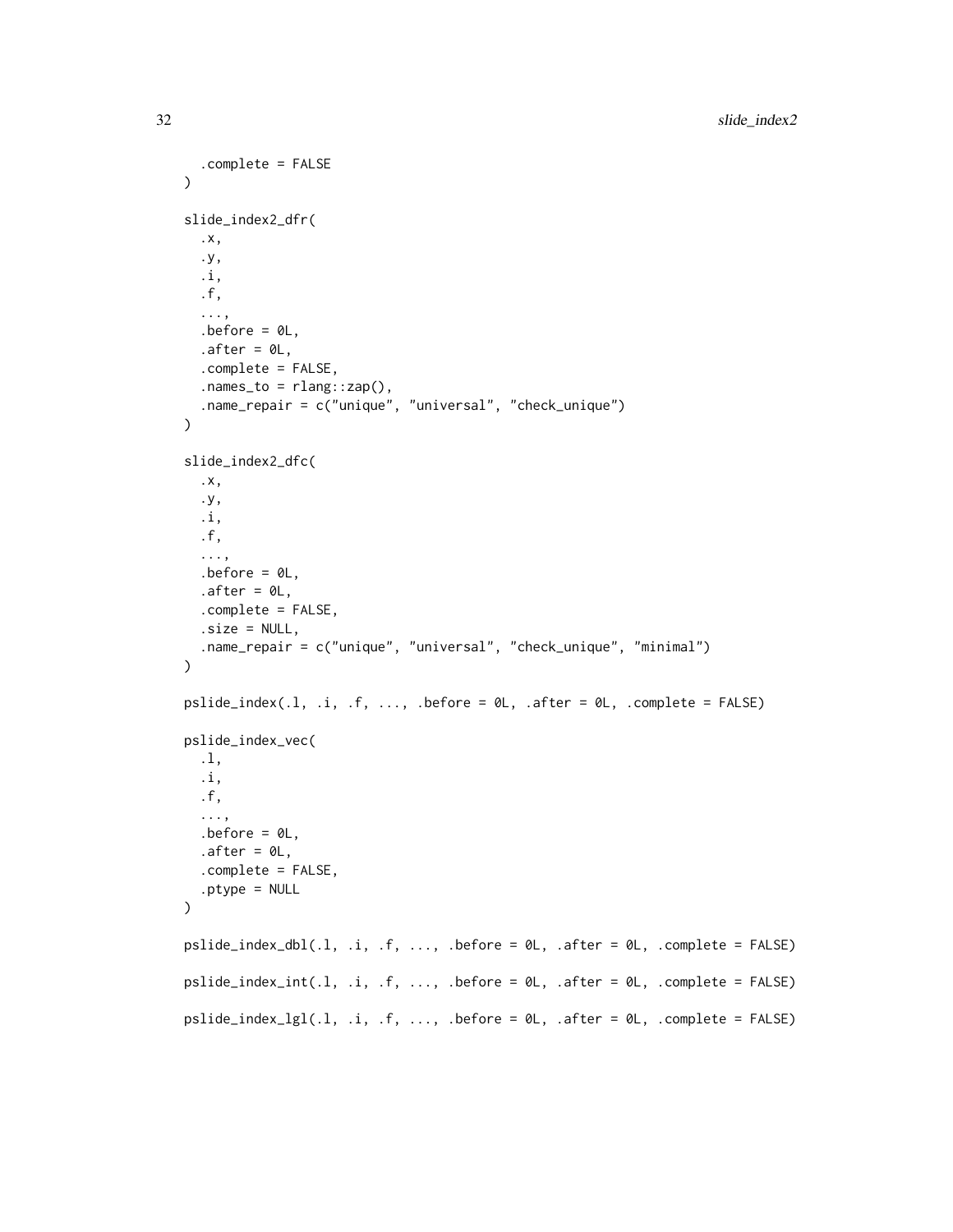```
pslide_index{\_}chr(.1, .i, .f, . . ., .before = 0L, .after = 0L, .complete = FALSE)pslide_index_dfr(
  .l,
  .i,
  .f,
  ...,
  before = 0L,
  after = <math>ØL</math>,.complete = FALSE,
  .names_to = rlang::zap(),
  .name_repair = c("unique", "universal", "check_unique")
)
pslide_index_dfc(
  .l,
  .i,
  .f,
  ...,
  before = 0L,
  after = <math>ØL</math>,.complete = FALSE,
  .size = NULL,
  .name_repair = c("unique", "universal", "check_unique", "minimal")
\mathcal{L}
```
## Arguments

| $\cdot$ X, $\cdot$ Y | [vector]                                                                                                                          |
|----------------------|-----------------------------------------------------------------------------------------------------------------------------------|
|                      | Vectors to iterate over. Vectors of size 1 will be recycled.                                                                      |
| .i                   | [vector]                                                                                                                          |
|                      | The index vector that determines the window sizes. It is fairly common to supply<br>a date vector as the index, but not required. |
|                      | There are 3 restrictions on the index:                                                                                            |
|                      | • The size of the index must match the size of .x, they will not be recycled<br>to their common size.                             |
|                      | • The index must be an <i>increasing</i> vector, but duplicate values are allowed.                                                |
|                      | • The index cannot have missing values.                                                                                           |
| $\cdot$ f            | [function / formula]                                                                                                              |
|                      | If a <b>function</b> , it is used as is.                                                                                          |
|                      | If a <b>formula</b> , e.g. $\sim x + 2$ , it is converted to a function. There are three ways to<br>refer to the arguments:       |
|                      | • For a single argument function, use.                                                                                            |
|                      | • For a two argument function, use . x and . y                                                                                    |
|                      | • For more arguments, use $\dots$ 1, $\dots$ 2, $\dots$ 3 etc                                                                     |

This syntax allows you to create very compact anonymous functions.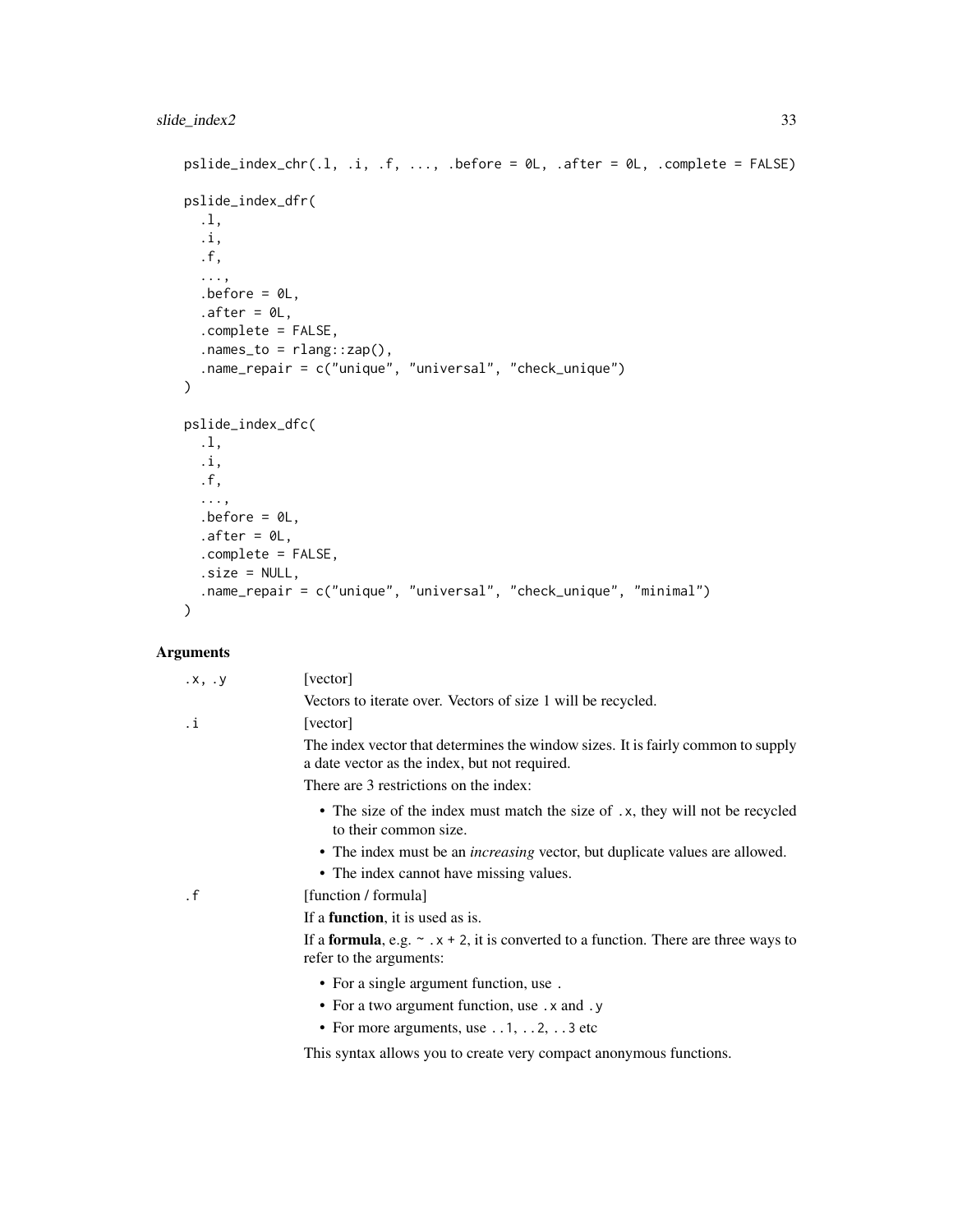... Additional arguments passed on to the mapped function.

<span id="page-33-0"></span>

|                 | Additional arguments passed on to the mapped function.                                                                                                                                                                                                                                                                                                                                                                                                                                                                                                                                                                                                                                                                                                                                                                                                                                                                                                                                                                                                                                                                                                                                  |
|-----------------|-----------------------------------------------------------------------------------------------------------------------------------------------------------------------------------------------------------------------------------------------------------------------------------------------------------------------------------------------------------------------------------------------------------------------------------------------------------------------------------------------------------------------------------------------------------------------------------------------------------------------------------------------------------------------------------------------------------------------------------------------------------------------------------------------------------------------------------------------------------------------------------------------------------------------------------------------------------------------------------------------------------------------------------------------------------------------------------------------------------------------------------------------------------------------------------------|
| .before, .after | $\lceil vector(1)/\sqrt{a}\rceil$ / function / Inf                                                                                                                                                                                                                                                                                                                                                                                                                                                                                                                                                                                                                                                                                                                                                                                                                                                                                                                                                                                                                                                                                                                                      |
|                 | • If a vector of size 1, these represent the number of values before or after the<br>current element of . i to include in the sliding window. Negative values are<br>allowed, which allows you to "look forward" from the current element if<br>used as the .before value, or "look backwards" if used as .after. Bound-<br>aries are computed from these elements as $.i - .$ before and $.i + .$ after.<br>Any object that can be added or subtracted from $\ldots$ i with $+$ and $-$ can be<br>used. For example, a lubridate period, such as lubridate:: weeks().<br>• If Inf, this selects all elements before or after the current element.<br>• If a function, or a one-sided formula which can be coerced to a function, it is<br>applied to . i to compute the boundaries. Note that this function will only be<br>applied to the <i>unique</i> values of . i, so it should not rely on the original length<br>of . i in any way. This is useful for applying a complex arithmetic operation<br>that can't be expressed with a single $-$ or $+$ operation. One example would<br>be to use lubridate:: add_with_rollback() to avoid invalid dates at the<br>end of the month. |
|                 | The ranges that result from applying . before and . after have the same 3 re-<br>strictions as . i itself.                                                                                                                                                                                                                                                                                                                                                                                                                                                                                                                                                                                                                                                                                                                                                                                                                                                                                                                                                                                                                                                                              |
| .complete       | [logical(1)]                                                                                                                                                                                                                                                                                                                                                                                                                                                                                                                                                                                                                                                                                                                                                                                                                                                                                                                                                                                                                                                                                                                                                                            |
| .ptype          | Should the function be evaluated on complete windows only? If FALSE, the<br>default, then partial computations will be allowed.<br>[vector(0) / NULL]                                                                                                                                                                                                                                                                                                                                                                                                                                                                                                                                                                                                                                                                                                                                                                                                                                                                                                                                                                                                                                   |
|                 | A prototype corresponding to the type of the output.                                                                                                                                                                                                                                                                                                                                                                                                                                                                                                                                                                                                                                                                                                                                                                                                                                                                                                                                                                                                                                                                                                                                    |
|                 | If NULL, the default, the output type is determined by computing the common<br>type across the results of the calls to .f.                                                                                                                                                                                                                                                                                                                                                                                                                                                                                                                                                                                                                                                                                                                                                                                                                                                                                                                                                                                                                                                              |
|                 | If supplied, the result of each call to . f will be cast to that type, and the final<br>output will have that type.                                                                                                                                                                                                                                                                                                                                                                                                                                                                                                                                                                                                                                                                                                                                                                                                                                                                                                                                                                                                                                                                     |
|                 | If getOption("vctrs.no_guessing") is TRUE, the .ptype must be supplied.<br>This is a way to make production code demand fixed types.                                                                                                                                                                                                                                                                                                                                                                                                                                                                                                                                                                                                                                                                                                                                                                                                                                                                                                                                                                                                                                                    |
| .names_to       | This controls what to do with input names supplied in $\dots$                                                                                                                                                                                                                                                                                                                                                                                                                                                                                                                                                                                                                                                                                                                                                                                                                                                                                                                                                                                                                                                                                                                           |
|                 | • By default, input names are zapped.                                                                                                                                                                                                                                                                                                                                                                                                                                                                                                                                                                                                                                                                                                                                                                                                                                                                                                                                                                                                                                                                                                                                                   |
|                 | • If a string, specifies a column where the input names will be copied. These<br>names are often useful to identify rows with their original input. If a column<br>name is supplied and is not named, an integer column is used instead.<br>• If NULL, the input names are used as row names.                                                                                                                                                                                                                                                                                                                                                                                                                                                                                                                                                                                                                                                                                                                                                                                                                                                                                           |
|                 |                                                                                                                                                                                                                                                                                                                                                                                                                                                                                                                                                                                                                                                                                                                                                                                                                                                                                                                                                                                                                                                                                                                                                                                         |
| .name_repair    | One of "unique", "universal", or "check_unique". See vec_as_names()<br>for the meaning of these options.                                                                                                                                                                                                                                                                                                                                                                                                                                                                                                                                                                                                                                                                                                                                                                                                                                                                                                                                                                                                                                                                                |
|                 | With vec_rbind(), the repair function is applied to all inputs separately. This is<br>because vec_rbind() needs to align their columns before binding the rows, and<br>thus needs all inputs to have unique names. On the other hand, vec_cbind()<br>applies the repair function after all inputs have been concatenated together in<br>a final data frame. Hence vec_cbind() allows the more permissive minimal<br>names repair.                                                                                                                                                                                                                                                                                                                                                                                                                                                                                                                                                                                                                                                                                                                                                       |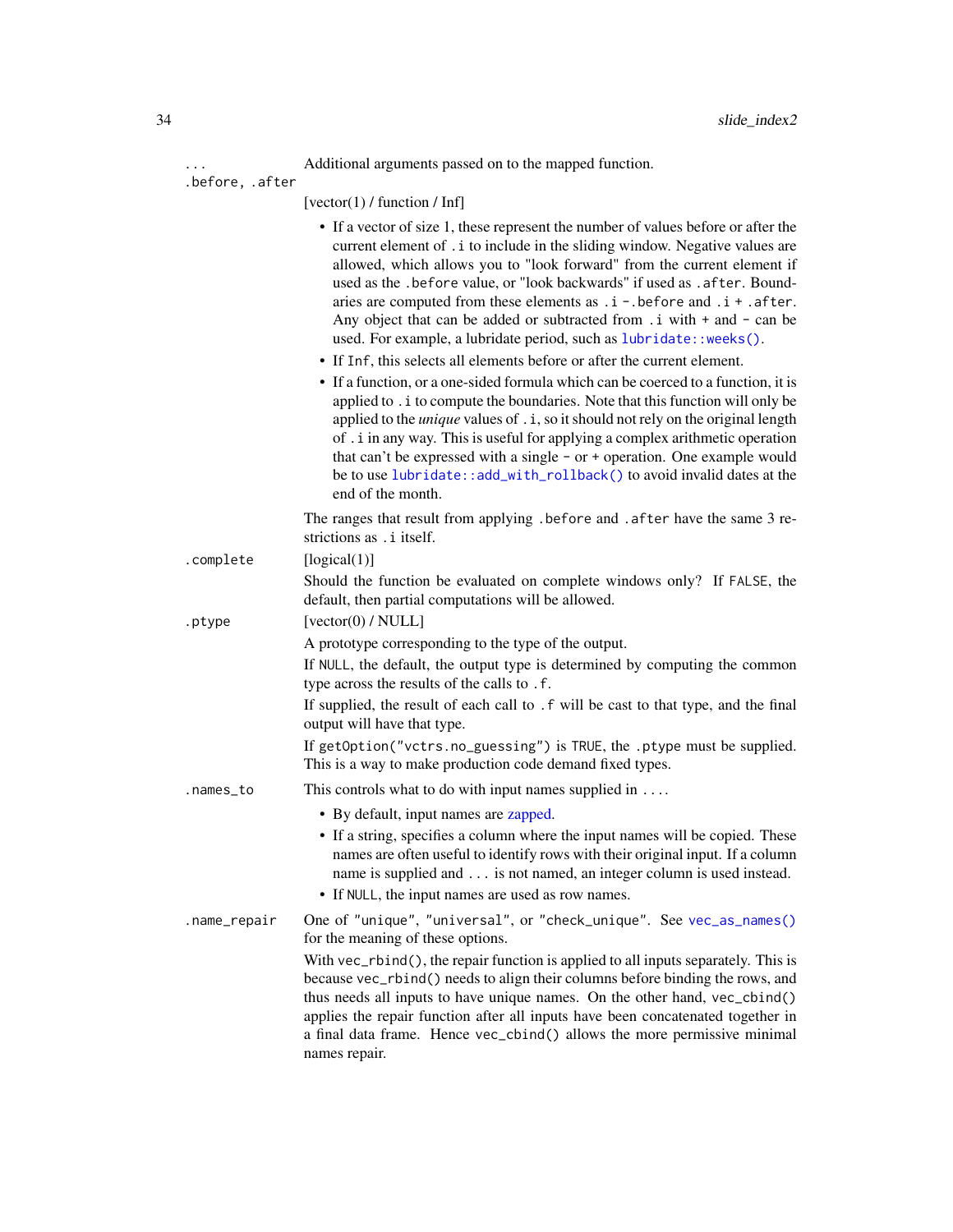<span id="page-34-0"></span>

| .size     | If, NULL, the default, will determine the number of rows in vec_cbind() output<br>by using the standard recycling rules.                                                                                                |
|-----------|-------------------------------------------------------------------------------------------------------------------------------------------------------------------------------------------------------------------------|
|           | Alternatively, specify the desired number of rows, and any inputs of length 1<br>will be recycled appropriately.                                                                                                        |
| $\cdot$ 1 | [list]                                                                                                                                                                                                                  |
|           | A list of vectors. The length of .1 determines the number of arguments that . f<br>will be called with. If . 1 has names, they will be used as named arguments to<br>. f. Elements of . 1 with size 1 will be recycled. |

## Value

A vector fulfilling the following invariants:

slide\_index2():

- $vec_size(slide_index2(.x,.y)) == vec_size_{common(.x,.y)}$
- $vec_ptype(slice_index2(.x,.y)) == list()$

slide\_index2\_vec() and slide\_index2\_\*() variants:

- $vec_size$ (slide\_index2\_vec(.x,.y)) ==  $vec_size$ \_common(.x,.y)
- $vec\_size(slice\_index2\_vec(.x,.y)[[1]]$  == 1L
- $vec_p$ type(slide\_index2\_vec(.x,.y,.ptype = ptype)) == ptype

pslide\_index():

- $vec\_size(pslide\_index(.1)) == vec\_size\_common(!!!.1)$
- $vec_ptype(pslide_index(.1)) == list()$

pslide\_index\_vec() and pslide\_index\_\*() variants:

- $vec_size(pslide_index\_vec(.1)) == vec_size_{common}(!!!.1)$
- vec\_size(pslide\_index\_vec(.l)[[1]]) == 1L
- $vec_p$ ptype(pslide\_index\_vec(.l,.ptype = ptype)) == ptype

#### See Also

[slide2\(\)](#page-17-1), [hop\\_index2\(\)](#page-10-1), [slide\\_index\(\)](#page-24-1)

#### Examples

```
# Notice that `i` is an irregular index!
x < -1:5y \le -6:10i \leq -as.Date("2019-08-15") + c(0:1, 4, 6, 7)
# When we slide over `i` looking back 1 day, the irregularity is respected.
```

```
# When there is a gap in dates, only 2 values are returned (one from
# `x` and one from `y`), otherwise, 4 values are returned.
slide_index2(x, y, i, \sim c(.x, .y), .before = 1)
```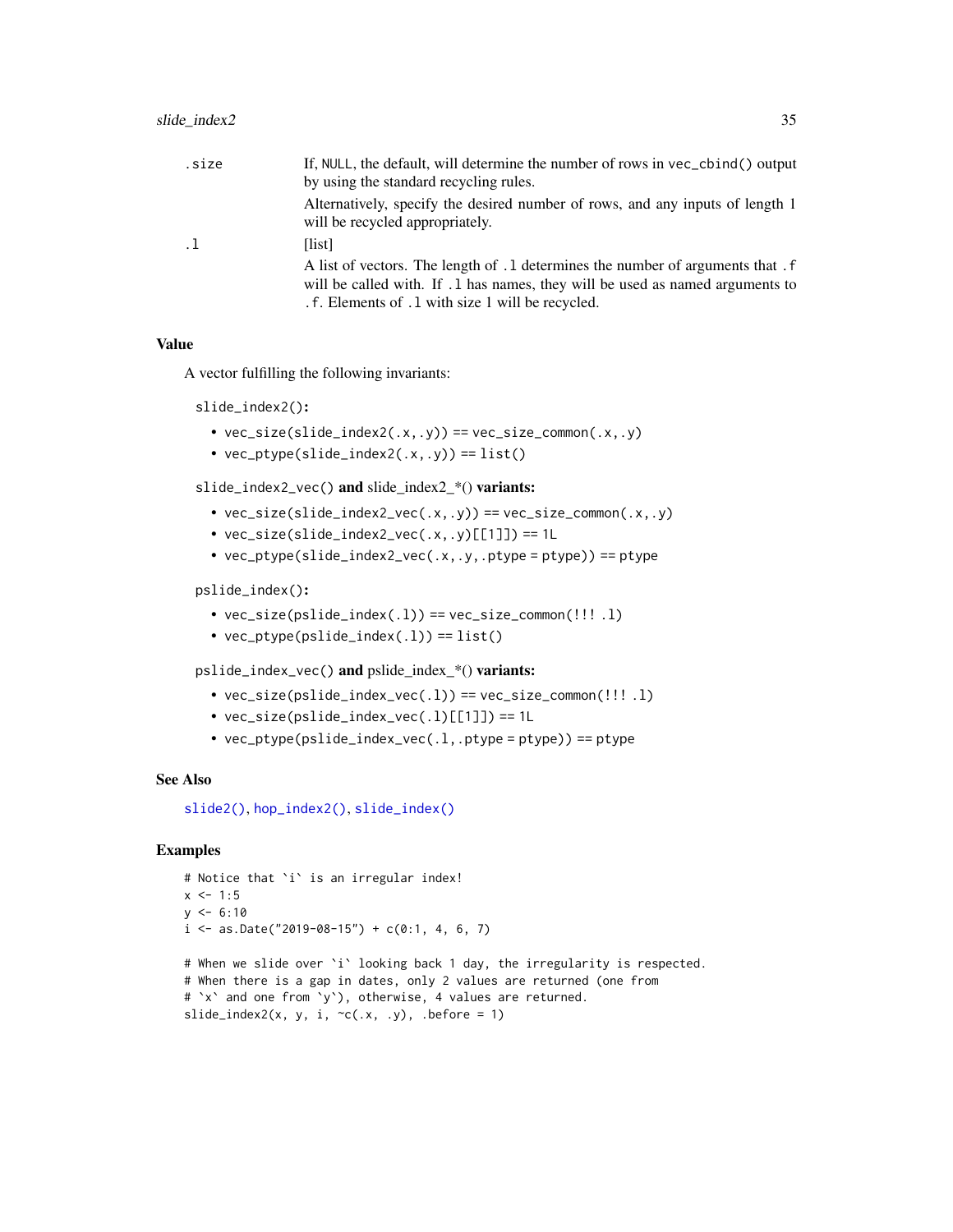#### Description

slide\_period() breaks up the .i-ndex by .period, and then uses that to define the indices to slide over .x with.

It can be useful for, say, sliding over daily data in monthly chunks.

The underlying engine for breaking up . i is [warp::warp\\_distance\(\)](#page-0-0). If you need more information about the .period types, that is the best place to look.

## Usage

```
slide_period(
  .x,
  .i,
  .period,
  .f,
  ...,
  severy = 1L,.origin = NULL,
  .before = OL,
  after = <math>ØL</math>,.complete = FALSE
\mathcal{L}slide_period_vec(
  .x,
  .i,
  .period,
  .f,
  ...,
  every = 1L,.origin = NULL,
  before = 0L,
  after = <math>ØL</math>,.complete = FALSE,
  .ptype = NULL
)
slide_period_dbl(
  .x,
  .i,
  .period,
  .f,
  ...,
```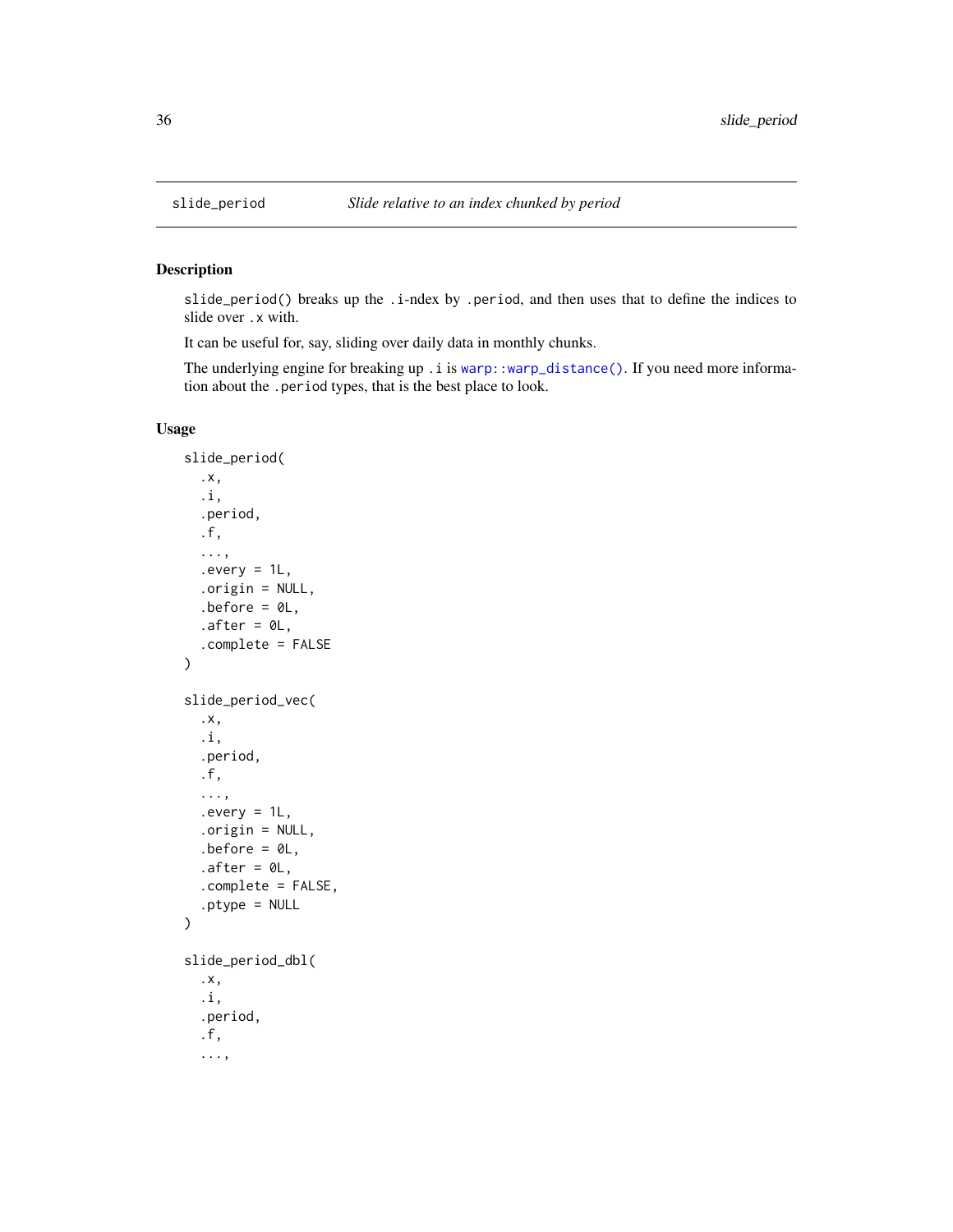```
every = 1L,.origin = NULL,
  before = 0L,
  after = <math>ØL</math>,.complete = FALSE
\mathcal{L}slide_period_int(
  .x,
  .i,
  .period,
  .f,
  ...,
  every = 1L,.origin = NULL,
  .before = \mathfrak{d}L,
  .after = \mathfrak{D}L,
  .complete = FALSE
\lambdaslide_period_lgl(
  .x,
  .i,
  .period,
  .f,
  ...,
  every = 1L,.origin = NULL,
  .before = \theta L,
  after = <math>ØL</math>,.complete = FALSE
\mathcal{L}slide_period_chr(
  .x,
  .i,
  .period,
  .f,
  ...,
  every = 1L,.origin = NULL,
  before = 0L,
  after = <math>ØL</math>,.complete = FALSE
)
slide_period_dfr(
  .x,
```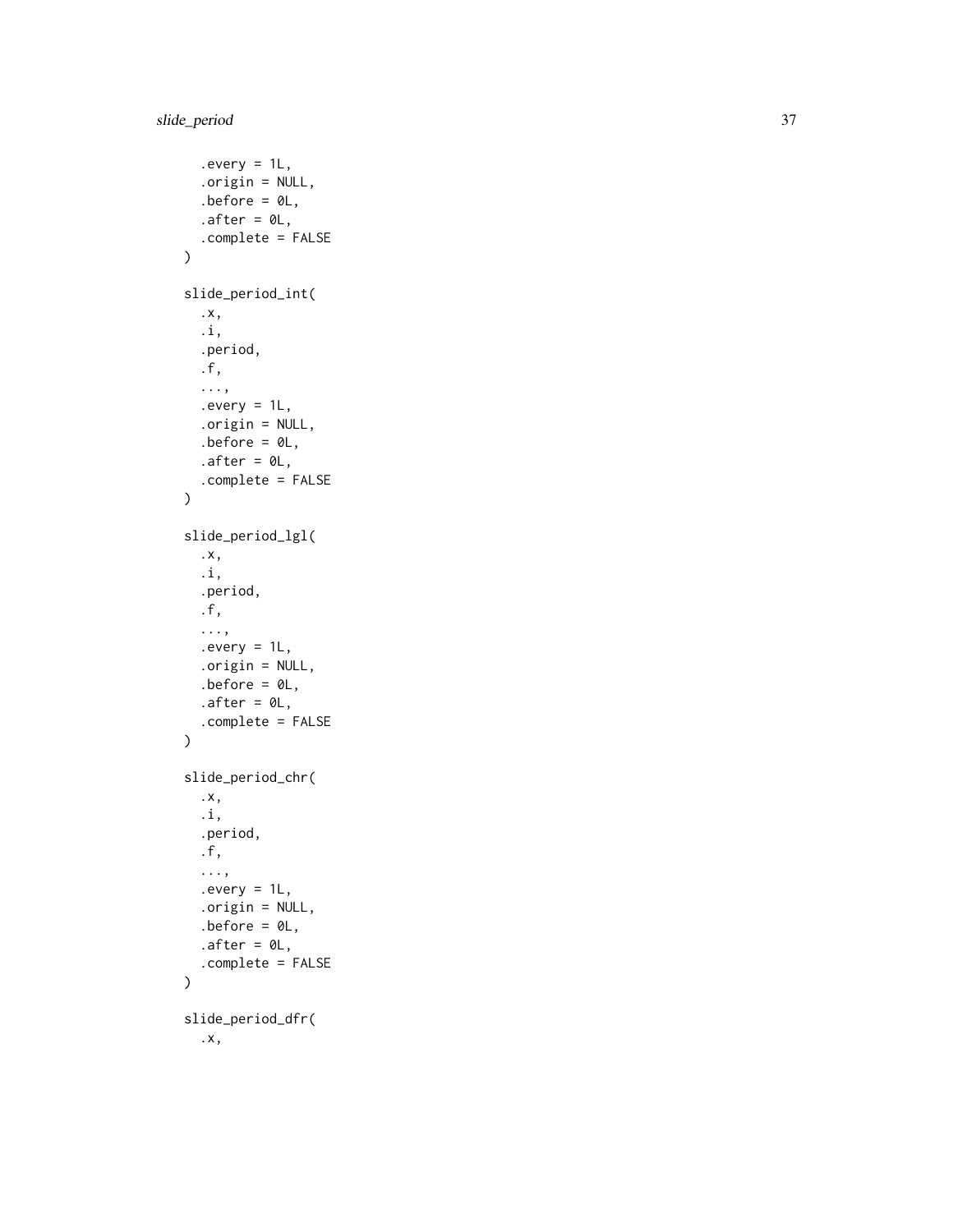```
.i,
  .period,
  .f,
  ...,
  .every = 1L,
  .origin = NULL,
  .before = OL,
  after = <math>ØL</math>,.complete = FALSE,
  .names_to = rlang::zap(),
  .name_repair = c("unique", "universal", "check_unique")
\mathcal{L}slide_period_dfc(
  .x,
  .i,
  .period,
  .f,
  ...,
  every = 1L,.origin = NULL,
  .before = \mathfrak{d}L,
  after = <math>ØL</math>,.complete = FALSE,
  .size = NULL,
  .name_repair = c("unique", "universal", "check_unique", "minimal")
\mathcal{L}
```
## Arguments

| $\cdot$ X | [vector]                                                                                              |
|-----------|-------------------------------------------------------------------------------------------------------|
|           | The vector to iterate over and apply . f to.                                                          |
| .i        | [Date / POSIXct / POSIXIt]                                                                            |
|           | A date time index to break into periods.                                                              |
|           | There are 3 restrictions on the index:                                                                |
|           | • The size of the index must match the size of .x, they will not be recycled<br>to their common size. |
|           | • The index must be an <i>increasing</i> vector, but duplicate values are allowed.                    |
|           | • The index cannot have missing values.                                                               |
| .period   | [character(1)]                                                                                        |
|           | A string defining the period to group by. Valid inputs can be roughly broken<br>into:                 |
|           | • "year", "quarter", "month", "week", "day"                                                           |
|           | • "hour", "minute", "second", "millisecond"                                                           |
|           | • "yweek", "mweek"                                                                                    |
|           | • "yday", "mday"                                                                                      |
|           |                                                                                                       |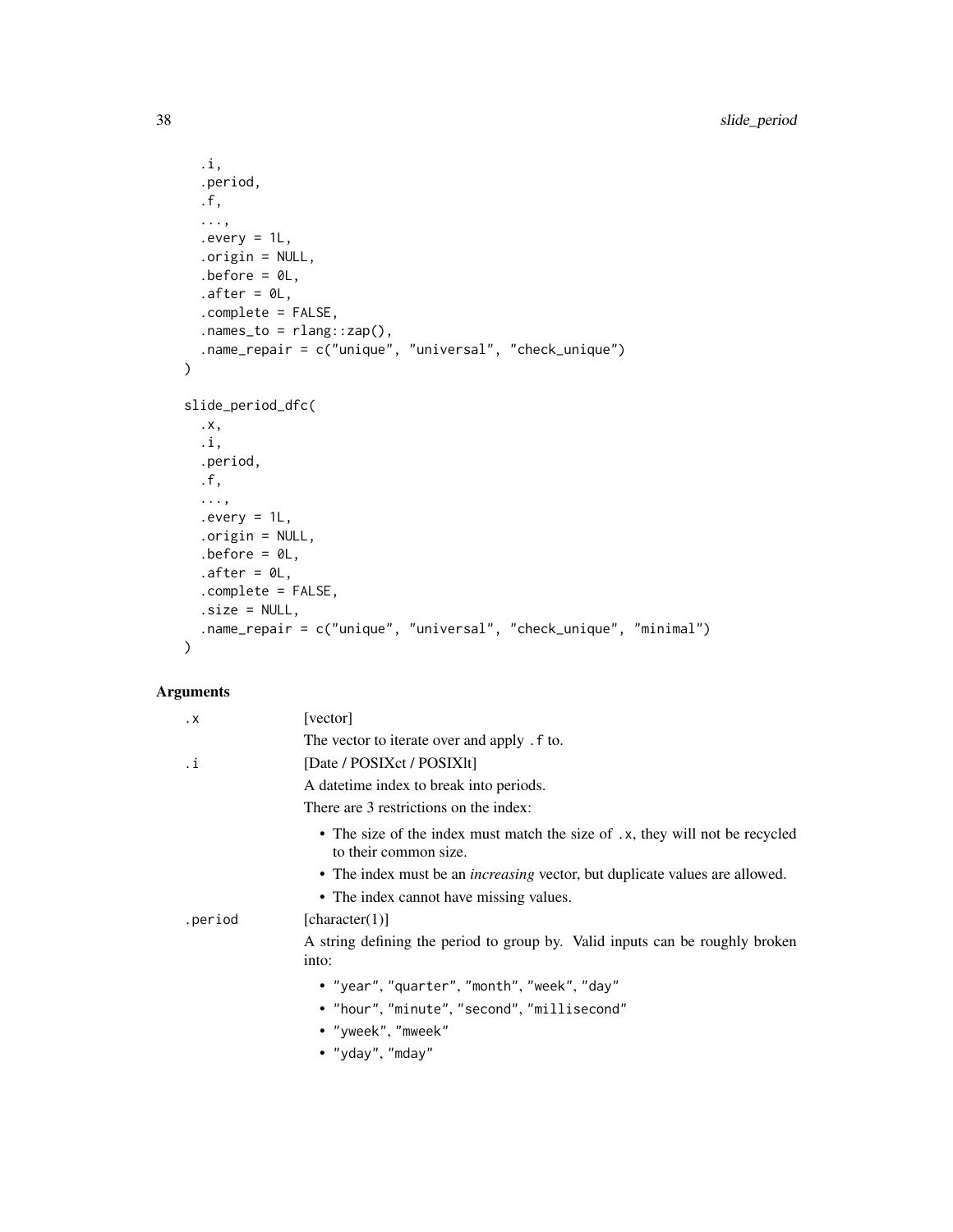## <span id="page-38-0"></span>slide\_period 39

| . f             | [function / formula]                                                                                                                                                                                                                                                                                                                            |
|-----------------|-------------------------------------------------------------------------------------------------------------------------------------------------------------------------------------------------------------------------------------------------------------------------------------------------------------------------------------------------|
|                 | If a <b>function</b> , it is used as is.                                                                                                                                                                                                                                                                                                        |
|                 | If a <b>formula</b> , e.g. $\sim x + 2$ , it is converted to a function. There are three ways to<br>refer to the arguments:                                                                                                                                                                                                                     |
|                 | • For a single argument function, use.                                                                                                                                                                                                                                                                                                          |
|                 | • For a two argument function, use . x and . y                                                                                                                                                                                                                                                                                                  |
|                 | • For more arguments, use $\dots$ 1, $\dots$ 2, $\dots$ 3 etc                                                                                                                                                                                                                                                                                   |
|                 | This syntax allows you to create very compact anonymous functions.                                                                                                                                                                                                                                                                              |
|                 | Additional arguments passed on to the mapped function.                                                                                                                                                                                                                                                                                          |
| .every          | [positive integer $(1)$ ]                                                                                                                                                                                                                                                                                                                       |
|                 | The number of periods to group together.                                                                                                                                                                                                                                                                                                        |
|                 | For example, if the period was set to "year" with an every value of 2, then the<br>years 1970 and 1971 would be placed in the same group.                                                                                                                                                                                                       |
| .origin         | [Date(1) / POSIXct(1) / POSIXlt(1) / NULL]                                                                                                                                                                                                                                                                                                      |
|                 | The reference date time value. The default when left as NULL is the epoch time<br>of 1970-01-01 00:00:00, in the time zone of the index.                                                                                                                                                                                                        |
|                 | This is generally used to define the anchor time to count from, which is relevant<br>when the every value is $> 1$ .                                                                                                                                                                                                                            |
| .before, .after |                                                                                                                                                                                                                                                                                                                                                 |
|                 | [integer(1) / Inf]                                                                                                                                                                                                                                                                                                                              |
|                 | The number of values before or after the current element to include in the slid-<br>ing window. Set to Inf to select all elements before or after the current ele-<br>ment. Negative values are allowed, which allows you to "look forward" from<br>the current element if used as the .before value, or "look backwards" if used as<br>.after. |
| .complete       | [logical(1)]                                                                                                                                                                                                                                                                                                                                    |
|                 | Should the function be evaluated on complete windows only? If FALSE, the<br>default, then partial computations will be allowed.                                                                                                                                                                                                                 |
| .ptype          | [vector(0) / NULL]                                                                                                                                                                                                                                                                                                                              |
|                 | A prototype corresponding to the type of the output.<br>If NULL, the default, the output type is determined by computing the common                                                                                                                                                                                                             |
|                 | type across the results of the calls to .f.                                                                                                                                                                                                                                                                                                     |
|                 | If supplied, the result of each call to . f will be cast to that type, and the final<br>output will have that type.                                                                                                                                                                                                                             |
|                 | If getOption("vctrs.no_guessing") is TRUE, the .ptype must be supplied.<br>This is a way to make production code demand fixed types.                                                                                                                                                                                                            |
| .names_to       | This controls what to do with input names supplied in $\dots$                                                                                                                                                                                                                                                                                   |
|                 | • By default, input names are zapped.                                                                                                                                                                                                                                                                                                           |
|                 | • If a string, specifies a column where the input names will be copied. These<br>names are often useful to identify rows with their original input. If a column<br>name is supplied and is not named, an integer column is used instead.<br>• If NULL, the input names are used as row names.                                                   |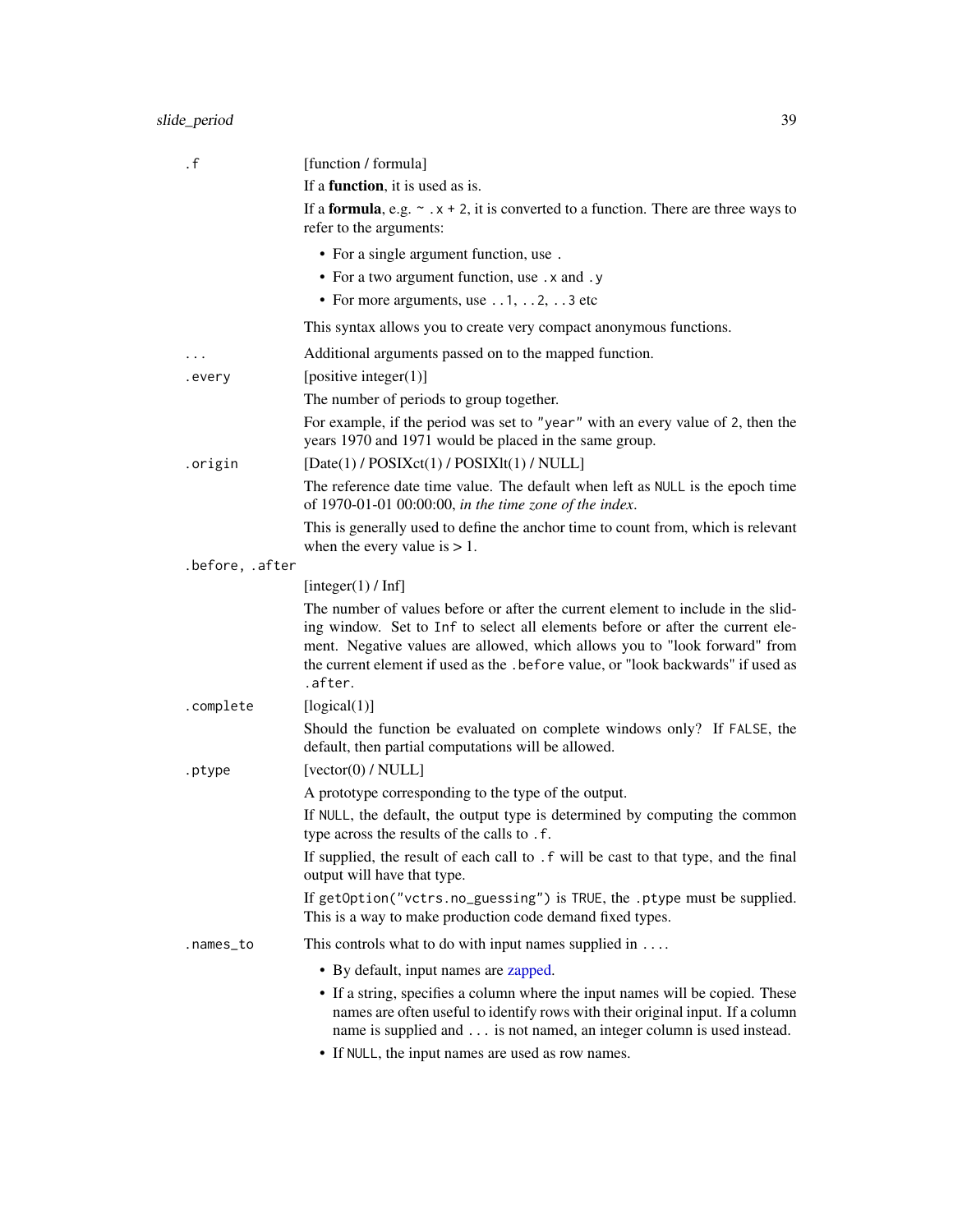<span id="page-39-0"></span>

| .name_repair | One of "unique", "universal", or "check_unique". See vec_as_names()<br>for the meaning of these options.                                                                                                                                                                                                                                                                                                                          |
|--------------|-----------------------------------------------------------------------------------------------------------------------------------------------------------------------------------------------------------------------------------------------------------------------------------------------------------------------------------------------------------------------------------------------------------------------------------|
|              | With vec_rbind(), the repair function is applied to all inputs separately. This is<br>because vec_rbind() needs to align their columns before binding the rows, and<br>thus needs all inputs to have unique names. On the other hand, vec_cbind()<br>applies the repair function after all inputs have been concatenated together in<br>a final data frame. Hence vec_cbind() allows the more permissive minimal<br>names repair. |
| .size        | If, NULL, the default, will determine the number of rows in vec_cbind() output<br>by using the standard recycling rules.<br>Alternatively, specify the desired number of rows, and any inputs of length 1<br>will be recycled appropriately.                                                                                                                                                                                      |

#### Value

A vector fulfilling the following invariants:

slide\_period():

- vec\_size(slide\_period(.x)) == vec\_size(unique(warp::warp\_distance(.i)))
- $vec_ptype(slide_period(.x)) == list()$

slide\_period\_vec() and slide\_period\_\*() variants:

- vec\_size(slide\_period\_vec(.x)) == vec\_size(unique(warp::warp\_distance(.i)))
- vec\_size(slide\_period\_vec(.x)[[1]]) == 1L
- vec\_ptype(slide\_period\_vec(.x,.ptype = ptype)) == ptype

#### See Also

[block\(\)](#page-1-1), [slide\(\)](#page-12-1), [slide\\_index\(\)](#page-24-1)

## Examples

```
i <- as.Date("2019-01-28") + 0:5
# Split `i` into 2-day periods to apply `.f` to
slide_period(i, i, "day", identity, .every = 2)
# Or into 1-month periods
slide_period(i, i, "month", identity)
# Now select:
# - The current 2-day period
# - Plus 1 2-day period before the current one
slide_period(i, i, "day", identity, .every = 2, .before = 1)
# Alter the `origin` to control the reference date for
# how the 2-day groups are formed
origin <- as.Date("2019-01-29")
slide_period(i, i, "day", identity, .every = 2, .origin = origin)
```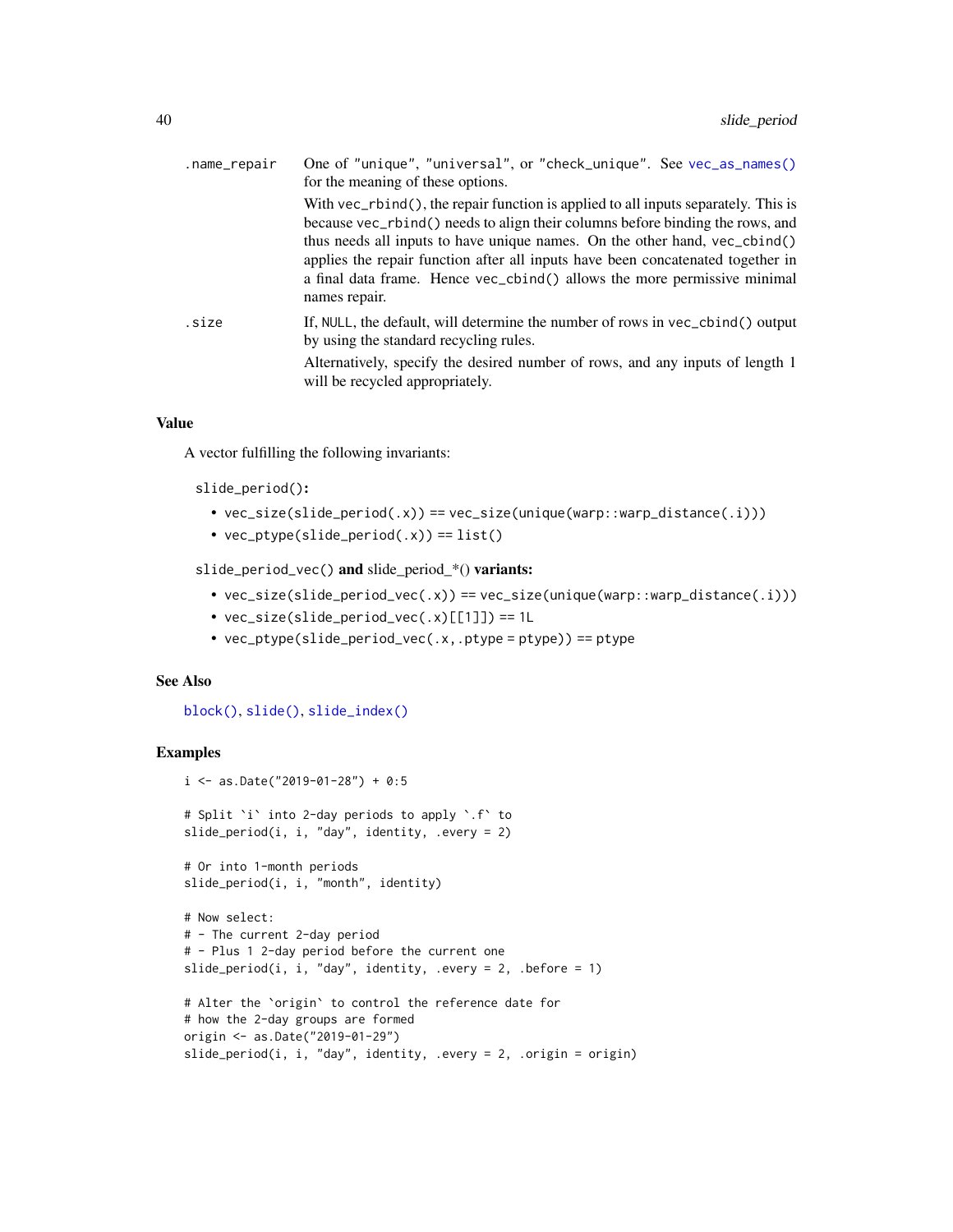```
# This can be useful for, say, monthly averages
daily_sales <- c(2, 5, 3, 6, 9, 4)
slide_period_dbl(daily_sales, i, "month", mean)
# If you need the index, slide over and return a data frame
sales_df \leftarrow data.frame(i = i, sales = daily_sales)slide_period_dfr(
 sales_df,
 sales_df$i,
  "month",
 ~data.frame(
    i = max(.x$ii),
    sales = mean(.x$sales)
  )
)
# One of the most unique features about 'slide_period()' is that it is
# aware of how far apart elements of '.i' are in the '.period' you are
# interested in. For example, if you do a monthly slide with `i2`, selecting
# the current month and 1 month before it, then it will recognize that
# `2019-02-01` and `2019-04-01` are not beside each other, and it won't
# group them together.
i2 <- as.Date(c("2019-01-01", "2019-02-01", "2019-04-01", "2019-05-01"))
slide_period(i2, i2, "month", identity, .before = 1)
```
slide\_period2 *Slide along multiple inputs simultaneously relative to an index chunked by period*

#### Description

slide\_period2() and pslide\_period() represent the combination of [slide2\(\)](#page-17-1) and [pslide\(\)](#page-17-2) with [slide\\_period\(\)](#page-35-1), allowing you to slide over multiple vectors at once, using indices defined by breaking up the .i-ndex by .period.

#### Usage

```
slide_period2(
  .x,
  .y,
  .i,
  .period,
  .f,
  ...,
  every = 1L,
```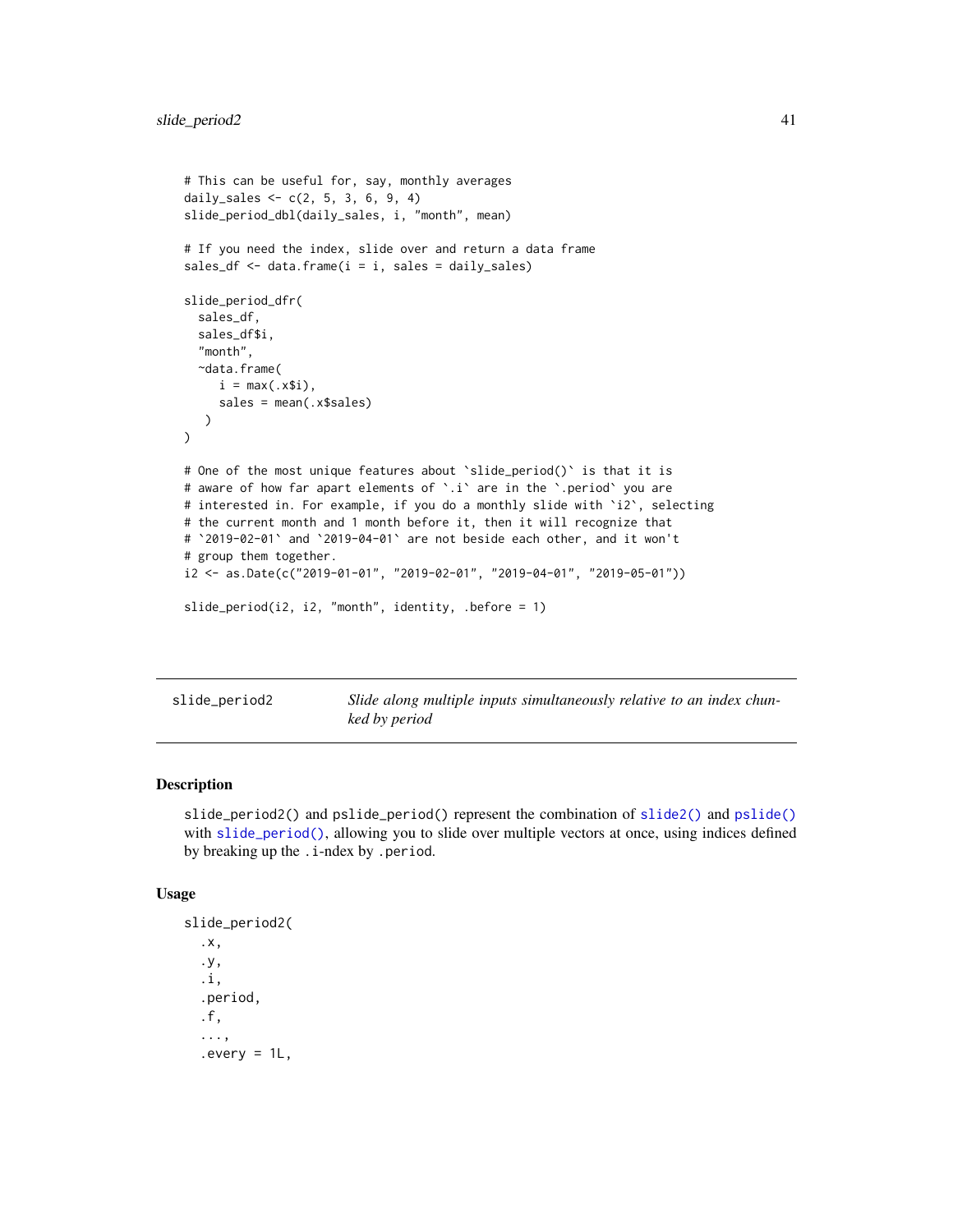42 slide\_period2

```
.origin = NULL,
  before = 0L,after = <math>0L</math>,.complete = FALSE
\mathcal{L}slide_period2_vec(
  .x,
  .y,
  .i,
  .period,
  .f,
  ...,
  every = 1L,.origin = NULL,
  .before = \mathfrak{d}L,
  .after = \emptyset L,
  .complete = FALSE,
  .ptype = NULL
\overline{)}slide_period2_dbl(
  .x,
  .y,
  .i,
  .period,
  .f,
  ...,
  every = 1L,.origin = NULL,
  .before = \mathcal{O}L,
  .after = \mathfrak{D}L,
  .complete = FALSE
\mathcal{L}slide_period2_int(
  .x,
  .y,
  .i,
  .period,
  .f,
  ...,
  every = 1L,.origin = NULL,
  .before = \mathfrak{d}L,
  after = <math>0L</math>,.complete = FALSE
```
 $\mathcal{L}$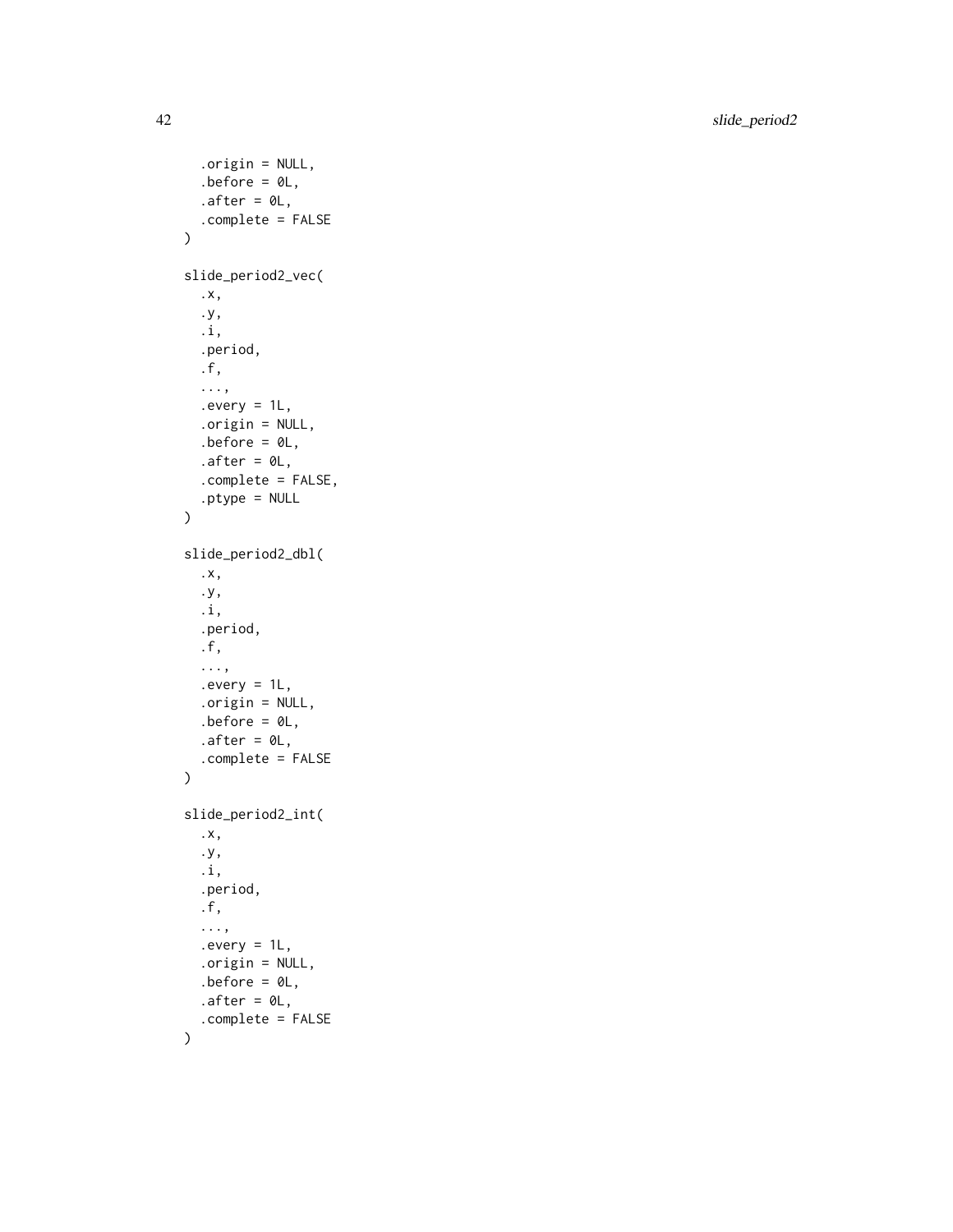```
slide_period2_lgl(
  .x,
  .y,
  .i,
  .period,
  .f,
  ...,
  every = 1L,.origin = NULL,
  .before = \theta L,
  after = <math>ØL</math>,.complete = FALSE
\mathcal{L}slide_period2_chr(
  .x,
  .y,
  .i,
  .period,
  .f,
  ...,
  every = 1L,.origin = NULL,
  before = 0L,after = <math>ØL</math>,.complete = FALSE
\mathcal{L}slide_period2_dfr(
  .x,
  .y,
  .i,
  .period,
  .f,
  ...,
  every = 1L,.origin = NULL,
  before = 0L,after = <math>ØL</math>,.complete = FALSE,
  nanes_to = rlang::cap(),.name_repair = c("unique", "universal", "check_unique")
\mathcal{L}slide_period2_dfc(
  .x,
  .y,
```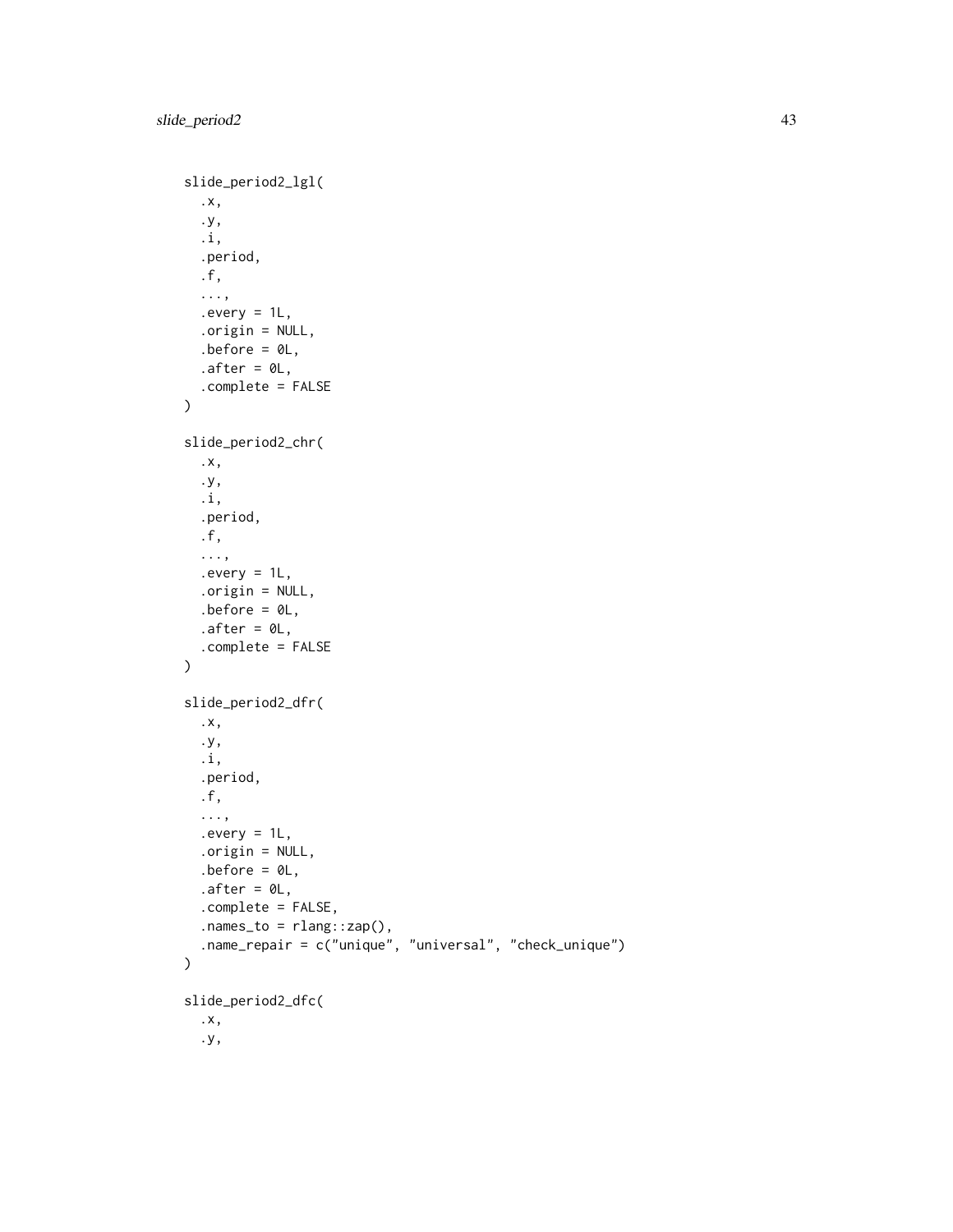```
.i,
  .period,
  .f,
  ...,
  every = 1L,.origin = NULL,
  before = 0L,after = <math>ØL</math>,.complete = FALSE,
  .size = NULL,.name_repair = c("unique", "universal", "check_unique", "minimal")
)
pslide_period(
  .l,
  .i,
  .period,
  .f,
  ...,
  every = 1L,.origin = NULL,
  before = 0L,after = <math>ØL</math>,.complete = FALSE
\mathcal{L}pslide_period_vec(
  .l,
  .i,
  .period,
  .f,
  ...,
  every = 1L,.origin = NULL,
  before = 0L,
  after = <math>ØL</math>,.complete = FALSE,
  .ptype = NULL
\mathcal{L}pslide_period_dbl(
  .l,
  .i,
  .period,
  .f,
  ...,
  every = 1L,.origin = NULL,
```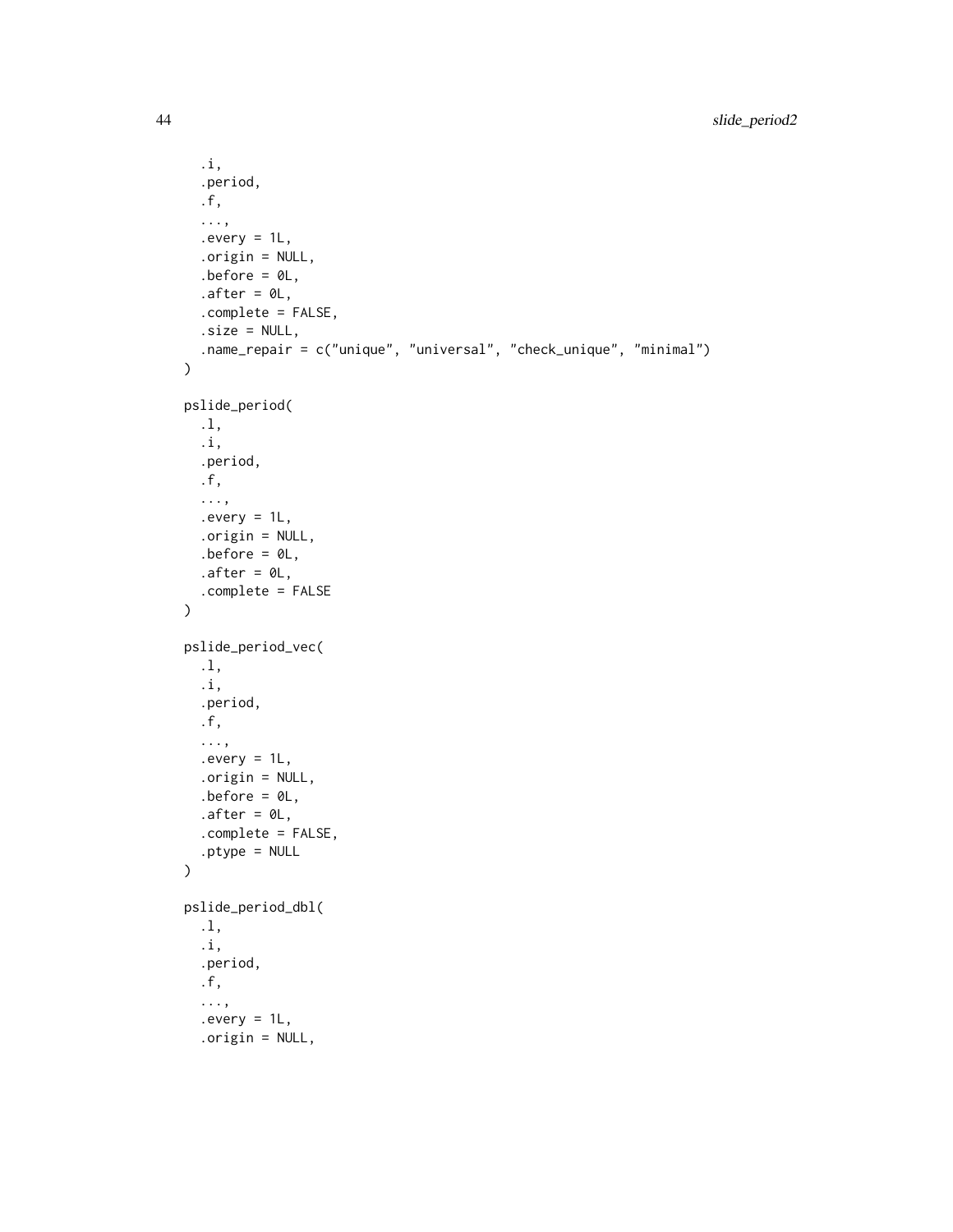```
before = 0L,
  after = <math>ØL</math>,.complete = FALSE
\lambdapslide_period_int(
  .l,
  .i,
  .period,
  .f,
  ...,
  every = 1L,.origin = NULL,
  before = 0L,.after = \mathfrak{D}L,
  .complete = FALSE
\lambdapslide_period_lgl(
  .l,
  .i,
  .period,
  .f,
  ...,
  every = 1L,.origin = NULL,
  before = 0L,
  after = <math>ØL</math>,.complete = FALSE
)
pslide_period_chr(
  .l,
  .i,
  .period,
  .f,
  ...,
  every = 1L,.origin = NULL,
  .before = \theta L,
  after = <math>ØL</math>,.complete = FALSE
\mathcal{L}pslide_period_dfr(
  .l,
  .i,
  .period,
```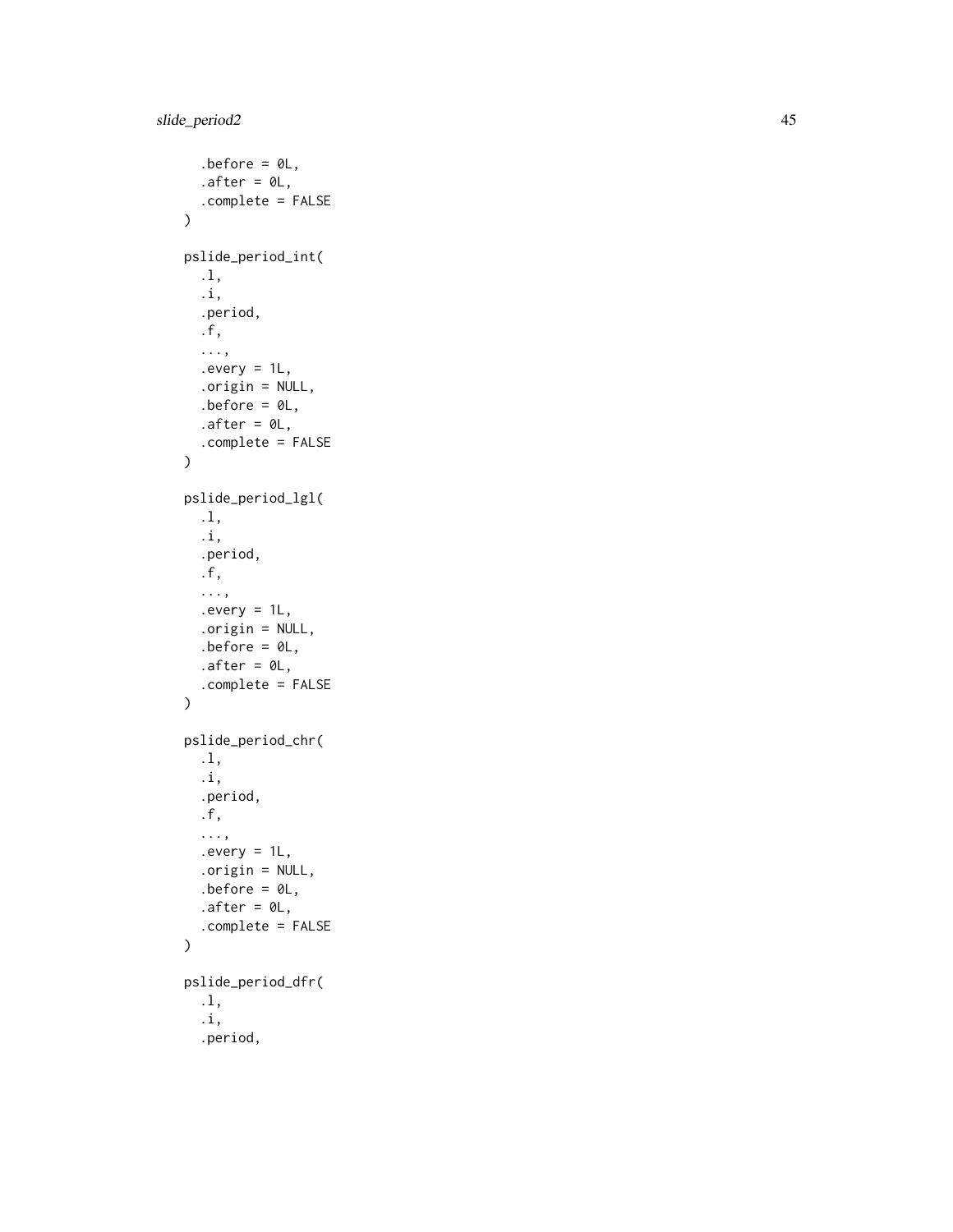```
.f,
  ...,
 every = 1L,.origin = NULL,
 .before = 0L,
 after = <math>0L</math>,.complete = FALSE,
 nanes_to = rlang::cap(),.name_repair = c("unique", "universal", "check_unique")
\mathcal{L}pslide_period_dfc(
 .l,
 .i,
 .period,
 .f,
 ...,
 every = 1L,.origin = NULL,
 before = 0L,
 after = <math>ØL</math>,.complete = FALSE,
 .size = NULL,
  .name_repair = c("unique", "universal", "check_unique", "minimal")
\mathcal{L}
```
## Arguments

| $\cdot$ x, $\cdot$ y | [vector]                                                                                              |
|----------------------|-------------------------------------------------------------------------------------------------------|
|                      | Vectors to iterate over. Vectors of size 1 will be recycled.                                          |
| .i                   | [Date / POSIXct / POSIXIt]                                                                            |
|                      | A date time index to break into periods.                                                              |
|                      | There are 3 restrictions on the index:                                                                |
|                      | • The size of the index must match the size of .x, they will not be recycled<br>to their common size. |
|                      | • The index must be an <i>increasing</i> vector, but duplicate values are allowed.                    |
|                      | • The index cannot have missing values.                                                               |
| .period              | [character(1)]                                                                                        |
|                      | A string defining the period to group by. Valid inputs can be roughly broken<br>into:                 |
|                      | • "year", "quarter", "month", "week", "day"                                                           |
|                      | • "hour", "minute", "second", "millisecond"                                                           |
|                      | • "yweek", "mweek"                                                                                    |
|                      | • "yday", "mday"                                                                                      |
| $\cdot$ f            | [function / formula]                                                                                  |
|                      | If a <b>function</b> , it is used as is.                                                              |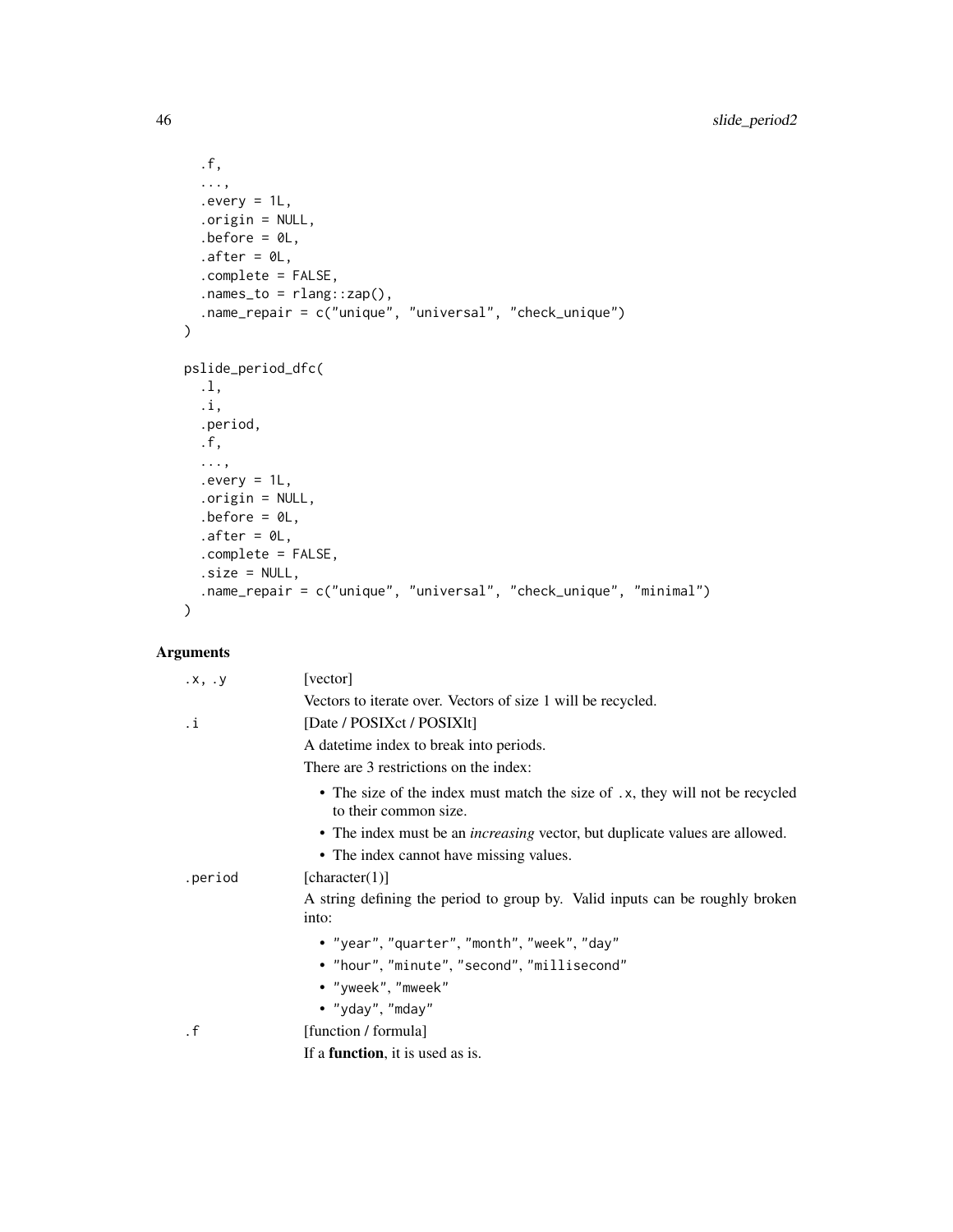<span id="page-46-0"></span>

|           | If a <b>formula</b> , e.g. $\sim x + 2$ , it is converted to a function. There are three ways to<br>refer to the arguments:                                                                                                                                                                                                                      |
|-----------|--------------------------------------------------------------------------------------------------------------------------------------------------------------------------------------------------------------------------------------------------------------------------------------------------------------------------------------------------|
|           | • For a single argument function, use.                                                                                                                                                                                                                                                                                                           |
|           | • For a two argument function, use . x and . y                                                                                                                                                                                                                                                                                                   |
|           | • For more arguments, use $\dots$ 1, $\dots$ 2, $\dots$ 3 etc                                                                                                                                                                                                                                                                                    |
|           | This syntax allows you to create very compact anonymous functions.                                                                                                                                                                                                                                                                               |
| .         | Additional arguments passed on to the mapped function.                                                                                                                                                                                                                                                                                           |
| .every    | [positive integer $(1)$ ]                                                                                                                                                                                                                                                                                                                        |
|           | The number of periods to group together.                                                                                                                                                                                                                                                                                                         |
|           | For example, if the period was set to "year" with an every value of 2, then the<br>years 1970 and 1971 would be placed in the same group.                                                                                                                                                                                                        |
| .origin   | [Date(1) / POSIXct(1) / POSIXlt(1) / NULL]                                                                                                                                                                                                                                                                                                       |
|           | The reference date time value. The default when left as NULL is the epoch time<br>of 1970-01-01 00:00:00, in the time zone of the index.                                                                                                                                                                                                         |
|           | This is generally used to define the anchor time to count from, which is relevant<br>when the every value is $> 1$ .                                                                                                                                                                                                                             |
| .before   | [integer(1) $/$ Inf]                                                                                                                                                                                                                                                                                                                             |
|           | The number of values before or after the current element to include in the slid-<br>ing window. Set to Inf to select all elements before or after the current ele-<br>ment. Negative values are allowed, which allows you to "look forward" from<br>the current element if used as the . before value, or "look backwards" if used as<br>.after. |
| .after    | [integer(1) / Inf]                                                                                                                                                                                                                                                                                                                               |
|           | The number of values before or after the current element to include in the slid-<br>ing window. Set to Inf to select all elements before or after the current ele-<br>ment. Negative values are allowed, which allows you to "look forward" from<br>the current element if used as the . before value, or "look backwards" if used as<br>.after. |
| .complete | [logical(1)]                                                                                                                                                                                                                                                                                                                                     |
|           | Should the function be evaluated on complete windows only? If FALSE, the<br>default, then partial computations will be allowed.                                                                                                                                                                                                                  |
| .ptype    | [vector(0) / NULL]                                                                                                                                                                                                                                                                                                                               |
|           | A prototype corresponding to the type of the output.<br>If NULL, the default, the output type is determined by computing the common<br>type across the results of the calls to . f.                                                                                                                                                              |
|           | If supplied, the result of each call to . f will be cast to that type, and the final<br>output will have that type.                                                                                                                                                                                                                              |
|           | If getOption("vctrs.no_guessing") is TRUE, the .ptype must be supplied.<br>This is a way to make production code demand fixed types.                                                                                                                                                                                                             |
| .names_to | This controls what to do with input names supplied in $\dots$                                                                                                                                                                                                                                                                                    |
|           | • By default, input names are zapped.                                                                                                                                                                                                                                                                                                            |
|           | • If a string, specifies a column where the input names will be copied. These<br>names are often useful to identify rows with their original input. If a column<br>name is supplied and is not named, an integer column is used instead.                                                                                                         |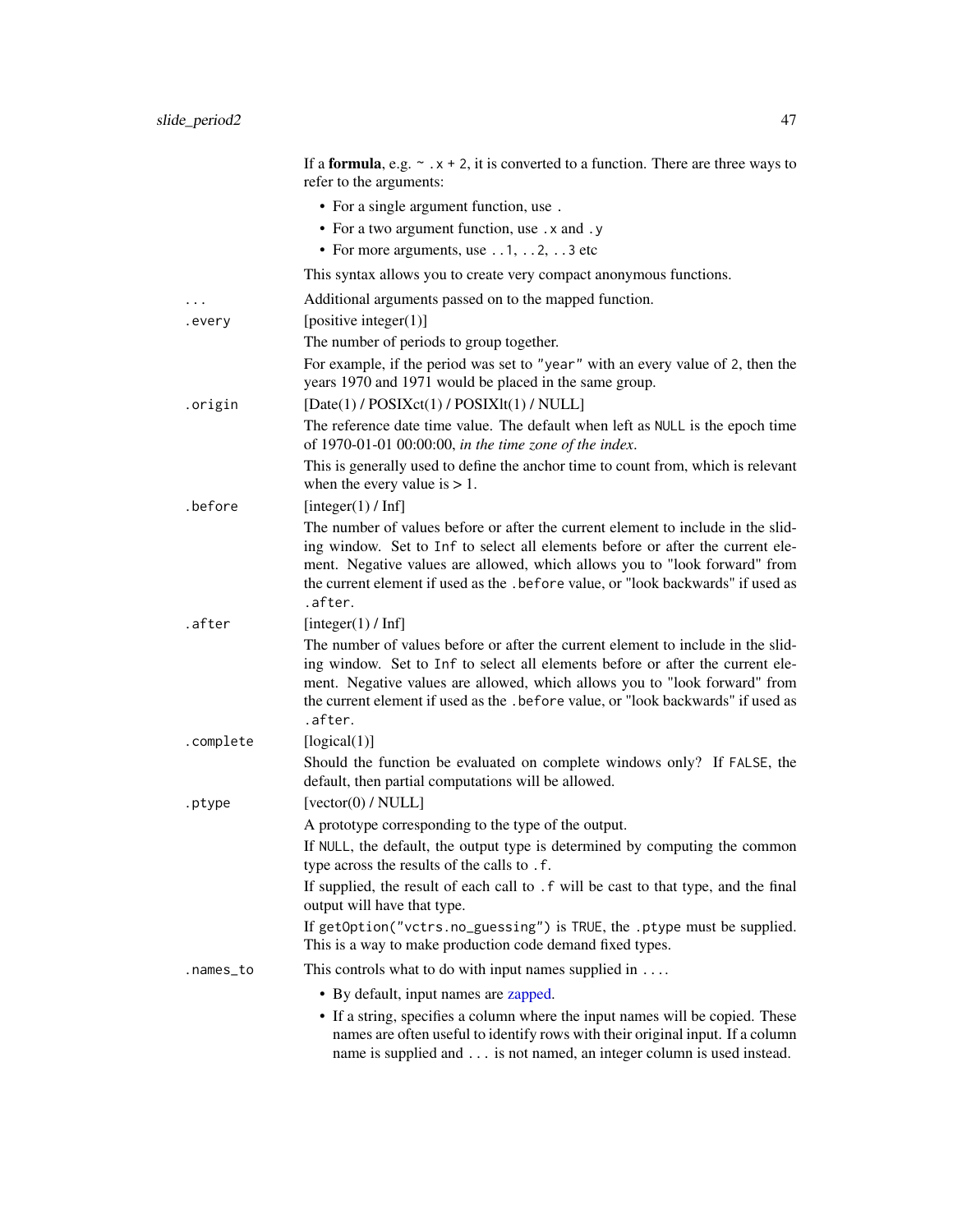<span id="page-47-0"></span>

|              | • If NULL, the input names are used as row names.                                                                                                                                                                                                                                                                                                                                                                              |
|--------------|--------------------------------------------------------------------------------------------------------------------------------------------------------------------------------------------------------------------------------------------------------------------------------------------------------------------------------------------------------------------------------------------------------------------------------|
| .name_repair | One of "unique", "universal", or "check_unique". See vec_as_names()<br>for the meaning of these options.                                                                                                                                                                                                                                                                                                                       |
|              | With $vec_{r}$ the repair function is applied to all inputs separately. This is<br>because vec_rbind() needs to align their columns before binding the rows, and<br>thus needs all inputs to have unique names. On the other hand, vec_cbind()<br>applies the repair function after all inputs have been concatenated together in<br>a final data frame. Hence vec_cbind() allows the more permissive minimal<br>names repair. |
| .size        | If, NULL, the default, will determine the number of rows in vec_cbind() output<br>by using the standard recycling rules.                                                                                                                                                                                                                                                                                                       |
|              | Alternatively, specify the desired number of rows, and any inputs of length 1<br>will be recycled appropriately.                                                                                                                                                                                                                                                                                                               |
| $\cdot$ 1    | [list]                                                                                                                                                                                                                                                                                                                                                                                                                         |
|              | A list of vectors. The length of .1 determines the number of arguments that . f<br>will be called with. If .1 has names, they will be used as named arguments to<br>. f. Elements of . 1 with size 1 will be recycled.                                                                                                                                                                                                         |

#### Value

A vector fulfilling the following invariants:

slide\_period2():

- vec\_size(slide\_period2(.x,.y)) == vec\_size(unique(warp::warp\_distance(.i)))
- vec\_ptype(slide\_period2(.x,.y)) == list()

slide\_period2\_vec() and slide\_period2\_\*() variants:

- $vec_size(\text{slide\_period2\_vec}(x, .y)) == vec_size(\text{unique}(\text{warp::warp\_distance}(.i)))$
- $vec\_size(s)$  ide\_period2\_vec(.x,.y)[[1]]) == 1L
- vec\_ptype(slide\_period2\_vec(.x,.y,.ptype = ptype)) == ptype

pslide\_period():

- vec\_size(pslide\_period(.l)) == vec\_size(unique(warp::warp\_distance(.i)))
- $vec_ptpte(pslide_period(.1)) == list()$

pslide\_period\_vec() and pslide\_period\_\*() variants:

- vec\_size(pslide\_period\_vec(.l)) == vec\_size(unique(warp::warp\_distance(.i)))
- vec\_size(pslide\_period\_vec(.l)[[1]]) == 1L
- vec\_ptype(pslide\_period\_vec(.l,.ptype = ptype)) == ptype

#### See Also

[slide2\(\)](#page-17-1), [slide\\_index2\(\)](#page-29-1), [slide\\_period\(\)](#page-35-1)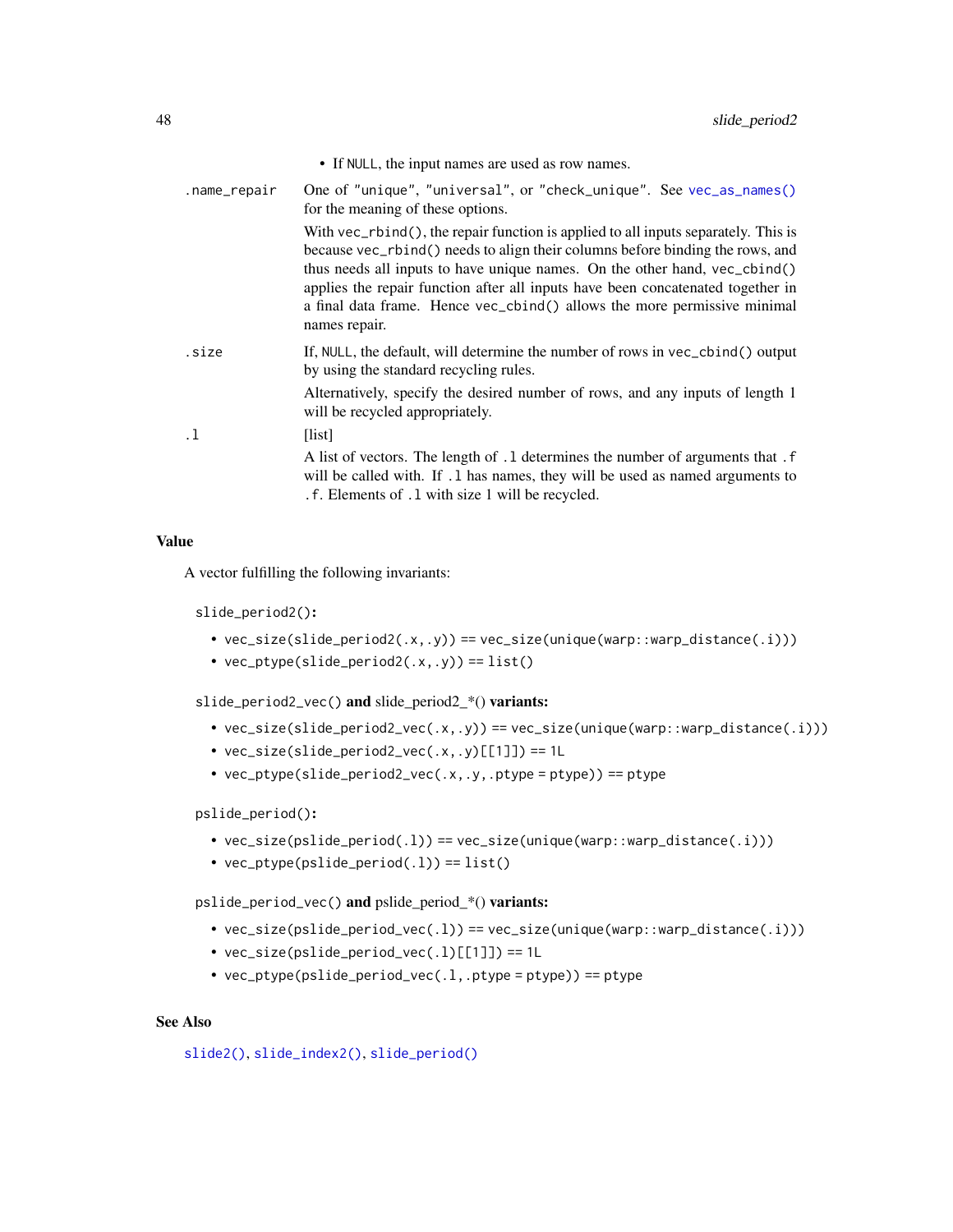## <span id="page-48-0"></span>summary-index 49

#### Examples

```
i \le - as.Date("2019-01-28") + 0:5
slide_period2(
  .x = 1:6.y = i,
  \mathbf{i} = \mathbf{i},
  .period = "month",
  .f = \neg data.frame(x = .x, i = .y)
\mathcal{L}pslide_period(
  .l = list(1:6, 7:12, i),
  \mathbf{i} = \mathbf{i},
  .period = "month",
  .f = \text{'}data.frame(x = .x, y = .y, i = ..3)
\mathcal{L}
```
summary-index *Specialized sliding functions relative to an index*

#### <span id="page-48-1"></span>Description

These functions are specialized variants of the most common ways that [slide\\_index\(\)](#page-24-1) is generally used. Notably, [slide\\_index\\_sum\(\)](#page-48-1) can be used for rolling sums relative to an index (like a Date column), and [slide\\_index\\_mean\(\)](#page-48-1) can be used for rolling averages.

These specialized variants are *much* faster and more memory efficient than using an otherwise equivalent call constructed with [slide\\_index\\_dbl\(\)](#page-24-2) or [slide\\_index\\_lgl\(\)](#page-24-2), especially with a very wide window.

#### Usage

```
slide_index_sum(
  x,
  i,
  ...,
  before = \mathcal{O}L,
  after = <math>0L</math>,complete = FALSE,
  na_rm = FALSE
\mathcal{L}slide_index_prod(
  x,
  i,
  ...,
  before = \mathcal{O}L,
```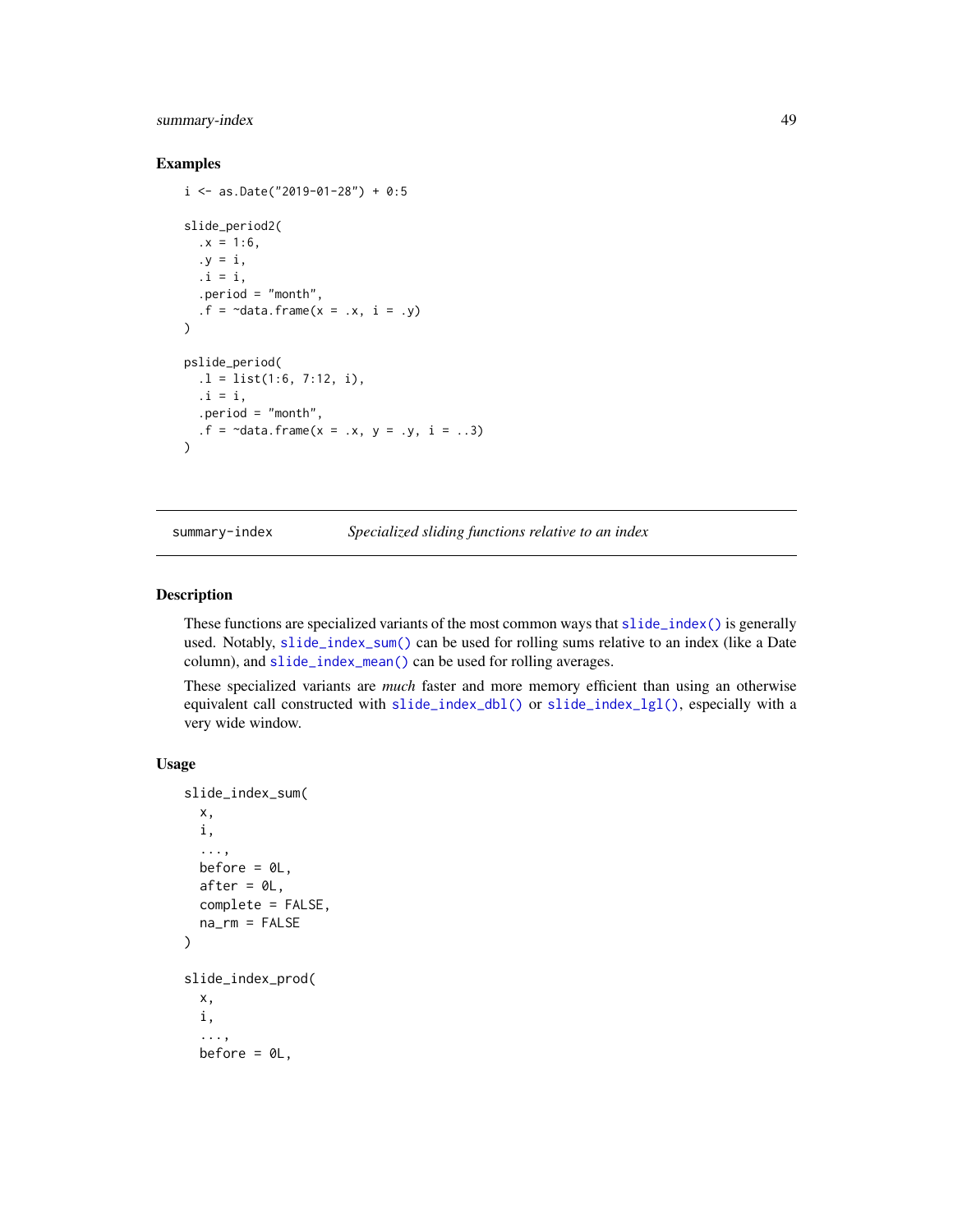50 summary-index

```
after = <math>0L</math>,complete = FALSE,
  na_rm = FALSE
\mathcal{L}slide_index_mean(
  x,
  i,
  ...,
  before = \thetaL,
  after = <math>0L</math>,complete = FALSE,
  na_rm = FALSE
\mathcal{L}slide_index_min(
  x,
  i,
  ...,
  before = \thetaL,
  after = 0L,complete = FALSE,
  na_rm = FALSE
\mathcal{L}slide_index_max(
  x,
  i,
  ...,
  before = 0L,
  after = <math>0L</math>,complete = FALSE,
  na_rm = FALSE
\mathcal{L}slide_index_all(
  x,
  i,
  ...,
  before = \theta L,
  after = <math>0L</math>,complete = FALSE,
  na_rm = FALSE
)
slide_index_any(
  x,
  i,
```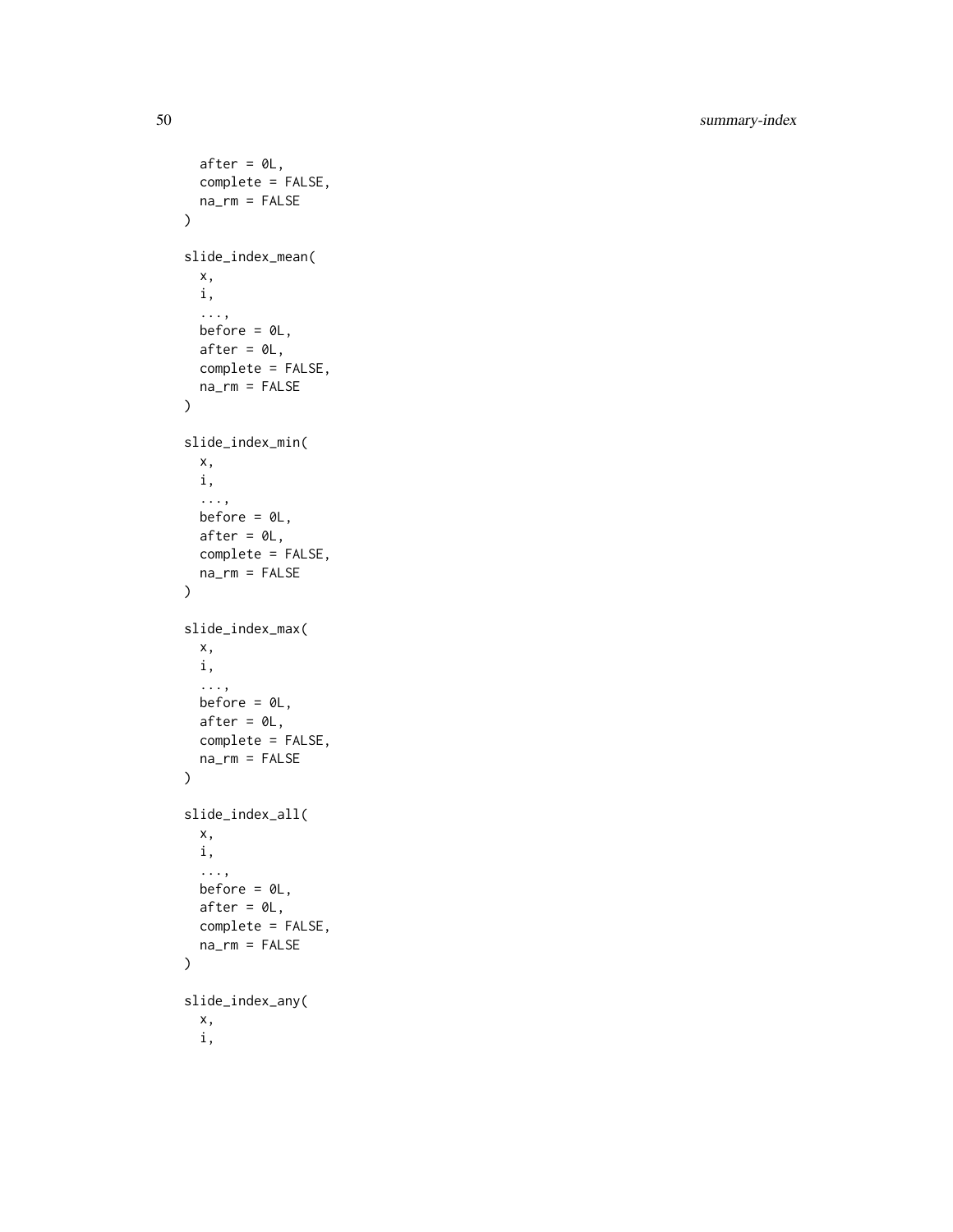## <span id="page-50-0"></span>summary-index 51

```
...,
 before = \thetaL,
 after = 0L,complete = FALSE,na\_rm = FALSE)
```
## A

| <b>Arguments</b> |                                                                                                                                                                                                                                                                                                                                                                                                                                                                                                                                                                        |
|------------------|------------------------------------------------------------------------------------------------------------------------------------------------------------------------------------------------------------------------------------------------------------------------------------------------------------------------------------------------------------------------------------------------------------------------------------------------------------------------------------------------------------------------------------------------------------------------|
| X                | [vector]                                                                                                                                                                                                                                                                                                                                                                                                                                                                                                                                                               |
|                  | A vector to compute the sliding function on.                                                                                                                                                                                                                                                                                                                                                                                                                                                                                                                           |
|                  | • For sliding sum, mean, prod, min, and max, x will be cast to a double vector<br>with vctrs::vec_cast().                                                                                                                                                                                                                                                                                                                                                                                                                                                              |
|                  | • For sliding any and all, x will be cast to a logical vector with vctrs:: vec_cast().                                                                                                                                                                                                                                                                                                                                                                                                                                                                                 |
| i                | [vector]                                                                                                                                                                                                                                                                                                                                                                                                                                                                                                                                                               |
|                  | The index vector that determines the window sizes. It is fairly common to supply<br>a date vector as the index, but not required.                                                                                                                                                                                                                                                                                                                                                                                                                                      |
|                  | There are 3 restrictions on the index:                                                                                                                                                                                                                                                                                                                                                                                                                                                                                                                                 |
|                  | • The size of the index must match the size of .x, they will not be recycled<br>to their common size.                                                                                                                                                                                                                                                                                                                                                                                                                                                                  |
|                  | • The index must be an <i>increasing</i> vector, but duplicate values are allowed.                                                                                                                                                                                                                                                                                                                                                                                                                                                                                     |
|                  | • The index cannot have missing values.                                                                                                                                                                                                                                                                                                                                                                                                                                                                                                                                |
|                  | These dots are for future extensions and must be empty.                                                                                                                                                                                                                                                                                                                                                                                                                                                                                                                |
| before           | [vector(1) / function / Inf]                                                                                                                                                                                                                                                                                                                                                                                                                                                                                                                                           |
|                  | • If a vector of size 1, these represent the number of values before or after the<br>current element of . i to include in the sliding window. Negative values are<br>allowed, which allows you to "look forward" from the current element if<br>used as the .before value, or "look backwards" if used as .after. Bound-<br>aries are computed from these elements as $.i - .$ before and $.i + .$ after.<br>Any object that can be added or subtracted from $\ldots$ i with $+$ and $-$ can be<br>used. For example, a lubridate period, such as lubridate:: weeks(). |
|                  | • If Inf, this selects all elements before or after the current element.                                                                                                                                                                                                                                                                                                                                                                                                                                                                                               |
|                  | • If a function, or a one-sided formula which can be coerced to a function, it is<br>applied to . i to compute the boundaries. Note that this function will only be<br>applied to the <i>unique</i> values of . i, so it should not rely on the original length<br>of . i in any way. This is useful for applying a complex arithmetic operation<br>that can't be expressed with a single $-$ or $+$ operation. One example would<br>be to use lubridate::add_with_rollback() to avoid invalid dates at the<br>end of the month.                                       |
|                  | The ranges that result from applying. before and . after have the same 3 re-<br>strictions as . <i>i</i> itself.                                                                                                                                                                                                                                                                                                                                                                                                                                                       |
| after            | [vector(1) / function / Inf]                                                                                                                                                                                                                                                                                                                                                                                                                                                                                                                                           |
|                  | • If a vector of size 1, these represent the number of values before or after the<br>current element of . i to include in the sliding window. Negative values are<br>allowed, which allows you to "look forward" from the current element if                                                                                                                                                                                                                                                                                                                           |
|                  |                                                                                                                                                                                                                                                                                                                                                                                                                                                                                                                                                                        |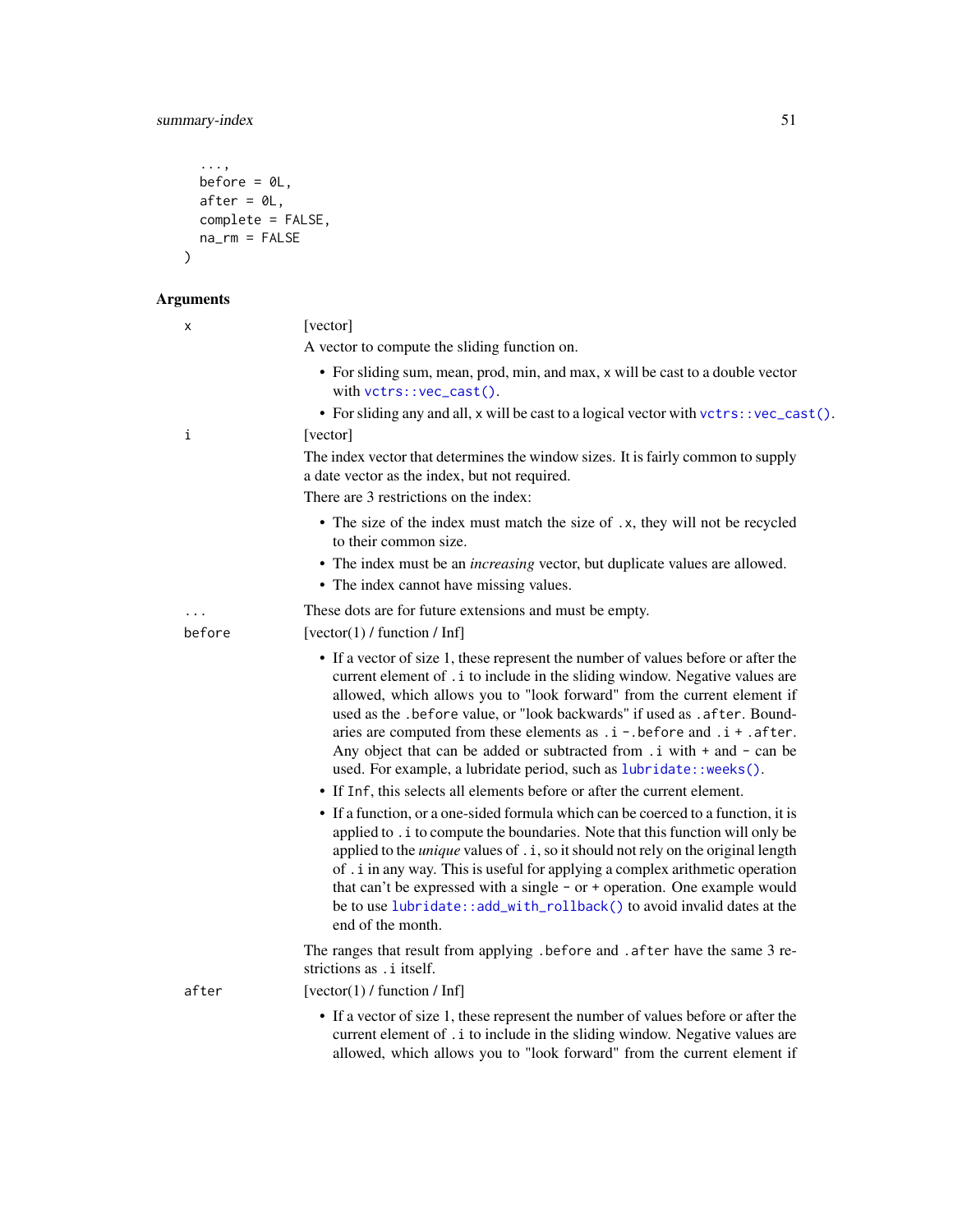<span id="page-51-0"></span>

|          | used as the . before value, or "look backwards" if used as . after. Bound-<br>aries are computed from these elements as $\ldots$ i - before and $\ldots$ + $\ldots$ after.<br>Any object that can be added or subtracted from $\ldots$ i with $+$ and $-$ can be<br>used. For example, a lubridate period, such as lubridate:: weeks().                                                                                                                                                                                          |
|----------|----------------------------------------------------------------------------------------------------------------------------------------------------------------------------------------------------------------------------------------------------------------------------------------------------------------------------------------------------------------------------------------------------------------------------------------------------------------------------------------------------------------------------------|
|          | • If Inf, this selects all elements before or after the current element.                                                                                                                                                                                                                                                                                                                                                                                                                                                         |
|          | • If a function, or a one-sided formula which can be coerced to a function, it is<br>applied to . i to compute the boundaries. Note that this function will only be<br>applied to the <i>unique</i> values of . i, so it should not rely on the original length<br>of . i in any way. This is useful for applying a complex arithmetic operation<br>that can't be expressed with a single $-$ or $+$ operation. One example would<br>be to use lubridate::add_with_rollback() to avoid invalid dates at the<br>end of the month. |
|          | The ranges that result from applying. before and . after have the same 3 re-<br>strictions as . i itself.                                                                                                                                                                                                                                                                                                                                                                                                                        |
| complete | [logical(1)]                                                                                                                                                                                                                                                                                                                                                                                                                                                                                                                     |
|          | Should the function be evaluated on complete windows only? If FALSE, the<br>default, then partial computations will be allowed.                                                                                                                                                                                                                                                                                                                                                                                                  |
| na_rm    | [logical(1)]                                                                                                                                                                                                                                                                                                                                                                                                                                                                                                                     |
|          | Should missing values be removed from the computation?                                                                                                                                                                                                                                                                                                                                                                                                                                                                           |
|          |                                                                                                                                                                                                                                                                                                                                                                                                                                                                                                                                  |

## Details

For more details about the implementation, see the help page of [slide\\_sum\(\)](#page-52-1).

## Value

A vector the same size as x containing the result of applying the summary function over the sliding windows.

- For sliding sum, mean, prod, min, and max, a double vector will be returned.
- For sliding any and all, a logical vector will be returned.

#### See Also

[slide\\_sum\(\)](#page-52-1)

## Examples

```
x \leq -c(1, 5, 3, 2, 6, 10)i \leq - as.Date("2019-01-01") + c(0, 1, 3, 4, 6, 8)
```

```
# `slide_index_sum()` can be used for rolling sums relative to an index,
# allowing you to "respect gaps" in your series. Notice that the rolling
# sum in row 3 is only computed from `2019-01-04` and `2019-01-02` since
# `2019-01-01` is more than two days before the current date.
data.frame(
 i = i,
  x = x,
  roll = slide_index_sum(x, i, before = 2)
```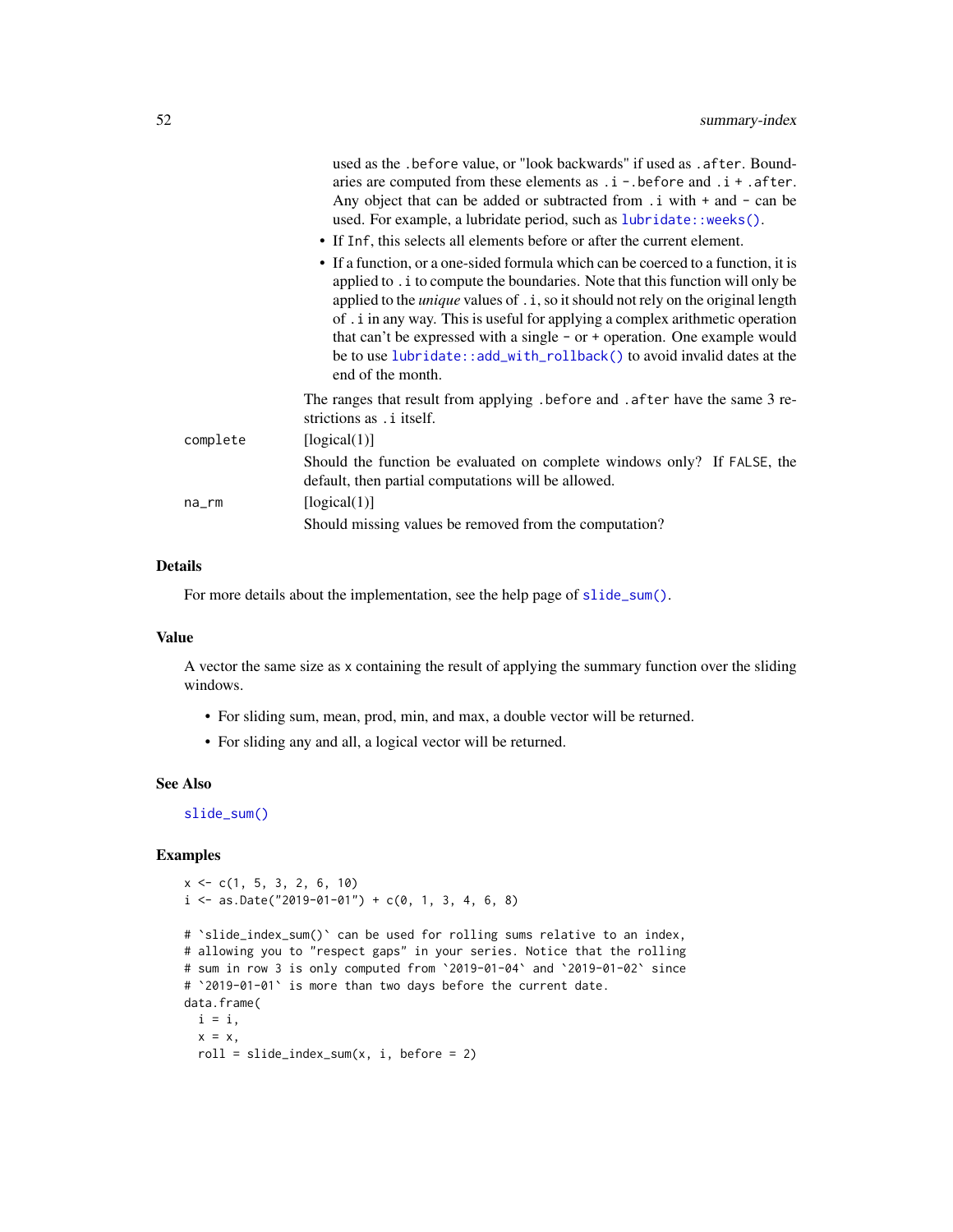## <span id="page-52-0"></span>summary-slide 53

```
)
# `slide_index_mean()` can be used for rolling averages
slide_index_mean(x, i, before = 2)
# Only evaluate the sum on windows that have the potential to be complete
slide_index_sum(x, i, before = 2, after = 1, complete = TRUE)
```
summary-slide *Specialized sliding functions*

#### <span id="page-52-1"></span>Description

These functions are specialized variants of the most common ways that [slide\(\)](#page-12-1) is generally used. Notably, [slide\\_sum\(\)](#page-52-1) can be used for rolling sums, and [slide\\_mean\(\)](#page-52-1) can be used for rolling averages.

These specialized variants are *much* faster and more memory efficient than using an otherwise equivalent call constructed with [slide\\_dbl\(\)](#page-12-2) or [slide\\_lgl\(\)](#page-12-2), especially with a very wide window.

#### Usage

```
slide_sum(
 x,
  ...,
 before = OL,
  after = 0L,step = 1L,
  complete = FALSE,
  na_rm = FALSE
\lambdaslide_prod(
  x,
  ...,
 before = 0L,
  after = 0L,step = 1L,
  complete = FALSE,
  na_rm = FALSE
\mathcal{L}slide_mean(
  x,
  ...,
  before = \mathcal{O}L,
  after = 0L,
```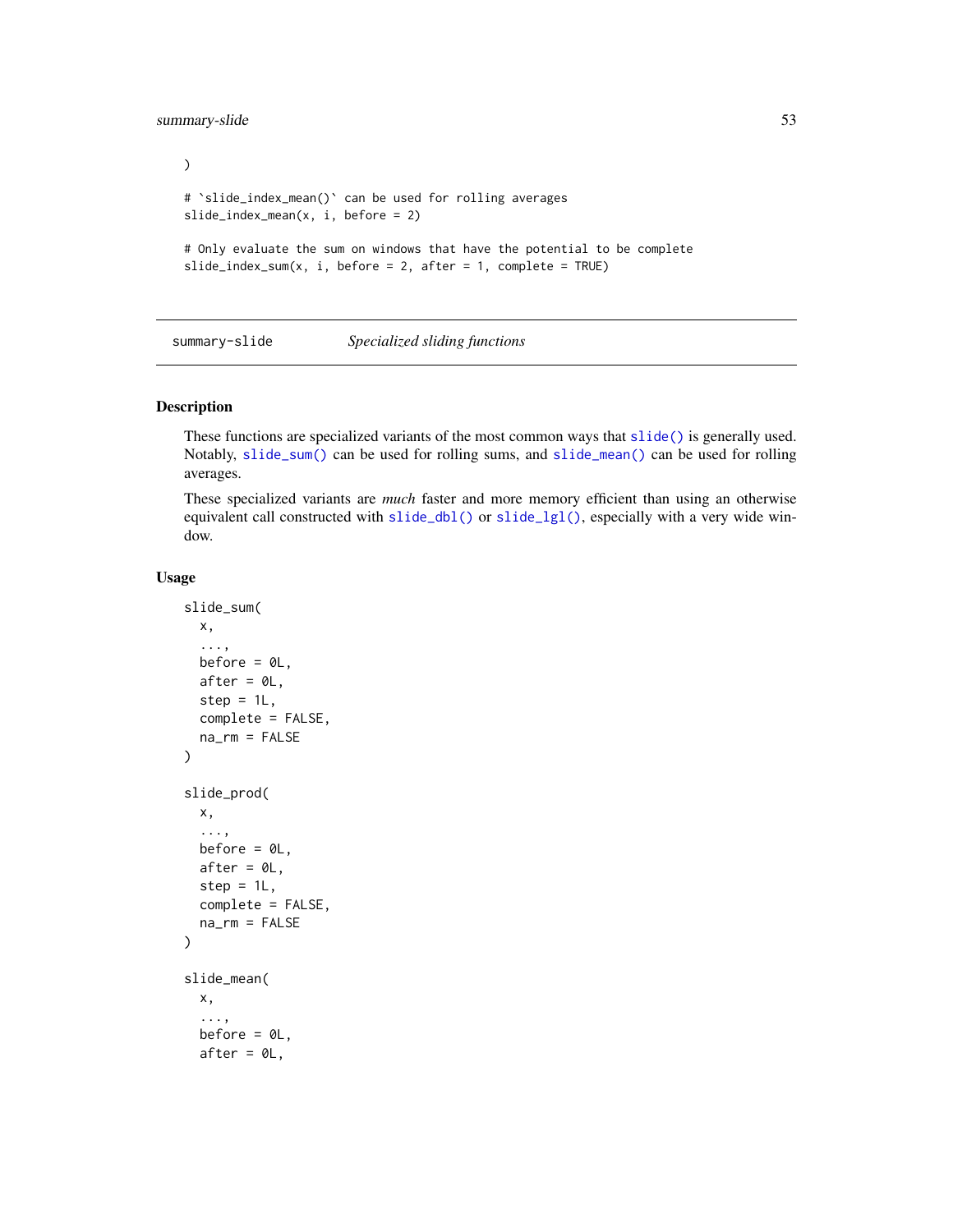54 summary-slide

```
step = 1L,
  complete = FALSE,
  na_rm = FALSE
\mathcal{L}slide_min(
  x,
  ...,
  before = \theta L,
  after = <math>0L</math>,step = 1L,complete = FALSE,
  na_rm = FALSE
\mathcal{L}slide_max(
  x,
  ...,
  before = \thetaL,
  after = 0L,step = 1L,
  complete = FALSE,
  na_rm = FALSE
\mathcal{L}slide_all(
  x,
  ...,
  before = OL,
  after = 0L,
  step = 1L,
  complete = FALSE,
  na_rm = FALSE
\mathcal{L}slide_any(
  x,
  ...,
  before = \theta L,
  after = 0L,step = 1L,
  complete = FALSE,
  na_rm = FALSE
\lambda
```
## Arguments

x [vector]

A vector to compute the sliding function on.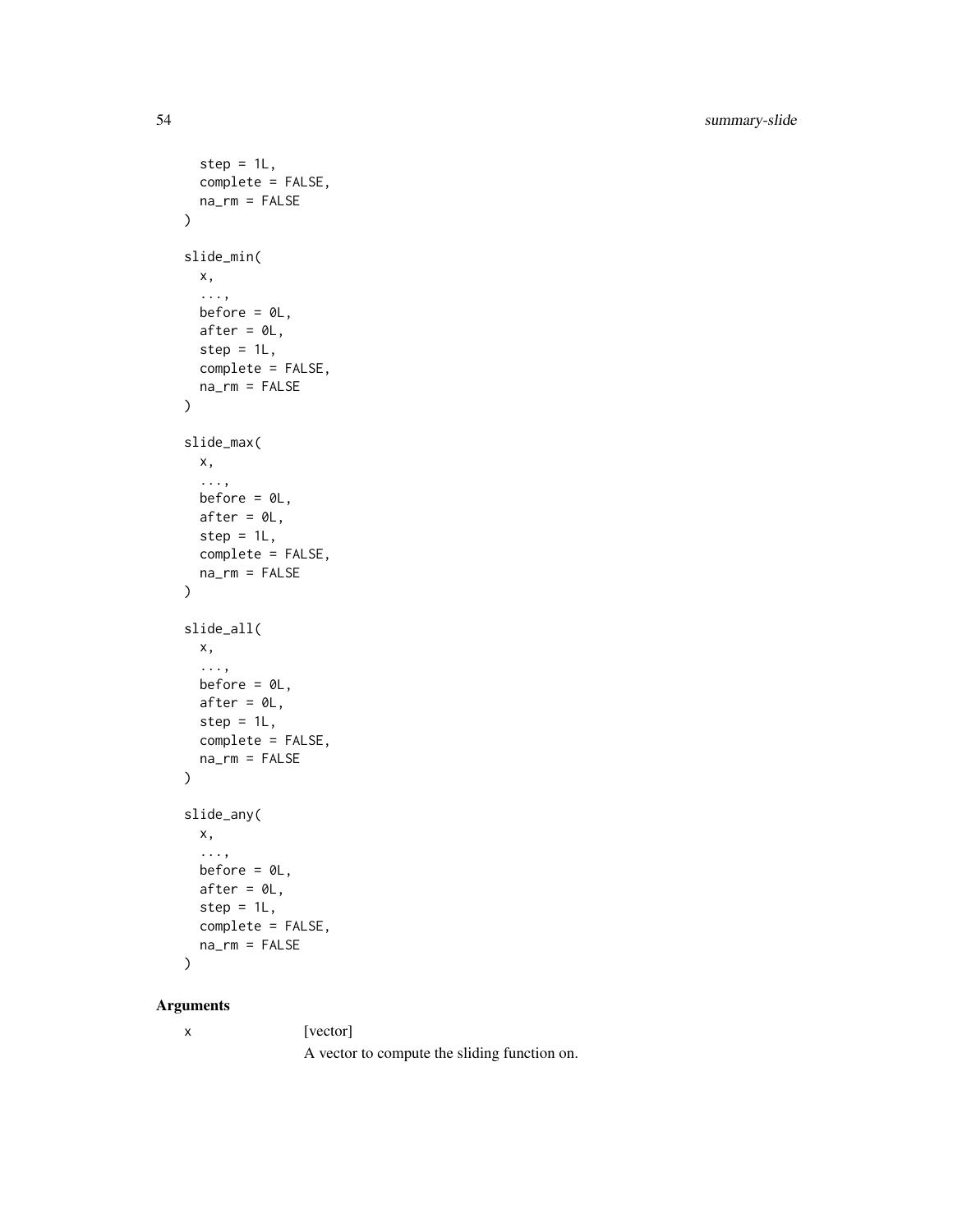<span id="page-54-0"></span>

|          | • For sliding sum, mean, prod, min, and max, x will be cast to a double vector<br>with $vctrs::vec\_cast()$ .                                                                                                                                                                                                                                    |
|----------|--------------------------------------------------------------------------------------------------------------------------------------------------------------------------------------------------------------------------------------------------------------------------------------------------------------------------------------------------|
|          | • For sliding any and all, x will be cast to a logical vector with vctrs:: vec_cast().                                                                                                                                                                                                                                                           |
| $\cdots$ | These dots are for future extensions and must be empty.                                                                                                                                                                                                                                                                                          |
| before   | [integer(1) / Inf]                                                                                                                                                                                                                                                                                                                               |
|          | The number of values before or after the current element to include in the slid-<br>ing window. Set to Inf to select all elements before or after the current ele-<br>ment. Negative values are allowed, which allows you to "look forward" from<br>the current element if used as the . before value, or "look backwards" if used as<br>.after. |
| after    | [integer(1) / Inf]                                                                                                                                                                                                                                                                                                                               |
|          | The number of values before or after the current element to include in the slid-<br>ing window. Set to Inf to select all elements before or after the current ele-<br>ment. Negative values are allowed, which allows you to "look forward" from<br>the current element if used as the . before value, or "look backwards" if used as<br>.after. |
| step     | [positive integer(1)]                                                                                                                                                                                                                                                                                                                            |
|          | The number of elements to shift the window forward between function calls.                                                                                                                                                                                                                                                                       |
| complete | [logical(1)]                                                                                                                                                                                                                                                                                                                                     |
|          | Should the function be evaluated on complete windows only? If FALSE, the<br>default, then partial computations will be allowed.                                                                                                                                                                                                                  |
| na_rm    | [logical(1)]                                                                                                                                                                                                                                                                                                                                     |
|          | Should missing values be removed from the computation?                                                                                                                                                                                                                                                                                           |

## Details

Note that these functions are *not* generic and do not respect method dispatch of the corresponding summary function (i.e. [base::sum\(\)](#page-0-0), [base::mean\(\)](#page-0-0)). Input will always be cast to a double or logical vector using [vctrs::vec\\_cast\(\)](#page-0-0), and an internal method for computing the summary function will be used.

Due to the structure of segment trees, slide\_mean() does not perform the same "two pass" mean that mean() does (the intention of the second pass is to perform a floating point error correction). Because of this, there may be small differences between  $\text{slide\_mean}(x)$  and  $\text{slide\_dbl}(x, \text{mean})$ in some cases.

#### Value

A vector the same size as x containing the result of applying the summary function over the sliding windows.

- For sliding sum, mean, prod, min, and max, a double vector will be returned.
- For sliding any and all, a logical vector will be returned.

#### Implementation

These variants are implemented using a data structure known as a *segment tree*, which allows for extremely fast repeated range queries without loss of precision.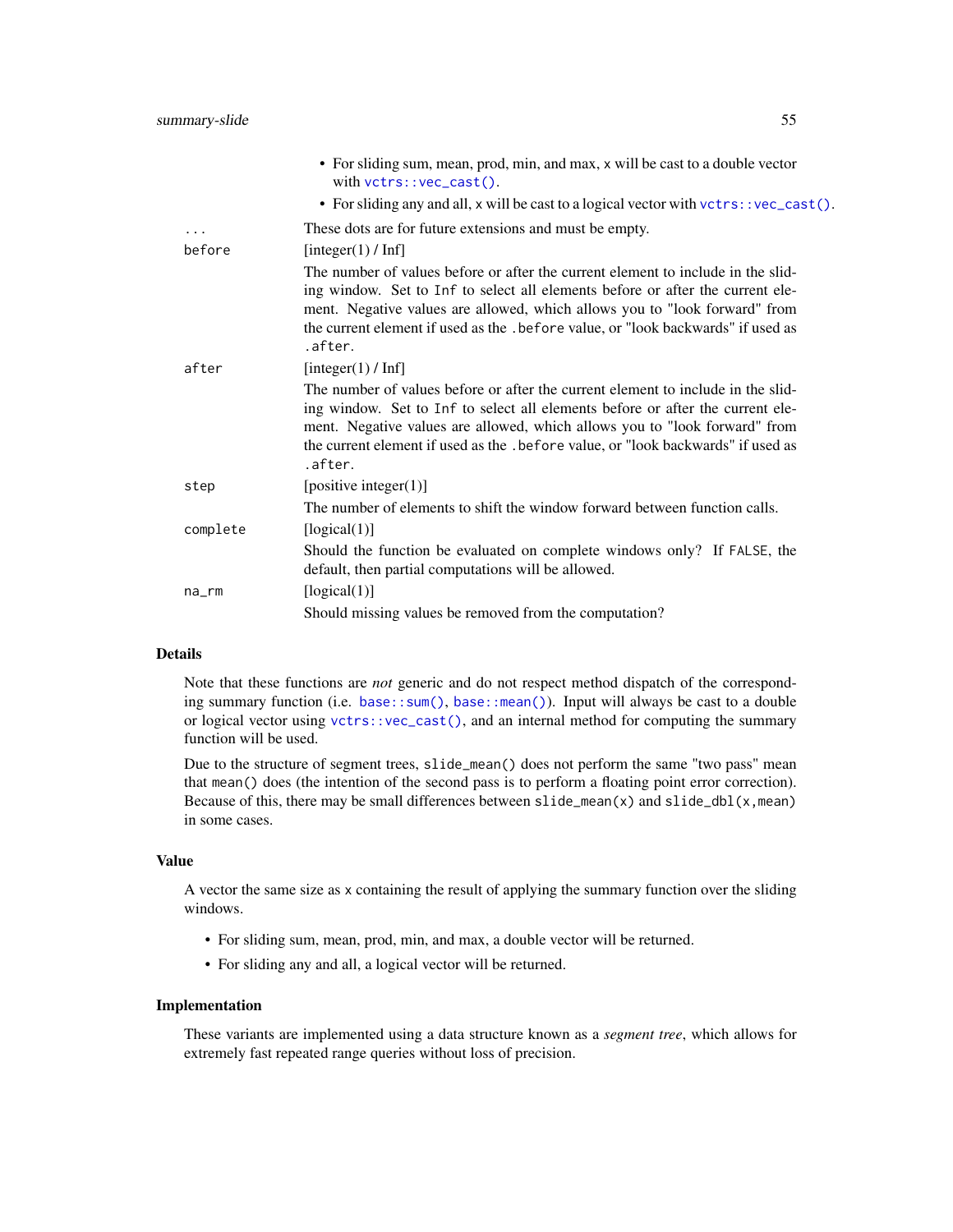<span id="page-55-0"></span>One alternative to segment trees is to directly recompute the summary function on each full window. This is what is done by using, for example,  $\text{slide\_dbl}(x, \text{sum})$ . This is extremely slow with large window sizes and wastes a lot of effort recomputing nearly the same information on each window. It can be made slightly faster by moving the sum to C to avoid intermediate allocations, but it still fairly slow.

A second alternative is to use an *online* algorithm, which uses information from the previous window to compute the next window. These are extremely fast, only requiring a single pass through the data, but often suffer from numerical instability issues.

Segment trees are an attempt to reconcile the performance issues of the direct approach with the numerical issues of the online approach. The performance of segment trees isn't quite as fast as online algorithms, but is close enough that it should be usable on most large data sets without any issues. Unlike online algorithms, segment trees don't suffer from any extra numerical instability issues.

#### References

Leis, Kundhikanjana, Kemper, and Neumann (2015). "Efficient Processing of Window Functions in Analytical SQL Queries". https://dl.acm.org/doi/10.14778/2794367.2794375

#### See Also

[slide\\_index\\_sum\(\)](#page-48-1)

#### Examples

```
x \leq -c(1, 5, 3, 2, 6, 10)
```

```
# `slide_sum()` can be used for rolling sums.
# The following are equivalent, but 'slide_sum()' is much faster.
slide\_sum(x, before = 2)slide_dbl(x, sum, .before = 2)
```

```
# `slide_mean()` can be used for rolling averages
slide_mean(x, before = 2)
```
# Only evaluate the sum on complete windows slide\_sum(x, before = 2, after = 1, complete = TRUE)

```
# Skip every other calculation
slide_sum(x, before = 2, step = 2)
```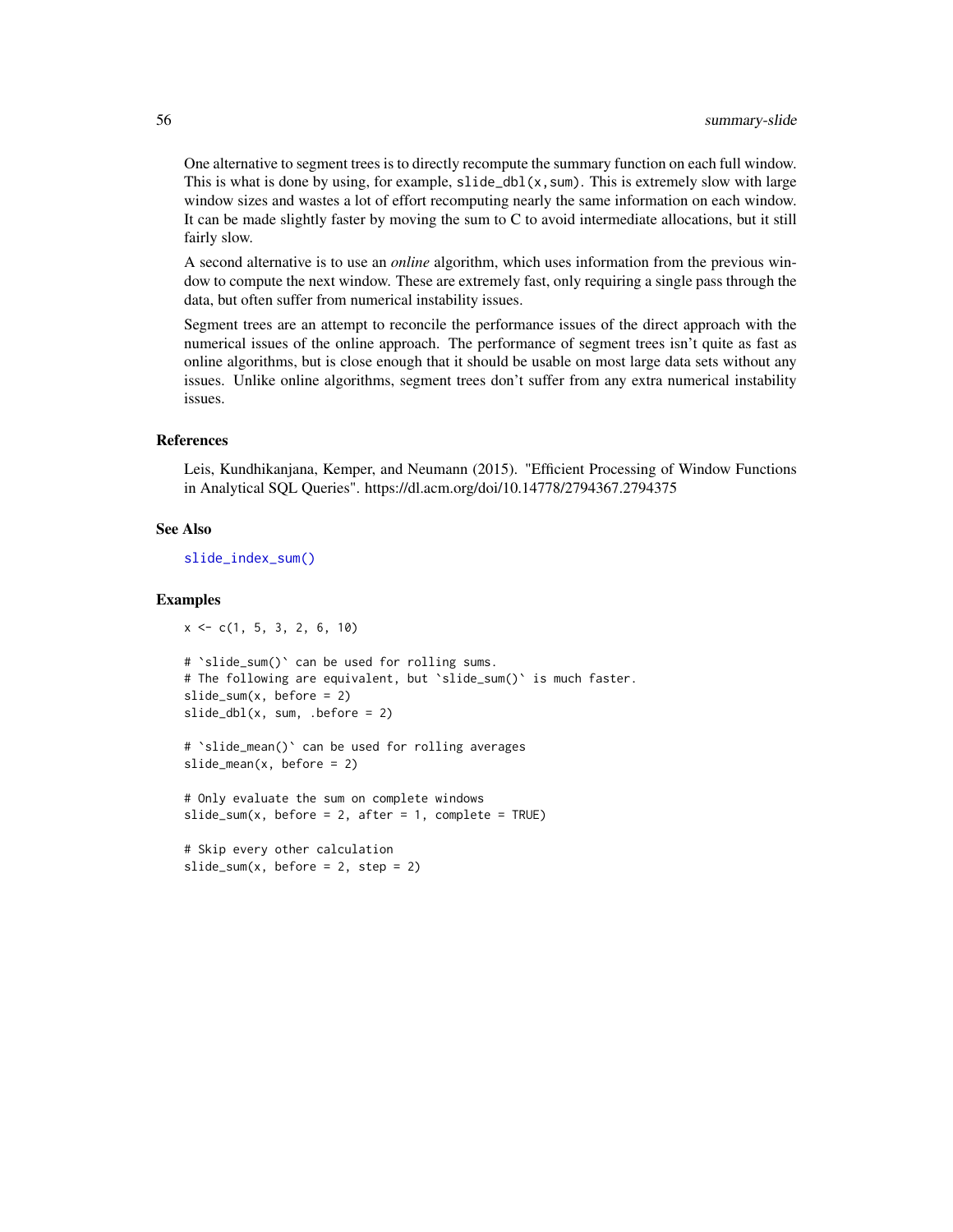# <span id="page-56-0"></span>**Index**

base::mean(), *[55](#page-54-0)* base::sum(), *[55](#page-54-0)* block, [2](#page-1-0) block(), *[40](#page-39-0)* hop, [4](#page-3-0) hop(), *[6](#page-5-0)*, *[8](#page-7-0)*, *[17](#page-16-0)* hop2, [6](#page-5-0) hop2(), *[6](#page-5-0)* hop2\_vec *(*hop2*)*, [6](#page-5-0) hop\_index, [8](#page-7-0) hop\_index(), *[5,](#page-4-0) [6](#page-5-0)*, *[8](#page-7-0)*, *[11](#page-10-0)*, *[13](#page-12-0)*, *[28](#page-27-0)* hop\_index2, [11](#page-10-0) hop\_index2(), *[9](#page-8-0)*, *[24](#page-23-0)*, *[35](#page-34-0)* hop\_index2\_vec *(*hop\_index2*)*, [11](#page-10-0) hop\_index\_vec *(*hop\_index*)*, [8](#page-7-0) hop\_vec *(*hop*)*, [4](#page-3-0) lubridate::add\_with\_rollback(), *[27](#page-26-0)*, *[34](#page-33-0)*, *[51,](#page-50-0) [52](#page-51-0)* lubridate::weeks(), *[26](#page-25-0)*, *[34](#page-33-0)*, *[51,](#page-50-0) [52](#page-51-0)* phop *(*hop2*)*, [6](#page-5-0) phop\_index *(*hop\_index2*)*, [11](#page-10-0) phop\_index\_vec *(*hop\_index2*)*, [11](#page-10-0) phop\_vec *(*hop2*)*, [6](#page-5-0) pslide *(*slide2*)*, [18](#page-17-0) pslide(), *[6](#page-5-0)*, *[11](#page-10-0)*, *[30](#page-29-0)*, *[41](#page-40-0)* pslide\_chr *(*slide2*)*, [18](#page-17-0) pslide\_dbl *(*slide2*)*, [18](#page-17-0) pslide\_dfc *(*slide2*)*, [18](#page-17-0) pslide\_dfr *(*slide2*)*, [18](#page-17-0) pslide\_index *(*slide\_index2*)*, [30](#page-29-0) pslide\_index\_chr *(*slide\_index2*)*, [30](#page-29-0) pslide\_index\_dbl *(*slide\_index2*)*, [30](#page-29-0) pslide\_index\_dfc *(*slide\_index2*)*, [30](#page-29-0) pslide\_index\_dfr *(*slide\_index2*)*, [30](#page-29-0) pslide\_index\_int *(*slide\_index2*)*, [30](#page-29-0) pslide\_index\_lgl *(*slide\_index2*)*, [30](#page-29-0) pslide\_index\_vec *(*slide\_index2*)*, [30](#page-29-0)

pslide\_int *(*slide2*)*, [18](#page-17-0) pslide\_lgl *(*slide2*)*, [18](#page-17-0) pslide\_period *(*slide\_period2*)*, [41](#page-40-0) pslide\_period\_chr *(*slide\_period2*)*, [41](#page-40-0) pslide\_period\_dbl *(*slide\_period2*)*, [41](#page-40-0) pslide\_period\_dfc *(*slide\_period2*)*, [41](#page-40-0) pslide\_period\_dfr *(*slide\_period2*)*, [41](#page-40-0) pslide\_period\_int *(*slide\_period2*)*, [41](#page-40-0) pslide\_period\_lgl *(*slide\_period2*)*, [41](#page-40-0) pslide\_period\_vec *(*slide\_period2*)*, [41](#page-40-0) pslide\_vec *(*slide2*)*, [18](#page-17-0) slide, [13](#page-12-0) slide(), *[3,](#page-2-0) [4](#page-3-0)*, *[6](#page-5-0)*, *[9](#page-8-0)*, *[19](#page-18-0)*, *[24](#page-23-0)*, *[28](#page-27-0)*, *[40](#page-39-0)*, *[53](#page-52-0)* slide2, [18](#page-17-0) slide2(), *[6](#page-5-0)*, *[8](#page-7-0)*, *[11](#page-10-0)*, *[13](#page-12-0)*, *[17](#page-16-0)*, *[30](#page-29-0)*, *[35](#page-34-0)*, *[41](#page-40-0)*, *[48](#page-47-0)* slide2\_chr *(*slide2*)*, [18](#page-17-0) slide2\_dbl *(*slide2*)*, [18](#page-17-0) slide2\_dfc *(*slide2*)*, [18](#page-17-0) slide2\_dfr *(*slide2*)*, [18](#page-17-0) slide2\_int *(*slide2*)*, [18](#page-17-0) slide2\_lgl *(*slide2*)*, [18](#page-17-0) slide2\_vec *(*slide2*)*, [18](#page-17-0) slide\_all *(*summary-slide*)*, [53](#page-52-0) slide\_any *(*summary-slide*)*, [53](#page-52-0) slide\_chr *(*slide*)*, [13](#page-12-0) slide\_dbl *(*slide*)*, [13](#page-12-0) slide\_dbl(), *[53](#page-52-0)* slide\_dfc *(*slide*)*, [13](#page-12-0) slide\_dfr *(*slide*)*, [13](#page-12-0) slide\_index, [25](#page-24-0) slide\_index(), *[3](#page-2-0)*, *[8,](#page-7-0) [9](#page-8-0)*, *[17](#page-16-0)*, *[30](#page-29-0)*, *[35](#page-34-0)*, *[40](#page-39-0)*, *[49](#page-48-0)* slide\_index2, [30](#page-29-0) slide\_index2(), *[13](#page-12-0)*, *[24](#page-23-0)*, *[28](#page-27-0)*, *[48](#page-47-0)* slide\_index2\_chr *(*slide\_index2*)*, [30](#page-29-0) slide\_index2\_dbl *(*slide\_index2*)*, [30](#page-29-0) slide\_index2\_dfc *(*slide\_index2*)*, [30](#page-29-0) slide\_index2\_dfr *(*slide\_index2*)*, [30](#page-29-0)

slide\_index2\_int *(*slide\_index2*)*, [30](#page-29-0) slide\_index2\_lgl *(*slide\_index2*)*, [30](#page-29-0)